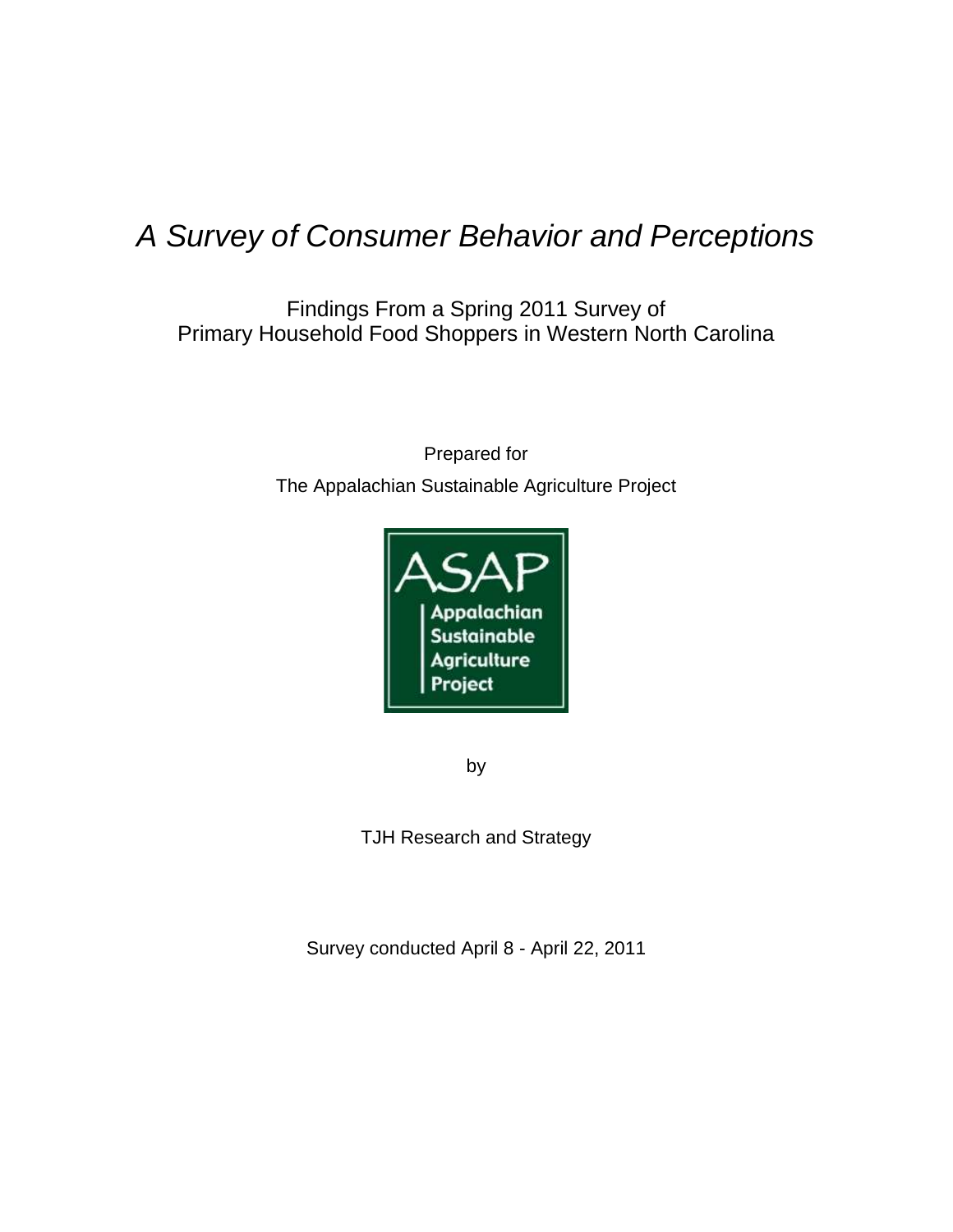# **Contents**

| I. Locally Grown Food                             |  |
|---------------------------------------------------|--|
|                                                   |  |
| Advertising and Materials Promoting Local Food 20 |  |
|                                                   |  |
| II. Forest Products                               |  |
|                                                   |  |
|                                                   |  |
|                                                   |  |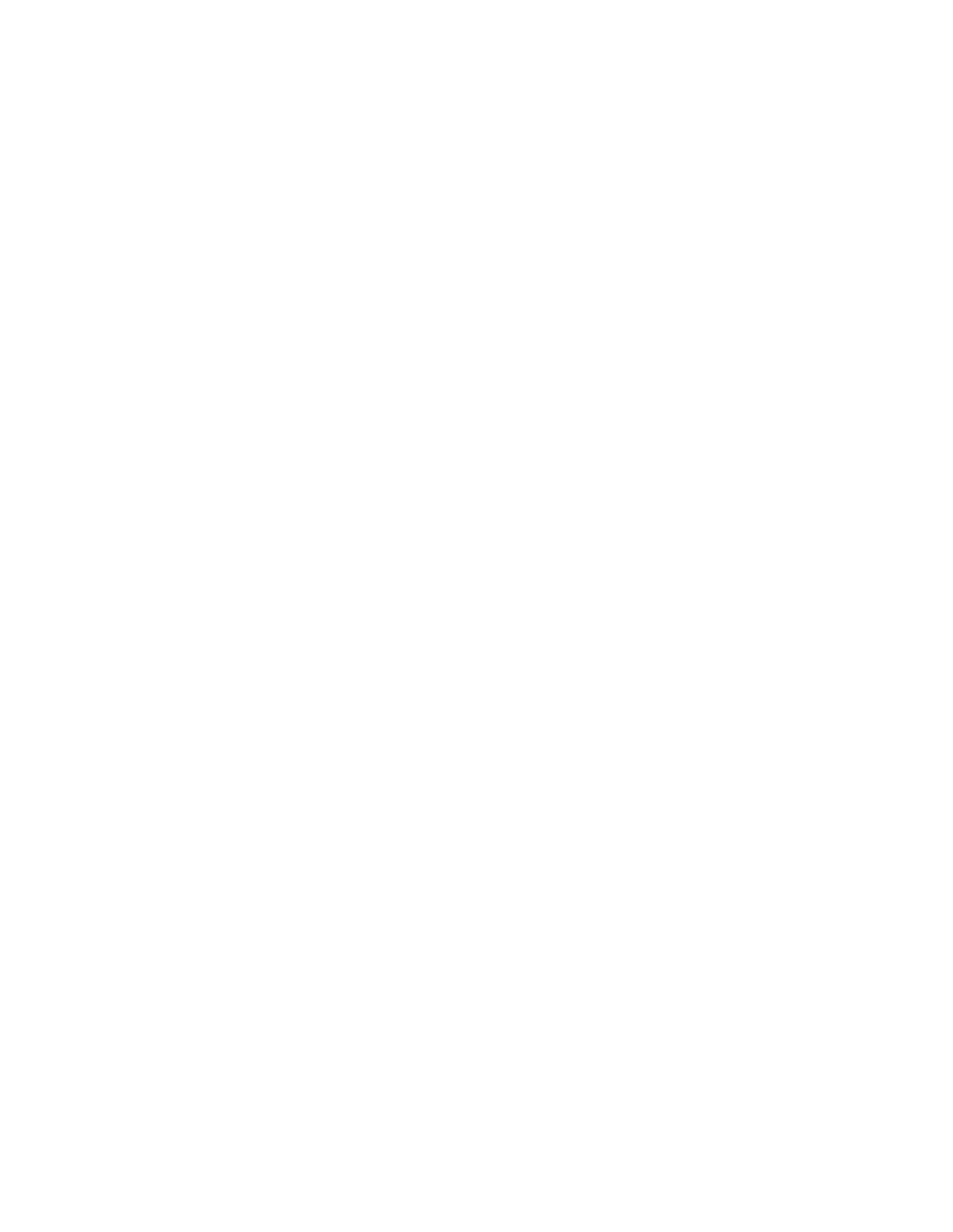# **KEY FINDINGS**

This study explored the potential to expand local markets for local food and forest products in Western North Carolina. Research on local food tracked changes over time in 1) food purchasing patterns and priorities; 2) perceptions of locally grown food; and 3) the relative effectiveness of different messages for the marketing of locally grown food. A representative survey was used to examine consumer behavior and perceptions of local forest products generally, and four foods in particular: mushrooms, ramps, honey, and trout.

# **Consumption of Local Food**

- Reported expenditures on local food were up significantly among Western North Carolina shoppers in 2011. A majority (55%) of respondents in 2011 reported spending over one-tenth of their food budget on locally grown products -- more than twice the percentage who said that they allocate over one-tenth of their budget to local food in 2004 (27%) or in 2000 (20%).
- In 2011 a majority of consumers (60%) reported purchasing locally grown food weekly when in season, and an additional 23% said that they buy local food monthly.
- WNC shoppers in 2011 were most likely to say that they buy local food at farmers markets (49%), grocery stores (49%), and/or farm stands (41%).
- A majority (58%) of respondents reported growing at least some of their own food in 2011, including 26% who said that self-grown food accounts for more than 10% of their monthly household consumption.

### **Communications**

- Awareness of advertising or materials promoting locally grown food increased from 54% in 2004 to 60% in 2011.
- Of the respondents in 2011 who recalled seeing or hearing communications promoting local food, a majority (57%) said that the messages increased their local food expenditures; the corresponding figure in 2004 was 53%.

### **Perceptions of Local Food**

• The proportion of consumers agreeing (somewhat or strongly) that "locally produced foods are fresher" increased from 86% in 2004 to 97% in 2011.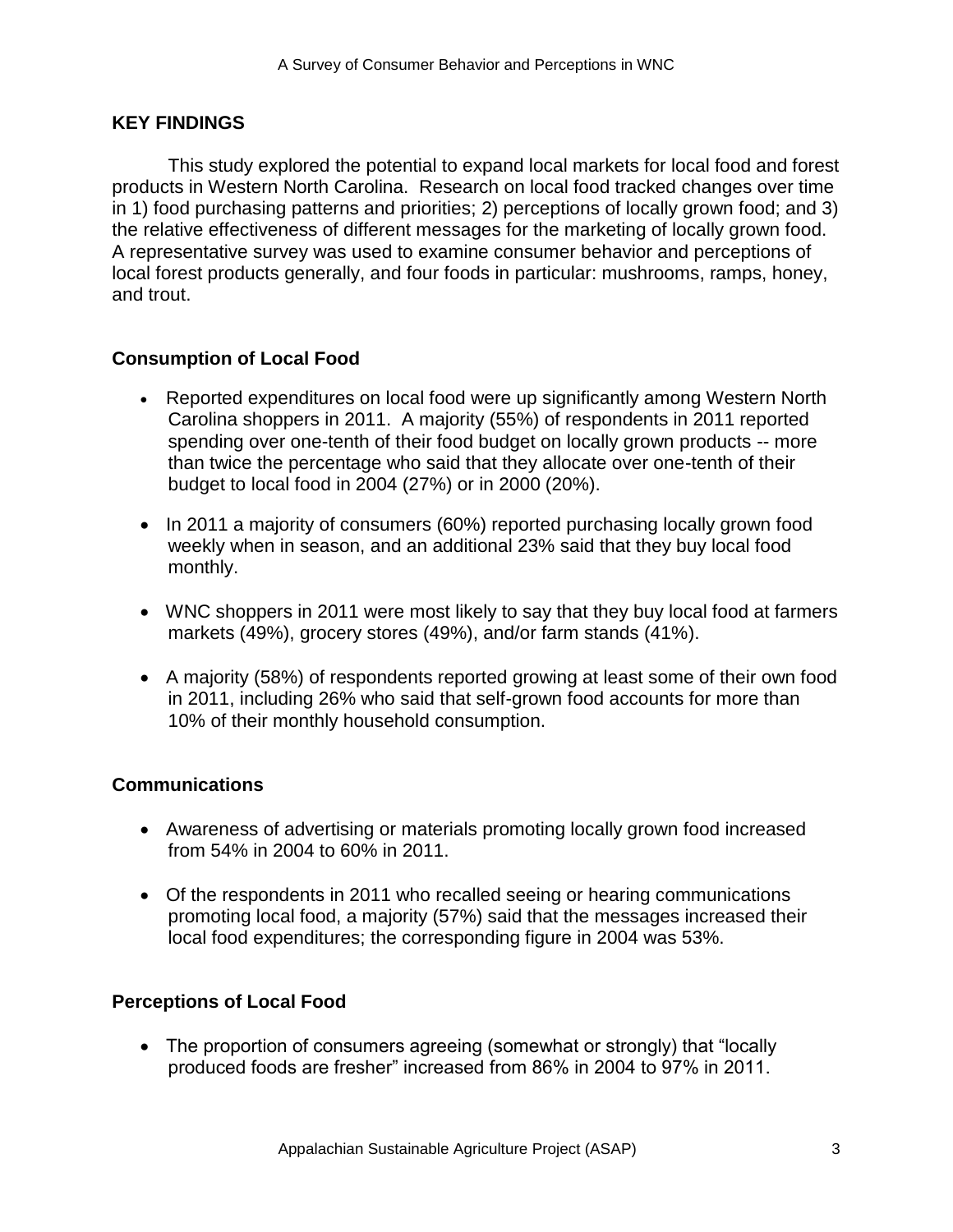# **Perceptions of Local Food (Continued)**

- In 2011, the large majority of respondents (83%) somewhat or strongly agreed that "when locally produced foods cost a little more, they are worth the extra cost," up from 71% in 2000.
- The proportion of shoppers agreeing (somewhat or strongly) that they "would buy more locally grown foods if they were labeled as local" increased from 76% in 2000 to 88% in 2011.
- In 2011, over three-quarters of respondents (77%) deemed local food a somewhat or very important consideration in choosing a grocery store, and 64% viewed it as somewhat or very important when choosing a restaurant. This represents a substantial increase from 2004, when a minority (42%) considered local food to be somewhat or very important in selecting a restaurant/grocery store (the 2004 survey did not ask separately about the choice of a grocery store versus a restaurant).

# **Motivations for Purchasing Local Food: Helping the Local Community**

When respondents were read a list of statements about locally grown foods and asked to evaluate the impact of each on their likelihood of buying local, they responded most positively to statements highlighting connections to the local community.

- *"Buying locally grown foods greatly contributes to the local economy"*: 79% of respondents in 2011, up from 61% in 2004, said this would make them much more likely to buy local food.
- *"When you buy locally grown food you are helping to preserve the rural character of Western North Carolina"*: 69% of consumers in 2011, compared to 55% in 2004, reported that this would make them much more likely to buy local food.
- *"Buying locally grown food helps support our local farms"*: 83% of respondents in 2011 said that this would make them much more likely to buy local food. (This statement was not included in the consumer surveys prior to 2011.)

### **Defining Local**

When respondents were asked how they define locally grown food, the largest segment of respondents (37%) identified/named Western North Carolina.

- 37% defined "local food" as that grown in Western North Carolina.
- 23% considered it to be food grown within their own county
- 19% thought of food as "local" if it was grown within 100 miles of their home.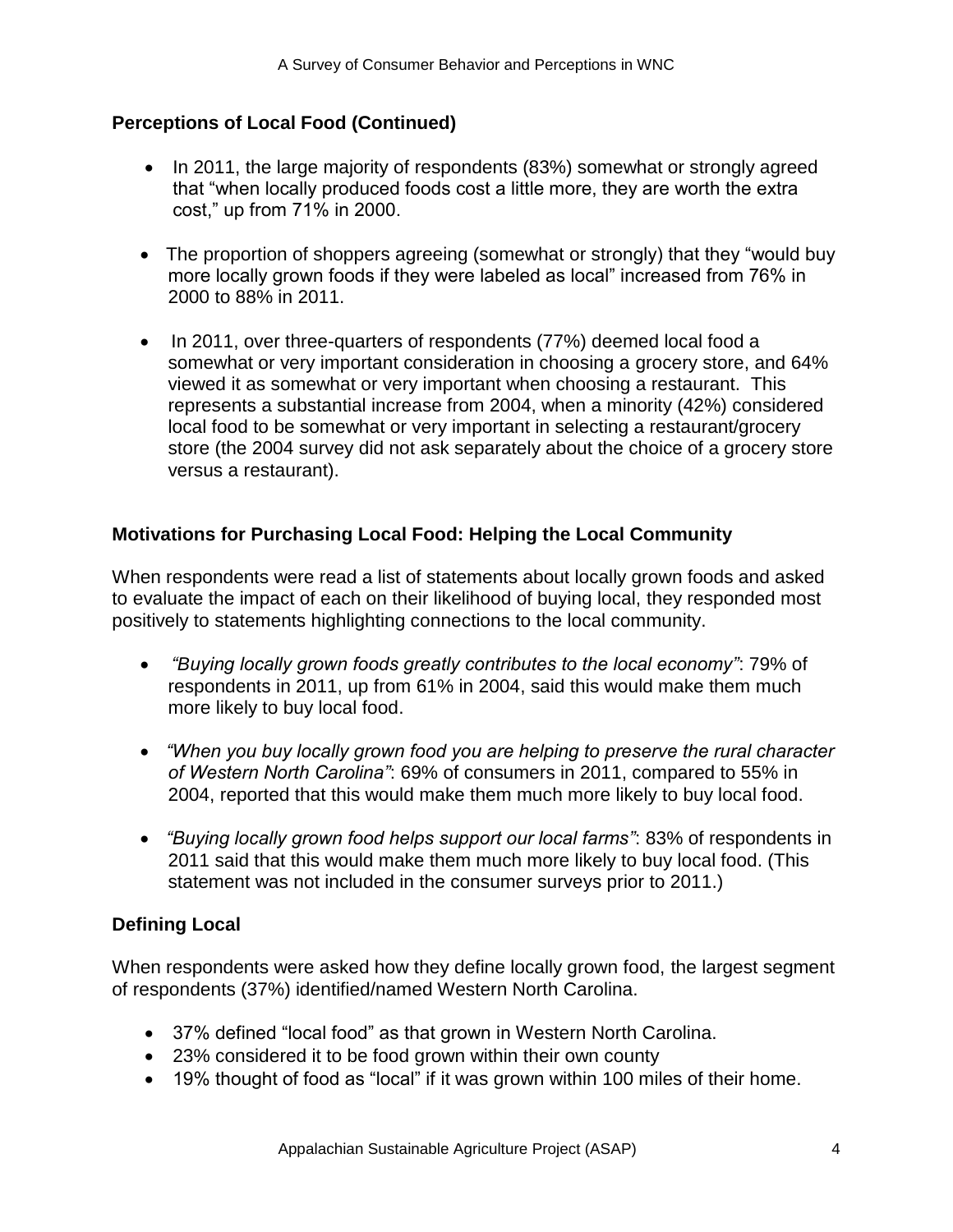### **Perceptions of Forest Products**

• For a majority of shoppers in 2011, the terms "Appalachian forest product" and "local forest product" did not bring anything to mind, either positive or negative.

# **Perceptions of Forest Products (Continued)**

- To the extent that consumers indicate having any impression of forest products, positive connotations far outweigh negative ones. Overall, nearly one-third (29%) of all 2011 respondents associated "Appalachian forest product" with something favorable, compared to 6% who said that the term brought something negative to mind. Similarly, "local forest product" was more than twice as likely to bring positive impressions to mind (39%) than to trigger negative associations (15%).
- Consumers see purchasing local forest products as having positive effects for the local community. In 2011, 9 in 10 respondents (90%) found it at least "somewhat believable" that "buying local forest products helps support our local community," including approximately two-thirds (65%) who considered this statement "very believable."
- 87% of respondents in 2011 said that they believed "buying local forest products helps diversify the Western North Carolina economy," including 55% who found this *very* believable.
- Similarly, 87% of 2011 shoppers found it believable that "buying local forest products helps preserve the heritage and culture of Appalachia‖ (53% *very* believable).

# **Markets for Specific Forest Foods**

- Of the four specific forest foods examined in the 2011 survey local honey, mushrooms, ramps, and trout – demand was highest for honey. In 2011, 8 in 10 shoppers (80%) reported being at least "somewhat interested" in purchasing honey, including a majority (56%) who were "very interested."
- Demand for honey was also closest to being met or exceeded, of the four forest foods considered. 71% of all respondents in 2011 said either that there is "just enough" or that there is more local honey available than they want.
- Ramps were least in demand in 2011. Roughly one-third (35%) of respondents expressed some interest in buying ramps, including 19% who were "very interested.‖
- The largest gap between expressed interest and perceived availability was for local mushrooms. Of the shoppers in 2011 who expressed strong interest in purchasing mushrooms, half (51%) reported a shortage in supply.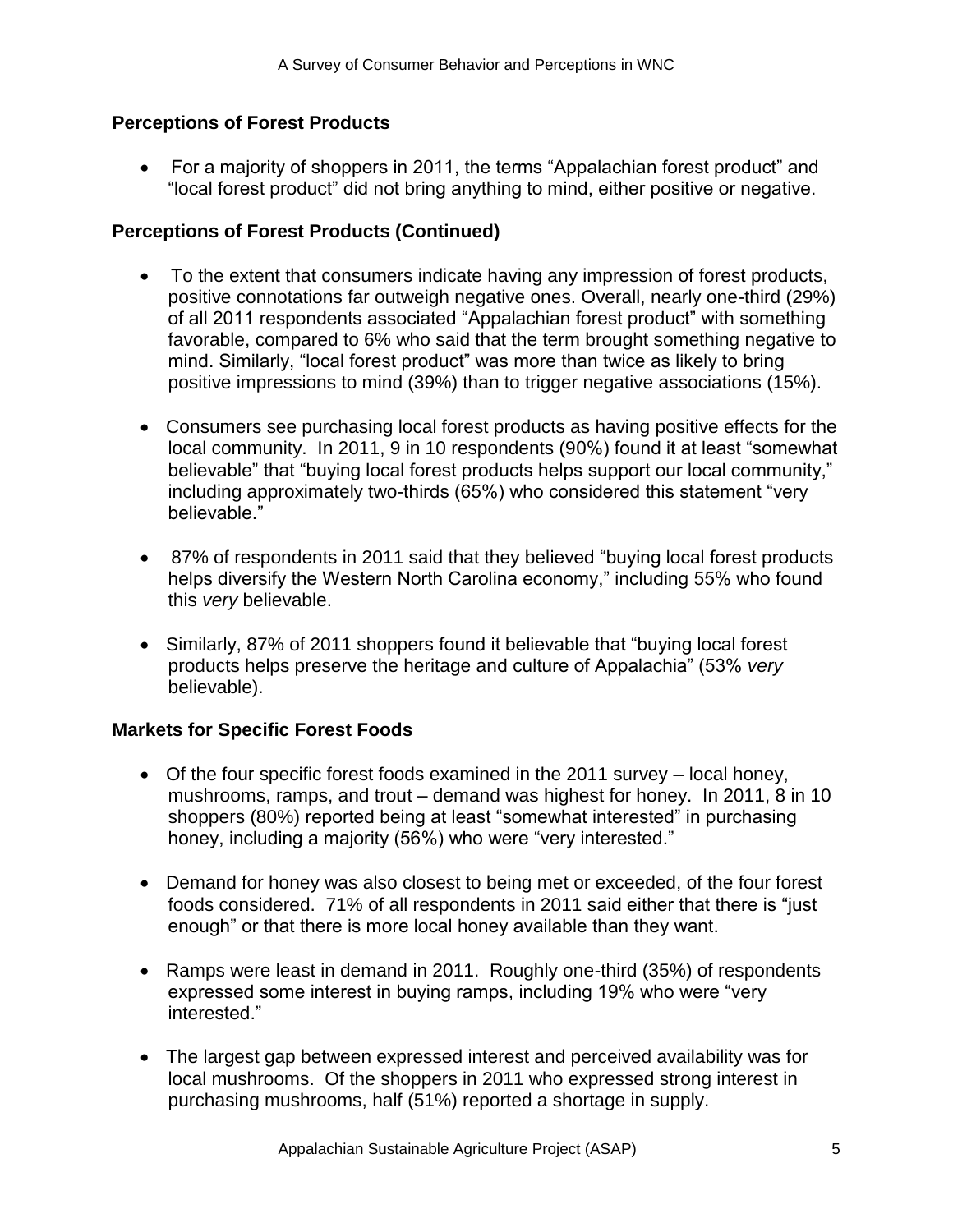# **Methodology**

A representative telephone survey was used to interview a total of 703 Western North Carolina residents in April 2011. Of these 703 interviews, 403 respondents were drawn proportionally from Buncombe, Henderson, and Madison counties. An additional sample of 300 respondents was drawn from Cherokee, Clay, Graham, Jackson, Macon and Swain counties, with 50 interviews completed in each county.

Respondents were screened to ensure that only primary household shoppers were interviewed. The data were weighted to reflect the demographic composition of the population in the region. The margin of error is +/- 3.7 percentage points overall, and is higher for subgroups.

On items where similar question wording permitted tracking, results from the 2011 survey were compared with those from two previous Appalachian Sustainable Agriculture Project (ASAP) consumer surveys, conducted in 2000 and 2004. The tracked questions, while similar across surveys, are not identical. Although the small differences in phrasing affect the precision of comparisons between years, these items are sufficiently alike from one year to another to permit rough measures of change over time. The 2000 and 2004 surveys sampled only Buncombe, Henderson, and Madison county residents. For purposes of comparability, analysis of the 2011 survey data was restricted to the base sample of Buncombe, Henderson and Madison counties (403 respondents) when examining trends over time.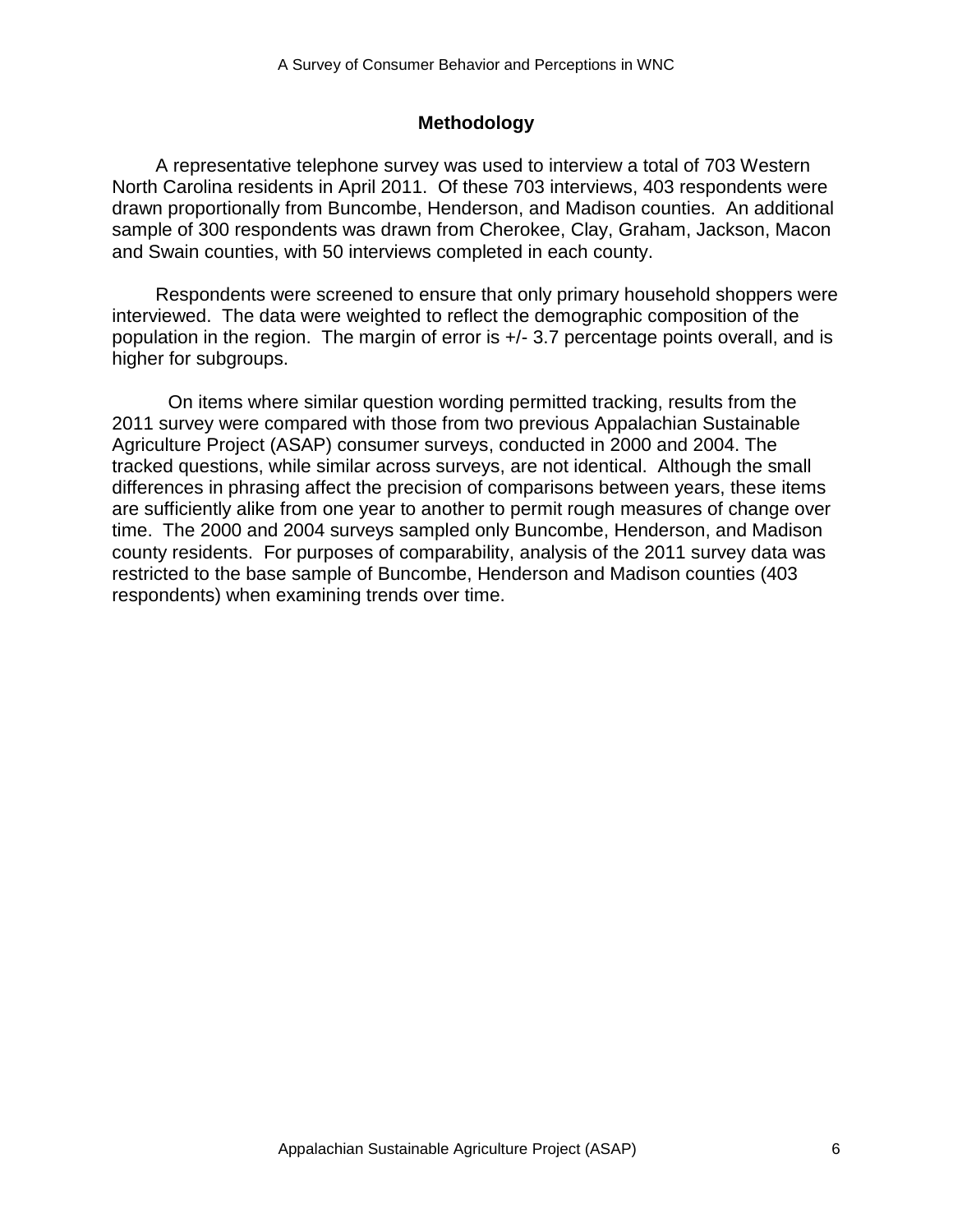# **I. LOCALLY GROWN FOOD**

### **Self-Reported Consumer Behavior**

In 2011, as in 2000 and 2004, respondents were asked to estimate their total monthly food expenditures (*"Generally, how much does your household spend on food*  each month?"),<sup>1</sup> as well as the proportion of their monthly food budget allocated to locally grown food (*"About what percent of your monthly food bill is spent on food grown*  in Western North Carolina?").<sup>2</sup> The 2011 survey also included a question about the frequency of local food purchases, which was not asked in 2000 or 2004: *"When shopping for your household, do you typically purchase locally grown foods weekly (when in season), monthly (when in season), a few times a year, once a year, or never?"*

These questions are useful in illuminating trends in consumers' *perceptions* about their own behavior, regardless of the accuracy of their awareness or recall. $3$  This study relies on self-reports to assess how much consumers *think* they spend on food (local and non-local)—focusing on variation over time, and across subgroups—without assuming respondents' own estimates to be a precise measure of absolute expenditure levels.

# *Total Food Budget*

Reported monthly food expenditures in 2011 were similar to those in 2004, after increasing substantially between 2000 and 2004. As the table below shows, two-thirds (66%) of Buncombe/Henderson/Madison shoppers reported spending more than \$200 per month on food in 2011 – comparable to the 2004 proportion (71%), and up from a minority (41%) in 2000. At the upper end of the spending distribution, one-third (33%) of respondents in 2011 and one-quarter (26%) in 2004 reported over \$400 in monthly food expenditures, compared to just 4% in 2000. At the other end of the spending curve, small monthly food expenditures became less common: the proportion reporting less than \$100 in food spending declined from 27% in 2000 to 9% in 2004, and 5% in 2011.

 1 In 2000 and 2004, the question wording did not specify household spending: *"Generally, how much do you spend on food each month*?*"*

 $^2$  In 2000 and 2004, "local food," respondents were asked: "About what percent of your monthly food bill is spent on locally grown foods?" Those who asked for clarification about "locally grown food," were told: "Food that you know has been grown on farms in Western North Carolina."

 $3$  The two main methods of collecting information from consumers about their food expenditures are 1) diaries and 2) surveys asking respondents to recall their behavior. While some research suggests that survey responses overstate diary figures by about 10-15 percentage points, diaries and surveys yield roughly the same *relative ranking* of households in terms of the amount spent on food.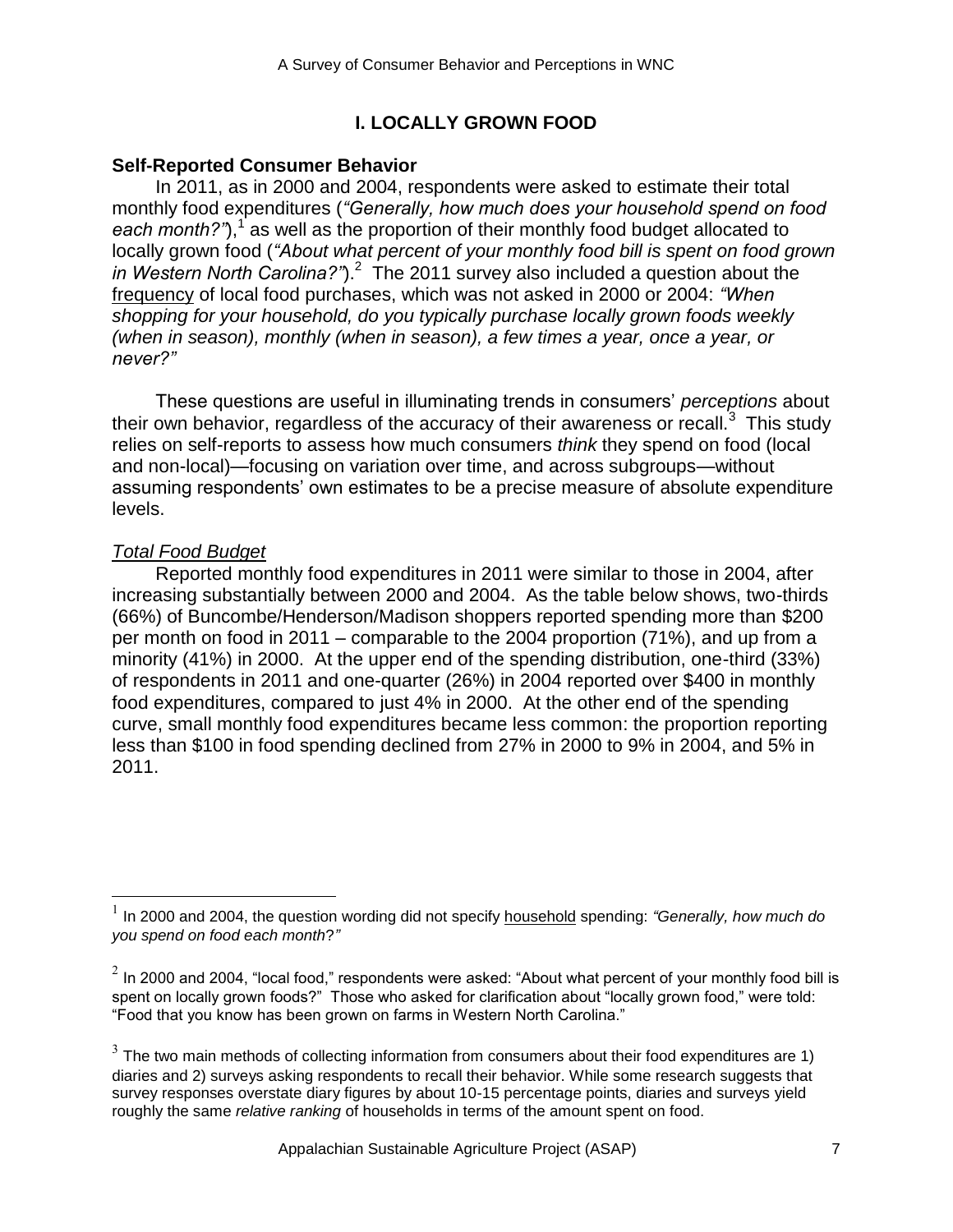# Reported Food Expenditures Over Time - Core 3 Counties, 2000/2004/2011



|        |                    | <b>Reported Monthly Food Expenditures</b>                   |                  |                   |                   |                  |        |              |
|--------|--------------------|-------------------------------------------------------------|------------------|-------------------|-------------------|------------------|--------|--------------|
|        |                    | $<$ \$100                                                   | \$100 -<br>\$150 | $$151 -$<br>\$200 | $$201 -$<br>\$300 | \$301 -<br>\$400 | \$400+ | <b>Total</b> |
| 2000   |                    | 27%                                                         | 16%              | 17%               | 16%               | 21%              | 4%     | 100%         |
| 2004   |                    | 9%                                                          | 4%               | 17%               | 25%               | 20%              | 26%    | 100%         |
| 2011   |                    | 5%                                                          | 11%              | 18%               | 17%               | 16%              | 33%    | 100%         |
| pct pt | 2000<br>to<br>2011 | $-22$                                                       | $-5$             | $+1$              | $+1$              | $-5$             | $+29$  |              |
| change | 2004<br>to<br>2011 | $-4$                                                        | $+7$             | $+1$              | -8                | $-4$             | $+7$   |              |
|        |                    | Note: Percentages do not always sum to 100 due to rounding. |                  |                   |                   |                  |        |              |

*"Generally, how much does your household spend on food each month?" \**

\* In 2000 and 2004, respondents were asked: "Generally, how much do you spend on food each month?" Reported amounts above \$400 were not available disaggregated for 2000 or 2004.

**5% 12% 1% 21% 29% 20% 33% 48% 23%** 0% 10% 20% 30% 40% 50% **< 35 yrs 35-54 yrs 55+ yrs**  $2000$  2004 2011 *"Generally, how much does your household spend on food each month?" \** **Age < \$100 \$100 - \$150 \$151 - \$200 \$201 - \$300 \$301 - \$400 \$400+ < 35 yrs** 2000 18% 5% 29% 18% 24% 5% 2004 4% 5% 14% 36% 21% 21% **2011 4% -- 33% 25% 6% 33% 35-54 yrs** 2000 16% 11% 14% 15% 33% 12% 2004 13% 5% 16% 23% 20% 29% **2011 2% 4% 14% 14% 18% 48% 55+ yrs** 2000 34% 17% 17% 18% 13% 1% 2004 17% 11% 20% 20% 12% 20% **2011 7% 19% 18% 16% 17% 23% All Reported Monthly Food Expenditures Proportion Reporting Over \$400 in Monthly Food Expenditures Age** Note: Percentages do not always sum to 100 due to rounding. Reported Food Expenditures Over Time, by Age - Core 3 Counties, 2000/2004/2011 \* In 2000 and 2004, respondents were asked: "Generally, how much do you spend on food each month?" Reported amounts above \$400 were not available disaggregated for 2000 or 2004. more substantial change over time within certain age groups. Among consumers ages 35 to 54, the likelihood of reporting over \$400 in spending rose nearly 20 percentage points, from 29% in 2004 to 48% in 2011. As the chart at right shows,

The relatively small aggregate change in reported expenditures between 2004 and 2011 masks

notable, increase of 12 percentage points among younger shoppers; 21% of

there was a smaller, but still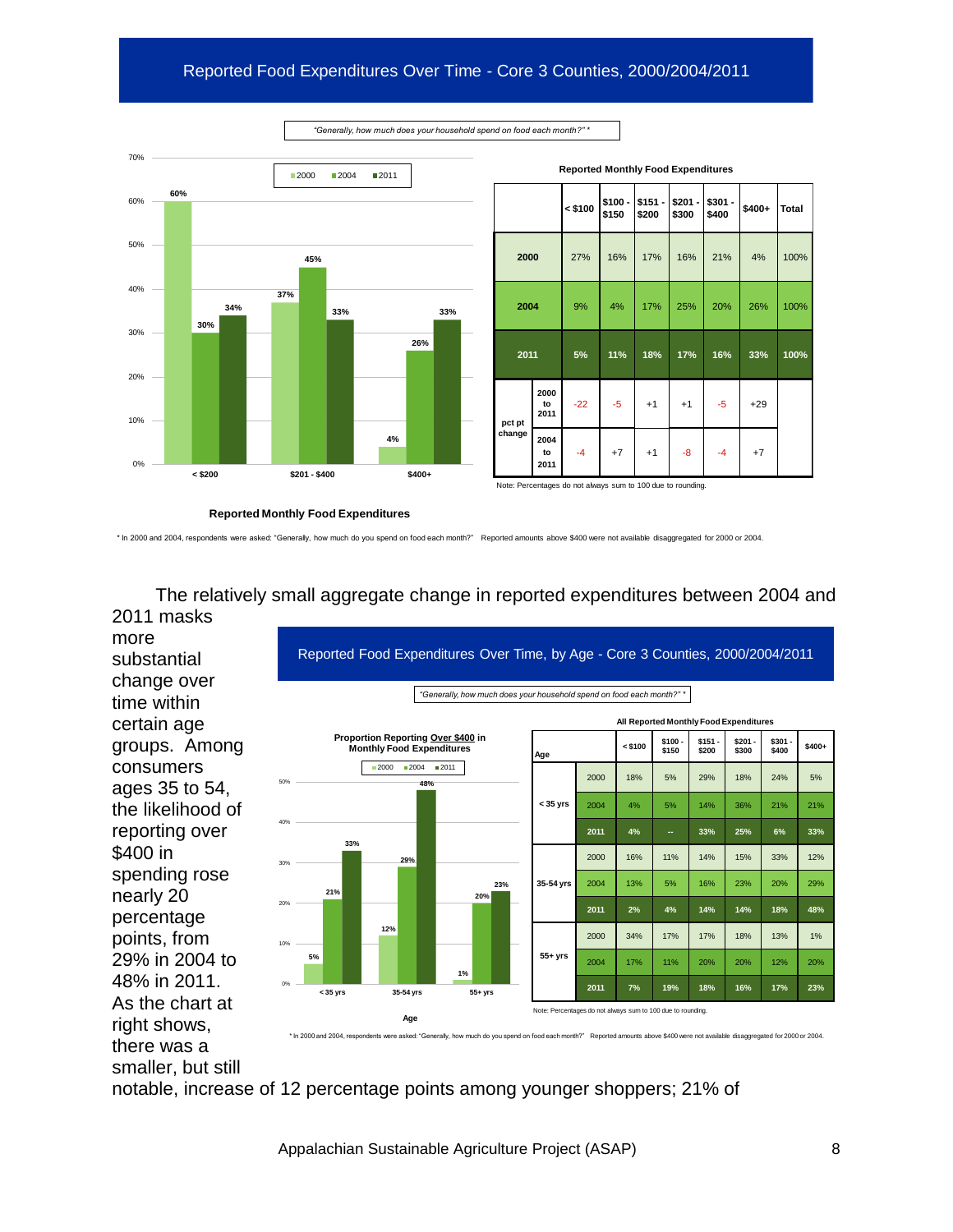respondents under 35 years of age reported spending more than \$400 monthly on food in 2004, compared to 33% in 2011. By contrast, among shoppers over 55 years of age there was little change in the proportion reporting \$400+ food budgets (20% in 2004, and 23% in 2011).

Shifting from examining trends over time in the core three counties to a snapshot of the broader Western North Carolina region in 2011, we see geographic variation in reported expenditures. Approximately one-third (34%) of shoppers in Buncombe, Henderson, and Madison counties said that they spend more than \$400 on food each month, compared to about one-quarter (24%) of those in the six westernmost counties (Cherokee, Clay, Graham, Jackson, Macon and Swain) This pattern reflects higher

### Reported Monthly Food Expenditures by Geography, 2011

| Geography                                                                            | $<$ \$100 | $$100 -$<br>\$150 | $$151 -$<br>\$200 | $$201 -$<br>\$300 | $$301 -$<br>\$400 | $$401 -$<br>\$500 | $$501 -$<br>\$750 | $$751+$ | <b>Total</b> |
|--------------------------------------------------------------------------------------|-----------|-------------------|-------------------|-------------------|-------------------|-------------------|-------------------|---------|--------------|
| <b>Core 3 Counties</b><br>(Buncombe, Madison,<br>Henderson)                          | 6%        | 8%                | 22%               | 15%               | 15%               | 14%               | 15%               | 5%      | 100%         |
| <b>Other 6 Counties</b><br>(Cherokee, Graham,<br>Jackson, Macon,<br>Swain, and Clay) | 6%        | 9%                | 17%               | 23%               | 22%               | 12%               | 9%                | 3%      | 100%         |
| <b>Total</b><br>Counties)<br>(9)                                                     | 6%        | 10%               | 17%               | 20%               | 17%               | 14%               | 12%               | 5%      | 100%         |

**Reported Monthly Food Expenditures** *"Generally, how much does your household spend on food each month?" \**

Note: Percentages do not always sum to 100 due to rounding. "Don't knows" excluded from the analysis.

household incomes, on average, in the core three counties (37% above \$50,000) versus the rest of the region (24% above \$50,000). Higher incomes in turn are associated with larger reported food expenditures; overall, 44% of respondents in households earning over \$50,000 said that they spend more than \$400 monthly on food, compared to 25% of those with incomes below \$50,000.

Looking beyond the Buncombe/Henderson/Madison lens provides larger sample sizes in specific subgroups, permitting deeper analysis of variation by age and other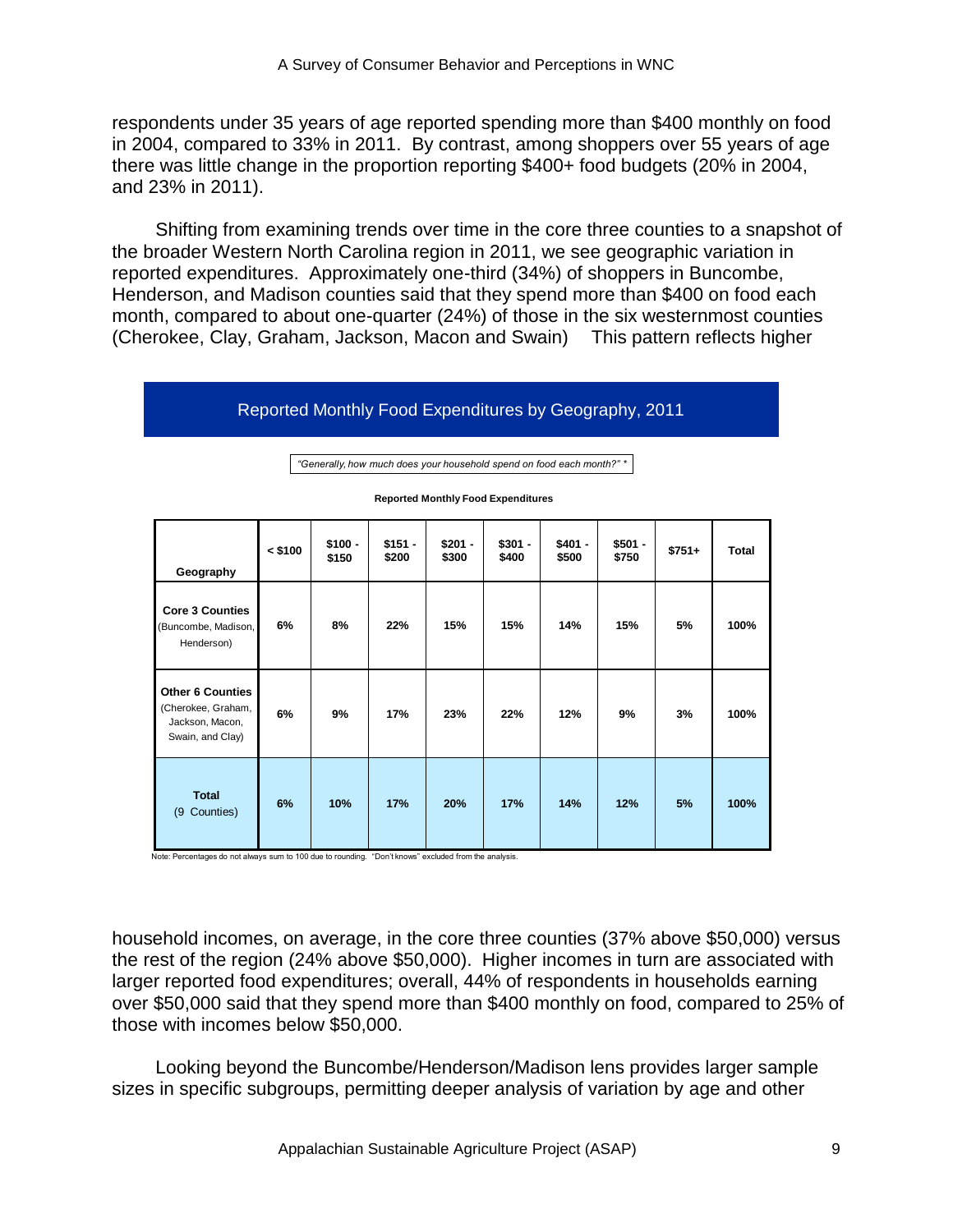factors in 2011. As the table below shows, shoppers in the 35-44 age range were especially likely to report large food expenditures—specifically, \$500+ per month. Roughly one-third (34%) of 35-44 year olds said that they spend over \$500 monthly on food, whereas the corresponding figure within other age groups ranged from 5% (among those 65+ years of age) to 22% (among 45-54 year olds).

|                     |                                     |           |                   |                   | "Generally, how much does your household spend on food each month?" |                   |                   |                   |         |       |
|---------------------|-------------------------------------|-----------|-------------------|-------------------|---------------------------------------------------------------------|-------------------|-------------------|-------------------|---------|-------|
|                     |                                     |           |                   |                   | <b>Reported Monthly Food Expenditures</b>                           |                   |                   |                   |         |       |
|                     |                                     | $<$ \$100 | $$101 -$<br>\$150 | $$151 -$<br>\$200 | \$201-\$300                                                         | $$301 -$<br>\$400 | $$401 -$<br>\$500 | $$501 -$<br>\$750 | $$751+$ | Total |
|                     | No H.S. degree                      | 10%       | 16%               | 16%               | 18%                                                                 | 18%               | 10%               | 7%                | 6%      | 100%  |
|                     | H.S. grad                           | 9%        | 11%               | 15%               | 19%                                                                 | 13%               | 19%               | 12%               | 3%      | 100%  |
| Education           | Some<br>college/technical<br>school | 5%        | 10%               | 16%               | 16%                                                                 | 16%               | 16%               | 14%               | 8%      | 100%  |
|                     | College grad                        | 2%        | 9%                | 16%               | 22%                                                                 | 21%               | 9%                | 16%               | 5%      | 100%  |
|                     | Graduate school                     | 7%        | 11%               | 14%               | 12%                                                                 | 14%               | 21%               | 15%               | 7%      | 100%  |
|                     | 18-34                               | 5%        | 3%                | 18%               | 27%                                                                 | 11%               | 17%               | 18%               | 1%      | 100%  |
|                     | 35-44                               | 4%        | 3%                | 12%               | 16%                                                                 | 15%               | 16%               | 24%               | 10%     | 100%  |
| Age                 | 45-54                               | 2%        | 6%                | 16%               | 20%                                                                 | 18%               | 16%               | 15%               | 7%      | 100%  |
|                     | 55-64                               | 1%        | 12%               | 15%               | 20%                                                                 | 24%               | 15%               | 9%                | 5%      | 100%  |
|                     | $65+$                               | 11%       | 19%               | 20%               | 21%                                                                 | 17%               | 9%                | 3%                | 2%      | 100%  |
|                     | Men                                 | 4%        | 9%                | 18%               | 24%                                                                 | 16%               | 9%                | 17%               | 4%      | 100%  |
| Gender              | Women                               | 6%        | 10%               | 16%               | 19%                                                                 | 18%               | 16%               | 10%               | 5%      | 100%  |
|                     | $<$ \$25,000                        | 13%       | 14%               | 22%               | 11%                                                                 | 16%               | 12%               | 8%                | 4%      | 100%  |
| Household<br>Income | $$25,000 -$<br>\$50,000             | 2%        | 9%                | 16%               | 26%                                                                 | 22%               | 11%               | 11%               | 3%      | 100%  |
|                     | $$50.000+$                          | 1%        | 5%                | 14%               | 19%                                                                 | 18%               | 18%               | 18%               | 8%      | 100%  |
|                     | <b>Total</b>                        | 6%        | 10%               | 17%               | 20%                                                                 | 17%               | 14%               | 12%               | 5%      | 100%  |

Reported Food Expenditures by Demographics - All Counties, 2011

Note: Percentages do not always sum to 100 due to rounding. "Don't knows" excluded from the analysis.

Higher food expenditures among 35-44 year olds is unsurprising given that these consumers are most likely to live in larger households. Half (50%) of respondents 35-44 years old lived in households of 4 or more people, compared to 40% of consumers under 35; one-fifth (21%) of 45-55 year olds; 8% of those 55-64; and 4% of shoppers over 65. Among those in 4+ person households, 43% reported spending more than \$500 each month on food, in contrast to 11% of those in 2-person households.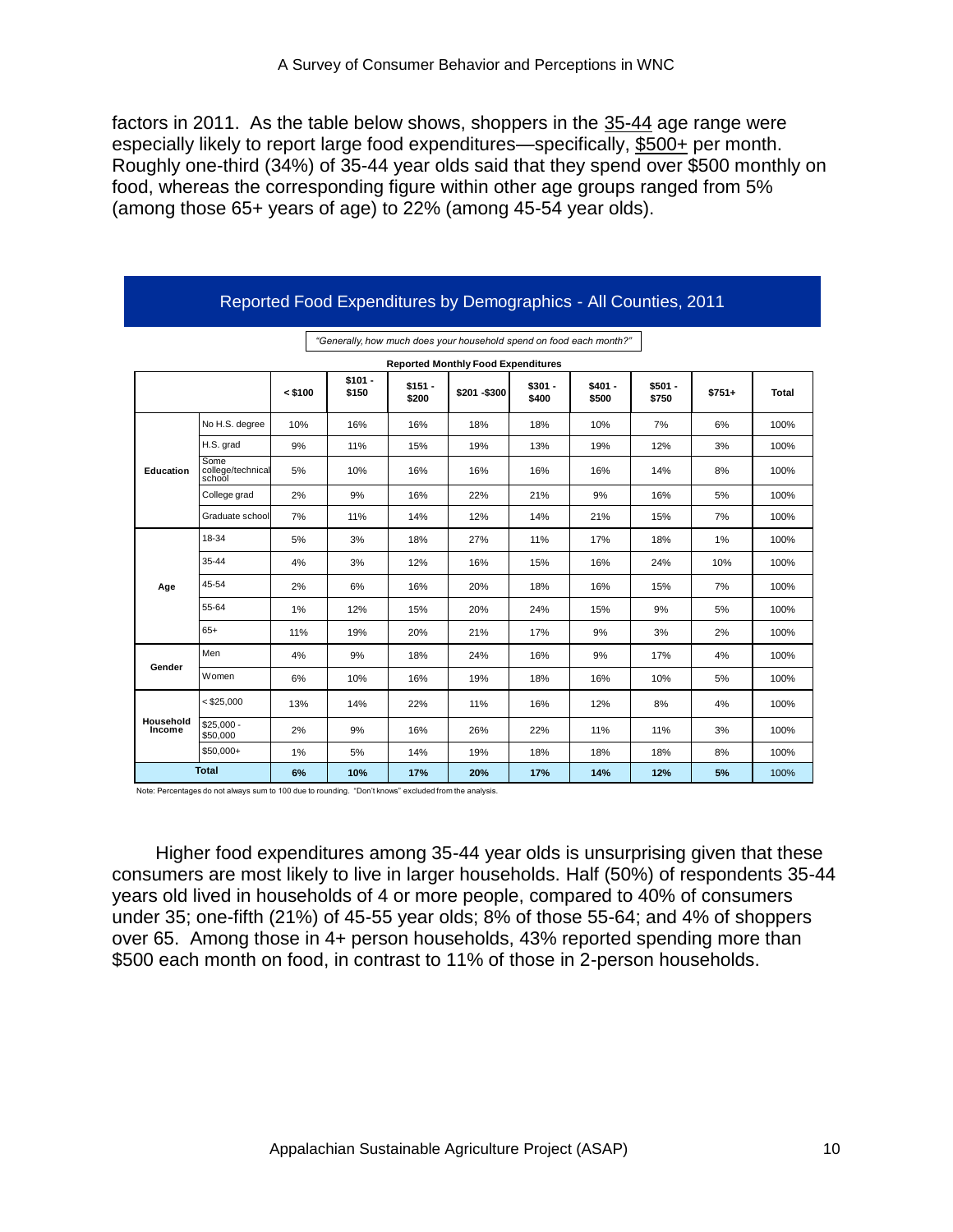### *Expenditures on Local Food*

While the dollar amount that Buncombe/Henderson/Madison shoppers reported spending on *all food* did not change a great deal between 2004 and 2011, the share of total food expenditures allocated to *locally grown products* rose significantly (after showing little change from 2000 to 2004). In 2011, one-third (33%) of Asheville area consumers said that local food accounts for more than 20% of their overall monthly food



12% in 2004, and 11% in 2000. As the chart at left illustrates, a majority (55%) of respondents reported spending over 10% of their food budget on locally grown products in 2011, in contrast to 27% in 2004 and 20% in 2000.

bill—up from

\* In 2000 and z004, respondents were asked: "About what percent of your monthly food bill is pent on locally grown foods?" Respondent who asked for clarification about "ocally grown food" house the fission estable for 2000

#### The increase from 2004 to 2011 in reported local food expenditures occurred

across income and age bands, as seen in the chart at right and the chart below. For each of the household income and age categories, respondents were at least twice as likely in 2011 versus 2004 to say that local food spending accounted for over 20% of their total bill.



**Reported Spending on Local Food Over Time, by Income -**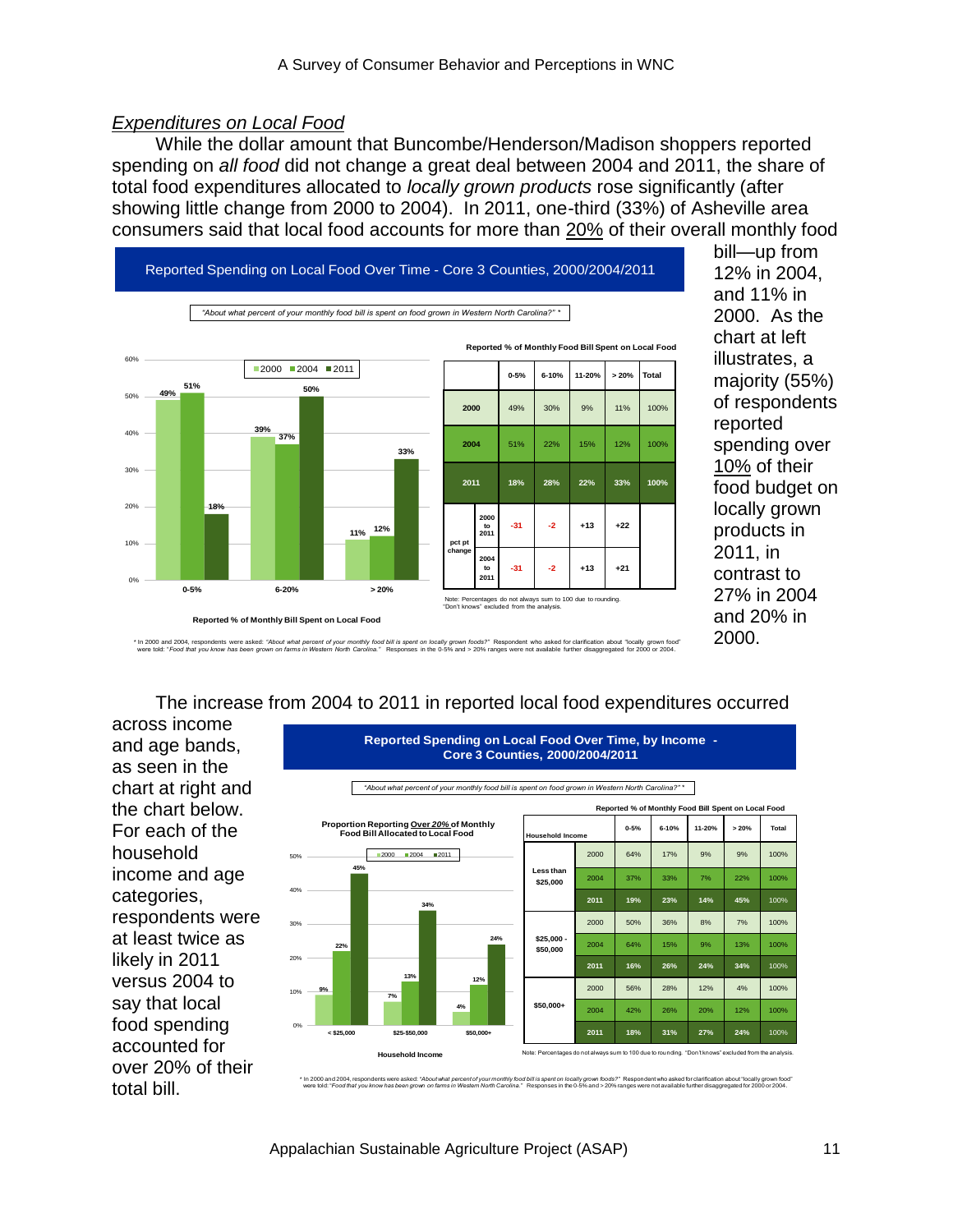

Reported Spending on Local Food Over Time, by Age - Core 3 Counties, 2000/2004/2011

\* In 2000 and 2004, respondents were asked: "About what percent of your monthly food bill is spent foods?" Respondent who asked for clarification about "ocally grown food" locally grown food".<br>Were told: "Food that you kno

Examining all nine Western North Carolina counties in 2011, we see similar levels of reported local food spending across the region (table below). Both in the Buncombe/

|                                                                                                                                                         | Reported Spending on Local Food by Geography, 2011 |          |           |        |        |      |       |  |  |  |  |  |
|---------------------------------------------------------------------------------------------------------------------------------------------------------|----------------------------------------------------|----------|-----------|--------|--------|------|-------|--|--|--|--|--|
| "About what percent of your monthly food bill is spent on food grown in Western North Carolina?"<br>Reported % of Monthly Food Bill Spent on Local Food |                                                    |          |           |        |        |      |       |  |  |  |  |  |
| Geography                                                                                                                                               | none                                               | $1 - 5%$ | $6 - 10%$ | 11-20% | 21-30% | >30% | Total |  |  |  |  |  |
| <b>Core 3 Counties</b><br>(Buncombe, Madison,<br>Henderson)                                                                                             | 2%                                                 | 16%      | 27%       | 22%    | 11%    | 22%  | 100%  |  |  |  |  |  |
| <b>Other 6 Counties</b><br>(Cherokee, Graham,<br>Jackson, Macon, Swain,<br>and Clay)                                                                    | 4%                                                 | 19%      | 25%       | 18%    | 16%    | 18%  | 100%  |  |  |  |  |  |
| <b>Total</b><br>(9 Counties)                                                                                                                            | 2%                                                 | 18%      | 27%       | 21%    | 13%    | 20%  | 100%  |  |  |  |  |  |

Note: Percentages do not always sum to 100 due to rounding. "Don't knows" excluded from the analysis.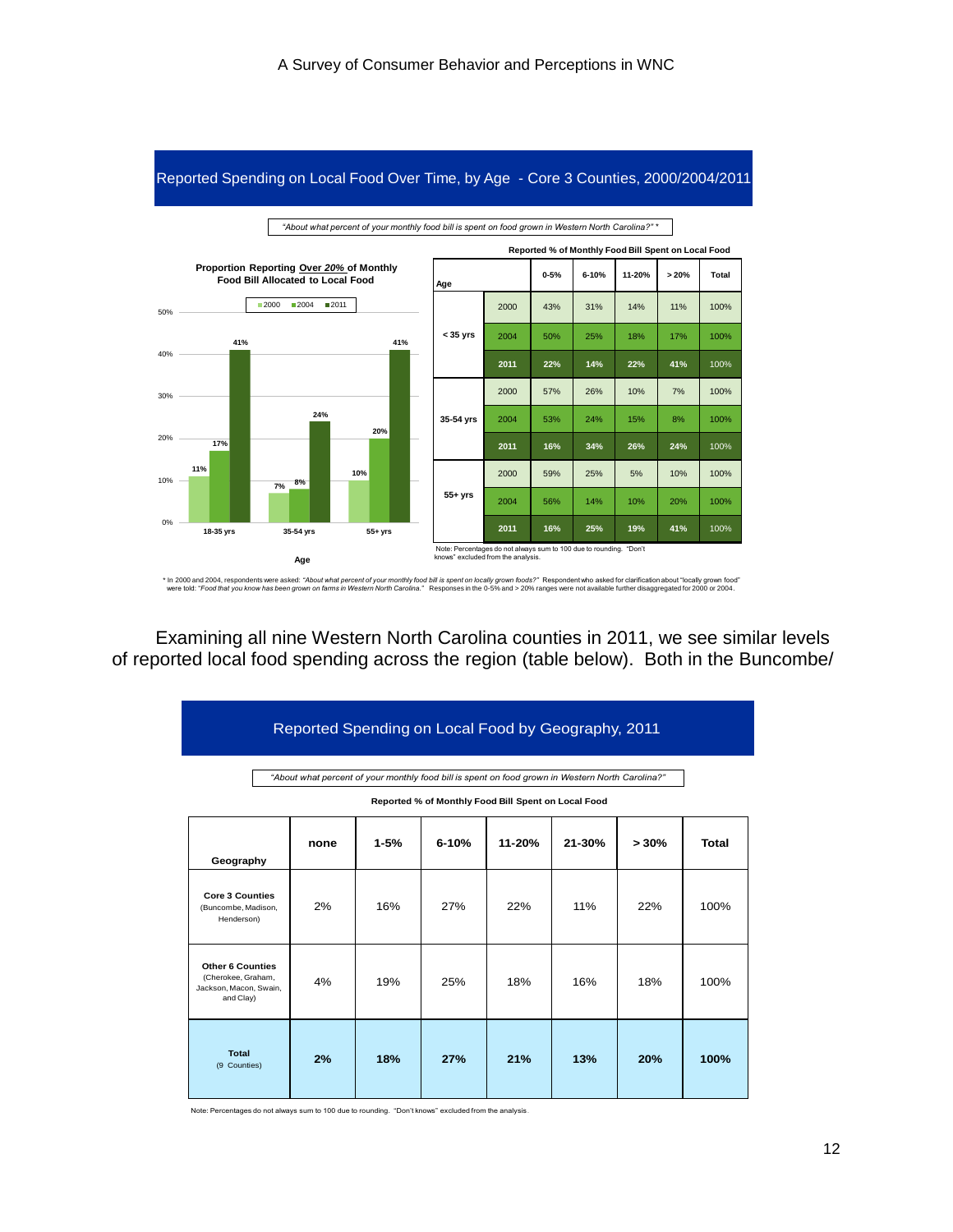Henderson/Madison area and in the six westernmost counties, roughly one-third of consumers said that over 20% of their spending goes to locally grown products; and approximately 2 in 10 said that local food purchases account for more than 30% of their total food budget.

Income and education are inversely related to the reported level of spending on local food. While shoppers in households earning less than \$25,000 per year report a smaller amount of spending on *all* food, local and non-local (as noted in the previous section), they are more likely than higher income shoppers to say that *local* food expenditures make up a sizeable proportion of their total spending. Approximately onequarter (26%) of consumers with household incomes below \$25,000, compared to 14% of those with incomes above \$50,000, said that local food purchases constitute over 30% of their spending. The pattern is similar with respect to education: over one-third (36%) of those without a high school diploma reported spending more than 30% of their bill on local food, in contrast to 21% of college graduates and 14% of those with some graduate schooling.

|                     |                                     |      | Reported % of Monthly Food Bill Spent on Local Food |           |        |        |      |              |
|---------------------|-------------------------------------|------|-----------------------------------------------------|-----------|--------|--------|------|--------------|
|                     |                                     | none | $1 - 5%$                                            | $6 - 10%$ | 11-20% | 21-30% | >30% | <b>Total</b> |
|                     | No H.S. degree                      | --   | 14%                                                 | 20%       | 16%    | 14%    | 36%  | 100%         |
|                     | H.S. grad                           | 2%   | 19%                                                 | 27%       | 19%    | 13%    | 21%  | 100%         |
| <b>Education</b>    | Some<br>college/technical<br>school | 4%   | 16%                                                 | 29%       | 22%    | 12%    | 17%  | 100%         |
|                     | College grad                        | 2%   | 17%                                                 | 26%       | 21%    | 13%    | 21%  | 100%         |
|                     | Graduate school                     | 1%   | 20%                                                 | 30%       | 20%    | 16%    | 14%  | 100%         |
|                     | 18-34                               | 2%   | 20%                                                 | 18%       | 21%    | 15%    | 24%  | 100%         |
|                     | 35-44                               | 1%   | 17%                                                 | 28%       | 25%    | 10%    | 18%  | 100%         |
| Age                 | 45-54                               | 2%   | 14%                                                 | 34%       | 21%    | 9%     | 20%  | 100%         |
|                     | 55-64                               | 3%   | 19%                                                 | 24%       | 19%    | 15%    | 21%  | 100%         |
|                     | $65+$                               | 2%   | 18%                                                 | 27%       | 18%    | 14%    | 20%  | 100%         |
|                     | Men                                 | 3%   | 16%                                                 | 32%       | 23%    | 8%     | 18%  | 100%         |
| Gender              | Women                               | 2%   | 18%                                                 | 24%       | 20%    | 15%    | 21%  | 100%         |
|                     | $<$ \$25,000                        | 4%   | 16%                                                 | 25%       | 14%    | 16%    | 26%  | 100%         |
| Household<br>Income | \$25,000 - \$50,000                 | 3%   | 16%                                                 | 25%       | 23%    | 9%     | 24%  | 100%         |
|                     | $$50,000+$                          | 1%   | 18%                                                 | 30%       | 24%    | 14%    | 14%  | 100%         |
|                     | <b>Total</b>                        | 2%   | 18%                                                 | 27%       | 21%    | 13%    | 20%  | 100%         |

Reported Spending on Local Food by Demographics - All Counties, 2011

*"About what percent of your monthly food bill is spent on food grown in Western North Carolina?"* 

Note: Percentages do not always sum to 100 due to rounding. "Don't knows" excluded from the analysis.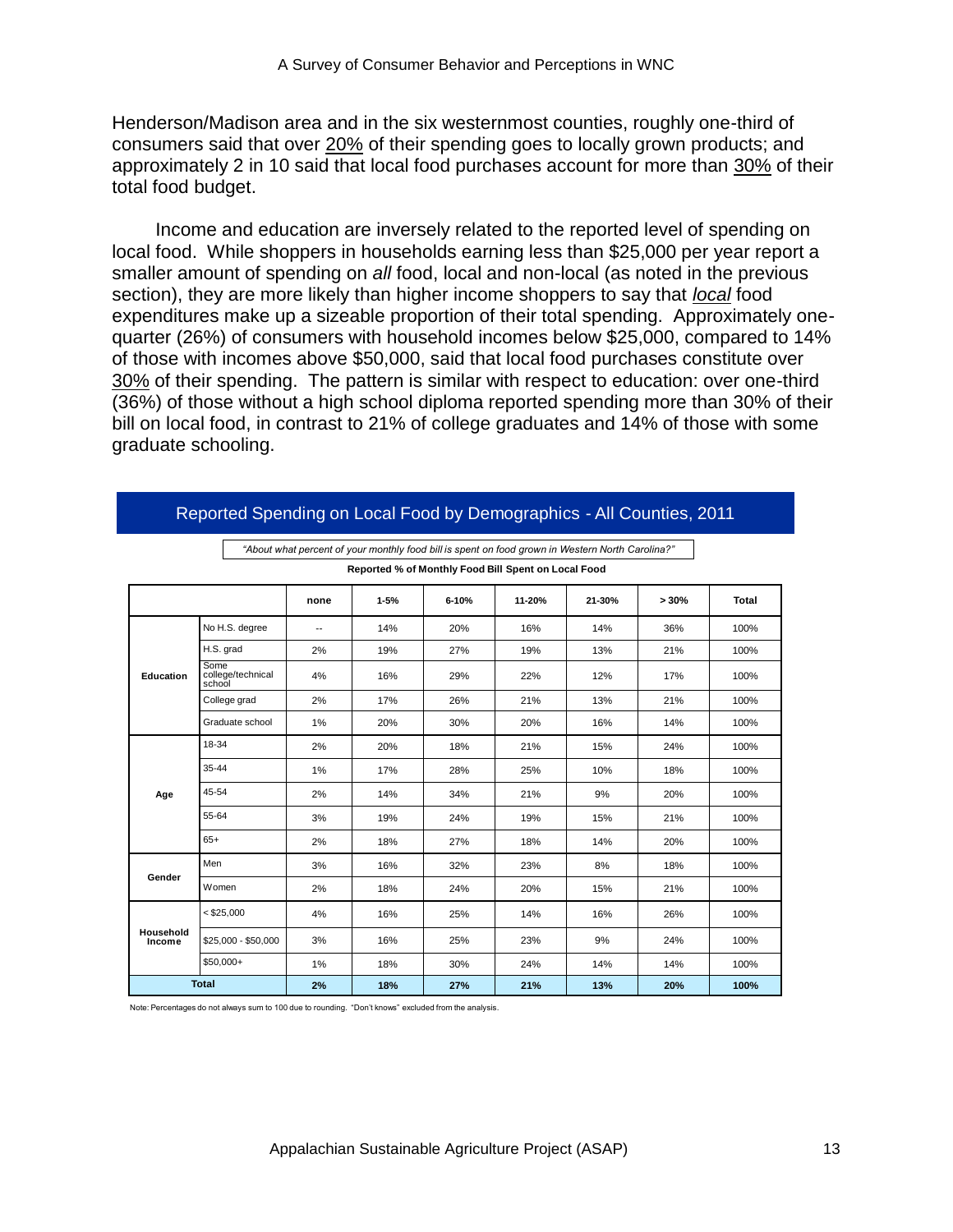### *Local Food – Frequency of Purchases*

Respondents' estimates of how often they buy locally grown food provide additional data on expenditure patterns. The 2011 survey asked: *"When shopping for your household, do you typically purchase locally grown foods weekly (when in season), monthly (when in season), a few times a year, once a year, or never?"* Six in ten Western North Carolina consumers (60%) reported weekly purchases of local foods products, when in season. Approximately one-quarter (23%) said that they make monthly purchases, and 16% reported buying local products a few times a year or less.

The reported frequency of local food expenditures is correlated with the share of the total food bill spent on locally grown products. Among shoppers who said that they spend less than 5% of their total budget on local food, fewer than half (46%) reported weekly local food purchases (chart below). By contrast, among those who reported spending more than 10% of their budget on local products, about 7 in 10 (69%) said that they purchase locally grown foods each week.



#### Frequency of Local Food Purchases - All Counties, 2011

Note: Percentages do not always sum to 100 due to rounding. "Don't knows" excluded from the analysis.

Just as there is little difference between shoppers in the core three counties versus the six westernmost counties with respect to the reported *share* of the budget allocated to local food (see previous section), likewise there is little geographic variation in the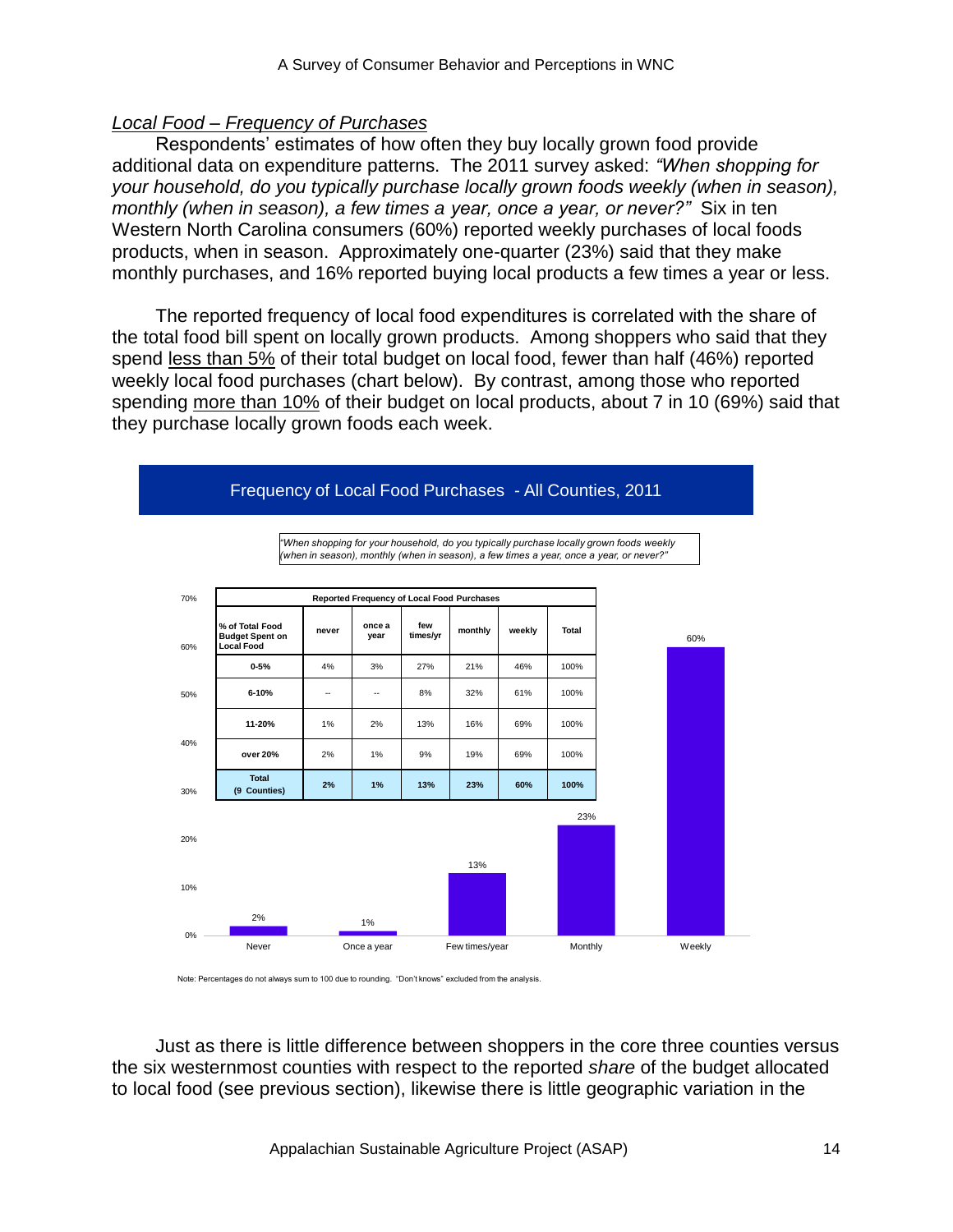reported *frequency* of local food purchases. In both Buncombe/Henderson/Madison and the rest of the region, approximately 6 in 10 consumers (59% and 61%, respectively) reported weekly purchases of local foods in 2011.

Turning to individual demographic characteristics, the reported frequency of local food expenditures varies most significantly by age, with younger consumers less likely to make frequent purchases. As the chart below shows, one-half (50%) of 18-34 year olds said that they buy local food weekly, compared to 57% of shoppers 35-44 years of age, and 65% in the 45-64 age group.

|                     |                                     |       |             | <b>Reported Frequency of Local Purchases</b> | $\binom{1}{1}$ . The case of $\binom{1}{2}$ is the contract of the case of $\binom{1}{2}$ . The case of $\binom{2}{3}$ is the case of $\binom{3}{2}$ |        |              |
|---------------------|-------------------------------------|-------|-------------|----------------------------------------------|------------------------------------------------------------------------------------------------------------------------------------------------------|--------|--------------|
|                     |                                     | never | once a year | few times/yr                                 | monthly                                                                                                                                              | weekly | <b>Total</b> |
|                     | No H.S. degree                      | 2%    | 2%          | 21%                                          | 25%                                                                                                                                                  | 51%    | 100%         |
|                     | H.S. grad                           | 3%    | 3%          | 13%                                          | 27%                                                                                                                                                  | 56%    | 100%         |
| Education           | Some<br>college/technical<br>school | 2%    | 2%          | 12%                                          | 17%                                                                                                                                                  | 68%    | 100%         |
|                     | College grad                        | 2%    | 2%          | 13%                                          | 24%                                                                                                                                                  | 61%    | 100%         |
|                     | Graduate school                     | 1%    | $1\%$       | 10%                                          | 27%                                                                                                                                                  | 61%    | 100%         |
|                     | 18-34                               | 1%    | 1%          | 13%                                          | 36%                                                                                                                                                  | 50%    | 100%         |
|                     | 35-44                               | 1%    | $1\%$       | 7%                                           | 32%                                                                                                                                                  | 57%    | 100%         |
| Age                 | 45-54                               | 2%    | 2%          | 15%                                          | 17%                                                                                                                                                  | 65%    | 100%         |
|                     | 55-64                               | 2%    | 2%          | 14%                                          | 20%                                                                                                                                                  | 64%    | 100%         |
|                     | $65+$                               | 2%    | 2%          | 16%                                          | 19%                                                                                                                                                  | 62%    | 100%         |
| Gender              | Men                                 | 4%    | 4%          | 11%                                          | 23%                                                                                                                                                  | 62%    | 100%         |
|                     | Women                               | 1%    | $1\%$       | 15%                                          | 23%                                                                                                                                                  | 60%    | 100%         |
|                     | $<$ \$25,000                        | 4%    | 4%          | 13%                                          | 24%                                                                                                                                                  | 59%    | 100%         |
| Household<br>Income | \$25,000 - \$50,000                 | 2%    | 2%          | 15%                                          | 23%                                                                                                                                                  | 60%    | 100%         |
|                     | $$50,000+$                          | 1%    | $1\%$       | 10%                                          | 21%                                                                                                                                                  | 66%    | 100%         |
| <b>Total</b>        |                                     | 2%    | 1%          | 13%                                          | 23%                                                                                                                                                  | 60%    | 100%         |

Frequency of Local Purchases by Demographics - All Counties, 2011

*"When shopping for your household, do you typically purchase locally grown foods weekly (when in season), monthly (when in season), a few times a year, once a year, or never?"*

Note: Percentages do not always sum to 100 due to rounding. "Don't knows" excluded from the analysis.

### *Self-Grown Food*

In addition to asking about purchasing behavior, the 2011 survey included an item on self-grown food: "Over the course of the year, about what percent of the food your *household eats each month is food that you grow yourself?"* A majority (58%) of Western North Carolina consumers reported growing at least some of their own food, including roughly one-quarter (26%) who said that self-grown food accounts for more than 10% of their monthly household consumption. More than 1 in 10 (14%) estimated that they grow over 30% of the food that they eat each month.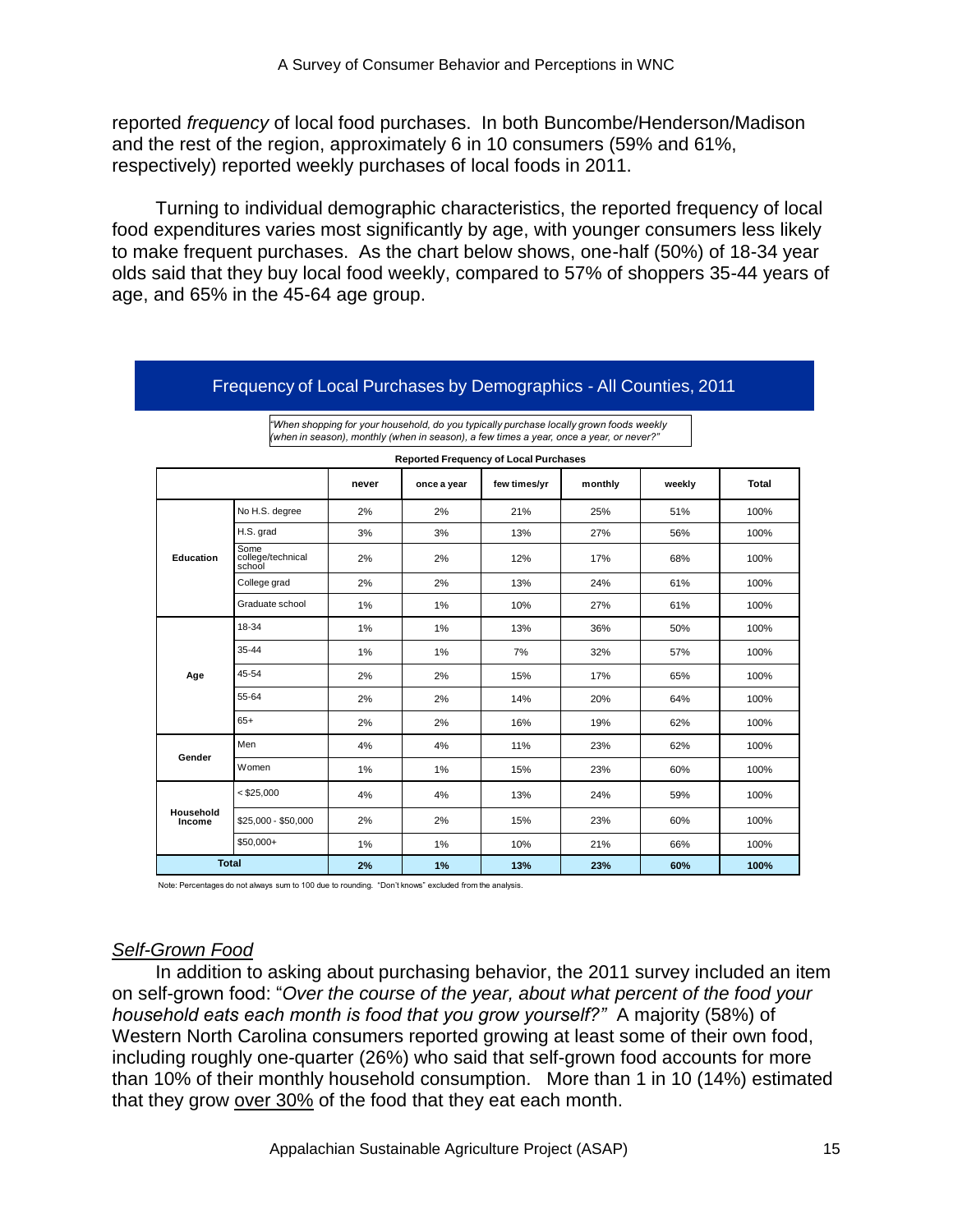

**Reported % of Food Self-Grown**

This study examined the extent to which self-grown food accounts for low levels of reported local food purchasing among some Western North Carolina consumers. Do those who

buy a relatively small amount of local food grow their own food instead? In fact, the survey results suggest the opposite: strong purchasers of local foods were *more* likely to also grow a sizeable

#### Percent of Food Self-Grown, by Food Expenditures - All Counties, 2011

*Over the course of the year, about what percent of the food your household eats each month is food that you grow yourself? [IF PROMPTED: "Food that you grow from your own garden or farm."]*

|                                                    | Reported % of Food Self-Grown |      |          |           |      |              |  |  |
|----------------------------------------------------|-------------------------------|------|----------|-----------|------|--------------|--|--|
|                                                    |                               | none | $1 - 5%$ | $6 - 20%$ | >20% | <b>Total</b> |  |  |
|                                                    | \$150 or less                 | 53%  | 13%      | 14%       | 20%  | 100%         |  |  |
|                                                    | $$151 - $200$                 | 45%  | 20%      | 13%       | 22%  | 100%         |  |  |
| <b>Reported Total</b><br><b>Monthly Food Bill</b>  | $$201 - $300$                 | 42%  | 20%      | 17%       | 20%  | 100%         |  |  |
|                                                    | $$301 - $400$                 | 38%  | 22%      | 18%       | 22%  | 100%         |  |  |
|                                                    | $$400+$                       | 40%  | 21%      | 18%       | 22%  | 100%         |  |  |
|                                                    | $0 - 5%$                      | 47%  | 28%      | 13%       | 12%  | 100%         |  |  |
| % of Total Food<br><b>Budget Spent on</b>          | 6-10%                         | 45%  | 25%      | 15%       | 15%  | 100%         |  |  |
| <b>Local Food</b>                                  | 11-20%                        | 46%  | 20%      | 20%       | 14%  | 100%         |  |  |
|                                                    | over 20%                      | 34%  | 14%      | 18%       | 34%  | 100%         |  |  |
|                                                    | few times/year or less        | 41%  | 14%      | 20%       | 25%  | 100%         |  |  |
| <b>Frequency of Local</b><br><b>Food Purchases</b> | monthly                       | 53%  | 20%      | 12%       | 15%  | 100%         |  |  |
|                                                    | weekly                        | 39%  | 22%      | 16%       | 23%  | 100%         |  |  |
| <b>Total</b>                                       |                               | 42%  | 20%      | 16%       | 22%  | 100%         |  |  |

Note: Percentages do not always sum to 100 due to rounding. "Don't knows" excluded from the analysis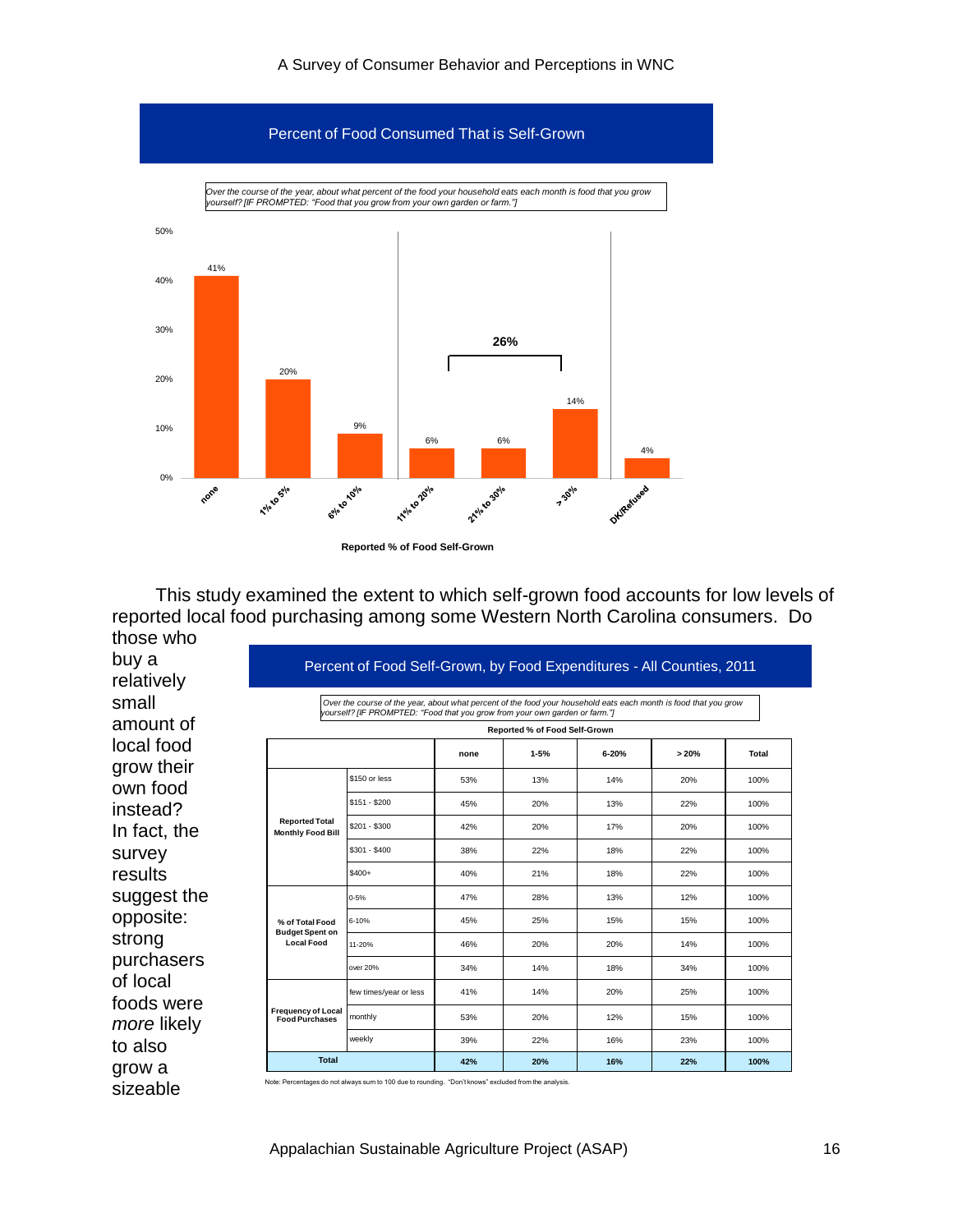portion of their own food, and those who spent less on local food were *less* likely to grown their own food. Among consumers who reported spending more than 20% of their total food budget on local food, over one-third (34%) said that they grow at least one-fifth of their food. In contrast, the figure was 12% among those who reported allocating less than 5% of their budget for local food.

Similarly, self-grown food does not account for the low *frequency* of local food purchases reported by some consumers. Respondents who said that they buy local food only a few times per year were not significantly more likely than weekly purchasers to report growing over one-fifth of their own food (25% and 23%, respectively).

Consumers in the westernmost counties are more likely than those in the Asheville area to report growing a substantial proportion of their food. As the table below shows, approximately 3 in 10 shoppers (29%) in the six outer counties, compared to 16% in the core counties, said that more than one-fifth of the food they eat is self-grown.

|                                                                                                                                                                                                                                 |      | Percent of Food Self-Grown by Geography, 2011 |           |       |       |  |  |  |  |  |
|---------------------------------------------------------------------------------------------------------------------------------------------------------------------------------------------------------------------------------|------|-----------------------------------------------|-----------|-------|-------|--|--|--|--|--|
| Over the course of the year, about what percent of the food your household eats each month is food that you grow yourself? [IF<br>PROMPTED: "Food that you grow from your own garden or farm."<br>Reported % of Food Self-Grown |      |                                               |           |       |       |  |  |  |  |  |
| Geography                                                                                                                                                                                                                       | none | $1 - 5%$                                      | $6 - 20%$ | > 20% | Total |  |  |  |  |  |
| <b>Core 3 Counties</b><br>(Buncombe, Madison, Henderson)                                                                                                                                                                        | 48%  | 23%                                           | 14%       | 16%   | 100%  |  |  |  |  |  |
| <b>Other 6 Counties</b><br>(Cherokee, Graham, Jackson,<br>Macon, Swain, and Clay)                                                                                                                                               | 35%  | 17%                                           | 19%       | 29%   | 100%  |  |  |  |  |  |
| <b>Total</b><br>(9 Counties)                                                                                                                                                                                                    | 42%  | 20%                                           | 16%       | 22%   | 100%  |  |  |  |  |  |

Note: Percentages do not always sum to 100 due to rounding. "Don't knows" excluded from the analysis.

The percent of food that households grow themselves declines, on average, as education and income rises. One-third (33%) of consumers without high school diplomas said that they grew at least 20% of their own food, compared to 21% of college-educated respondents (table below). Similarly, 28% of those in households earning less than \$25,000 reported growing more than one-fifth of their food, in contrast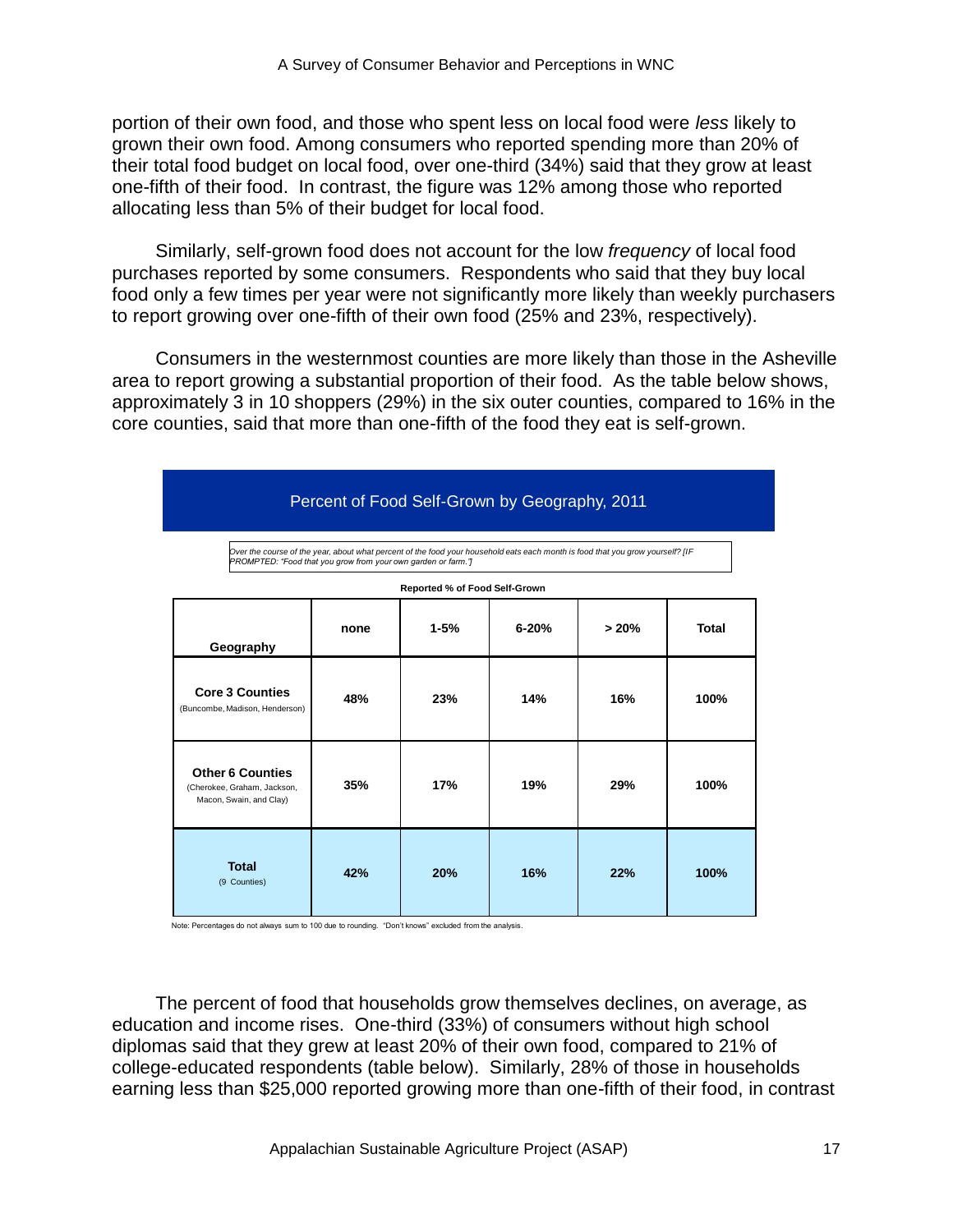to 16% of shoppers in household with incomes above \$50,000. Larger households are more likely to grow a sizeable proportion of their food: 29% of consumers in 3-person households said that one fifth of the food they eat is self-grown, compared to 16% of respondents in single-member households.

|                     | Percent of Food Self-Grown by Demographics - All Counties, 2011                                                                                                                                 |      |                               |       |      |       |  |  |  |  |  |  |
|---------------------|-------------------------------------------------------------------------------------------------------------------------------------------------------------------------------------------------|------|-------------------------------|-------|------|-------|--|--|--|--|--|--|
|                     | Over the course of the year, about what percent of the food your household eats each month is food that you grow<br>yourself? [IF PROMPTED: "Food that you grow from your own garden or farm."] |      |                               |       |      |       |  |  |  |  |  |  |
|                     |                                                                                                                                                                                                 |      | Reported % of Food Self-Grown |       |      |       |  |  |  |  |  |  |
|                     |                                                                                                                                                                                                 | none | $1 - 5%$                      | 6-20% | >20% | Total |  |  |  |  |  |  |
|                     | No H.S. degree                                                                                                                                                                                  | 43%  | 8%                            | 15%   | 33%  | 100%  |  |  |  |  |  |  |
|                     | H.S. grad                                                                                                                                                                                       | 39%  | 13%                           | 18%   | 30%  | 100%  |  |  |  |  |  |  |
| <b>Education</b>    | Some college/technical<br>school                                                                                                                                                                | 40%  | 33%                           | 12%   | 15%  | 100%  |  |  |  |  |  |  |
|                     | College grad                                                                                                                                                                                    | 42%  | 19%                           | 18%   | 21%  | 100%  |  |  |  |  |  |  |
|                     | Graduate school                                                                                                                                                                                 | 49%  | 21%                           | 17%   | 14%  | 100%  |  |  |  |  |  |  |
|                     | 18-34                                                                                                                                                                                           | 47%  | 18%                           | 16%   | 19%  | 100%  |  |  |  |  |  |  |
|                     | 35-44                                                                                                                                                                                           | 39%  | 18%                           | 15%   | 28%  | 100%  |  |  |  |  |  |  |
| Age                 | 45-54                                                                                                                                                                                           | 32%  | 29%                           | 22%   | 17%  | 100%  |  |  |  |  |  |  |
|                     | 55-64                                                                                                                                                                                           | 36%  | 24%                           | 14%   | 26%  | 100%  |  |  |  |  |  |  |
|                     | $65+$                                                                                                                                                                                           | 51%  | 15%                           | 14%   | 20%  | 100%  |  |  |  |  |  |  |
|                     | Men                                                                                                                                                                                             | 39%  | 23%                           | 21%   | 17%  | 100%  |  |  |  |  |  |  |
| Gender              | Women                                                                                                                                                                                           | 44%  | 19%                           | 14%   | 23%  | 100%  |  |  |  |  |  |  |
|                     | $<$ \$25.000                                                                                                                                                                                    | 42%  | 16%                           | 15%   | 28%  | 100%  |  |  |  |  |  |  |
| Household<br>Income | $$25,000 - $50,000$                                                                                                                                                                             | 43%  | 20%                           | 14%   | 23%  | 100%  |  |  |  |  |  |  |
|                     | \$50,000+                                                                                                                                                                                       | 39%  | 23%                           | 22%   | 16%  | 100%  |  |  |  |  |  |  |
| <b>Total</b>        |                                                                                                                                                                                                 | 42%  | 20%                           | 16%   | 22%  | 100%  |  |  |  |  |  |  |

Note: Percentages do not always sum to 100 due to rounding. "Don't knows" excluded from the analysis.

#### *Where Consumers Buy Local Food*

The 2011 survey included a question, not asked in 2000 or 2004, which focused on the *locations* of expenditures: *"Where do you purchase locally grown food?"* The answer options were "local farmers market," "my grocery store," "my CSA (community supported agriculture)," and "at the farm or farm stand." Respondents could name multiple locations, as well as volunteer a site other than the four mentioned.

As the chart below shows, consumers in Western North Carolina were most likely to name farmers markets or their neighborhood grocery store (49% each), while farms or farm stands were also popular sites for local food purchases (41%). Fewer than 1 in 10 (5%) said that they purchased local food through a CSA (community supported agriculture).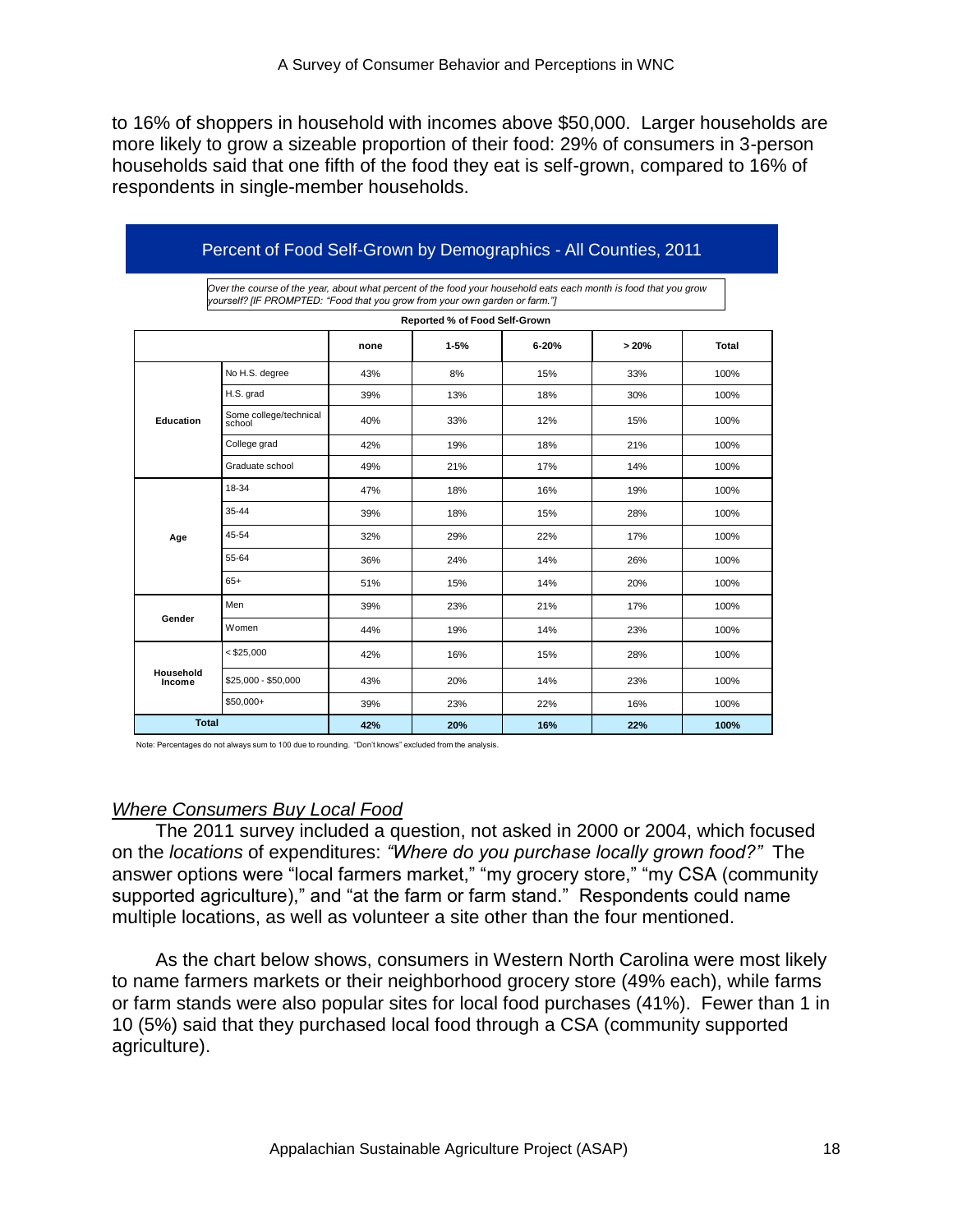#### **Specific Sites for Local Food Purchases - All Counties, 2011**



Respondents who named a farmers market and/or grocery store were asked the followup question, "Which farmers markets or grocery stores?" Shoppers were most likely to mention Ingles (55%), followed by the Asheville Farmers Market (15%) and Walmart (9%).

The sites of consumers' local food purchases vary depending on where in Western North Carolina they live. Residents in the Buncombe/Madison/Henderson area were about equally likely to report buying locally grown food at a farmers market (45%),

grocery store (42%), or farm/farm stand (45%). On the other hand, as the chart at right shows, shoppers in the six westernmost counties were less likely to report buying local food at farms and farm stands (33%), and more likely to mention farmers markets (53%) and grocery stores (54%).

**Sites of Local Food Purchases by Geography, 2011**

*"Where do you purchase locally grown food?"* (multiple responses)

**Sites of Local Food Purchases (multiple responses)**

|           |                                                                            | <b>Farmers</b><br><b>Market</b> | <b>Grocery Store</b> | Farm or<br><b>Farm Stand</b> | <b>CSA</b> |
|-----------|----------------------------------------------------------------------------|---------------------------------|----------------------|------------------------------|------------|
| Geography | Core 3 Counties (Buncombe,<br>Madison, Henderson)                          | 45%                             | 42%                  | 45%                          | 4%         |
|           | Other 6 Counties (Cherokee,<br>Graham, Jackson, Macon,<br>Swain, and Clay) | 53%                             | 54%                  | 33%                          | 6%         |
|           | <b>Total</b><br>(9 Counties)                                               | 49%                             | 49%                  | 41%                          | 5%         |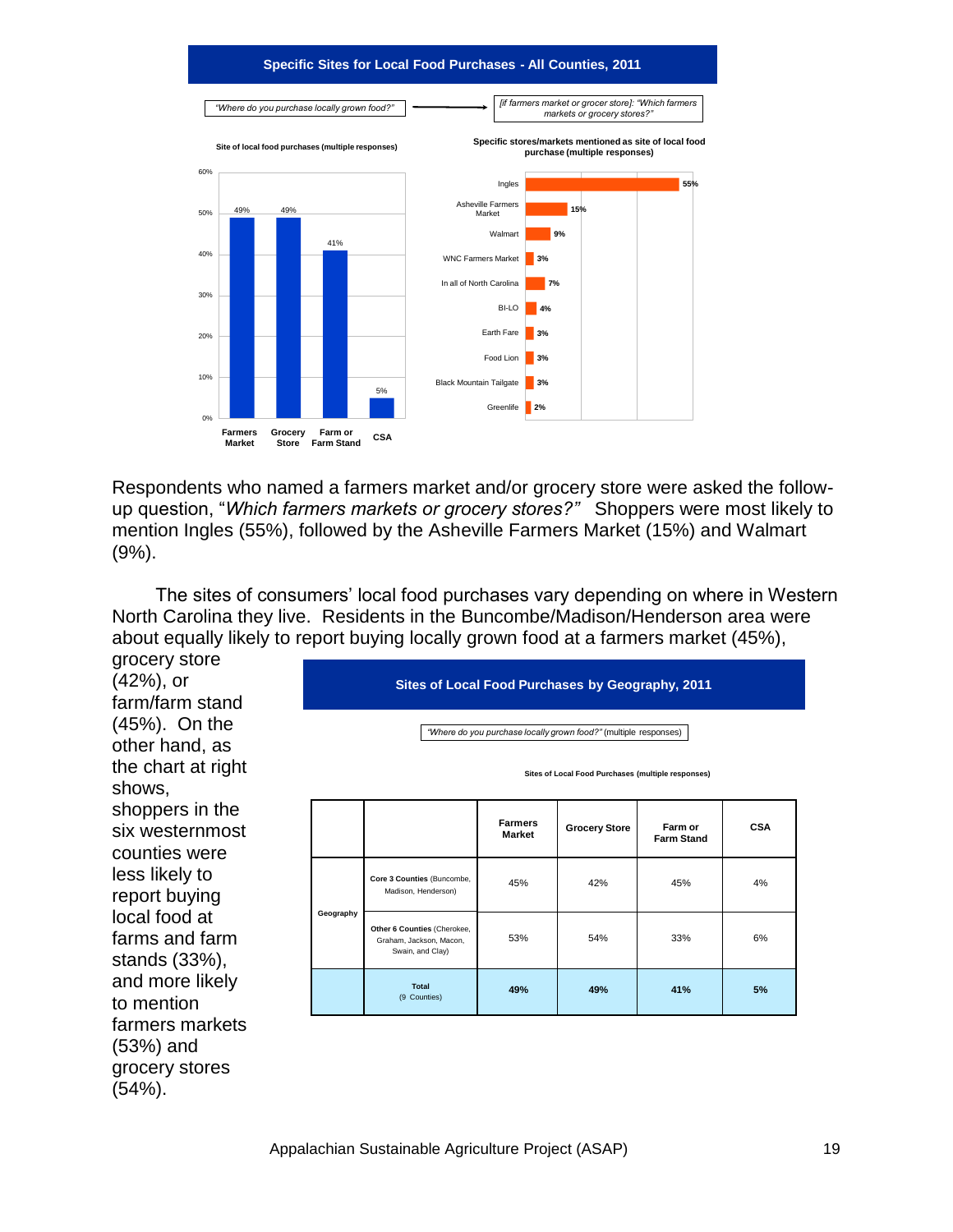The reported locations of consumers' local food purchases were generally similar across individual demographics, including gender, income, age, education, length of residence in Western North Carolina, and household size.

# **Advertising and Materials Promoting Local Food**

#### *Awareness of Communications*

In both 2004 and 2011, respondents were asked: *"Have you seen or heard any advertising or materials promoting locally grown food in the past 12 months?"* Those who responded affirmatively were asked a follow up question about the sources of information: *"Did you read or hear about it from . . ."*



As the chart above shows, in the core three counties 6 in 10 shoppers (60%) recalled seeing or hearing advertising promoting locally grown foods in 2011, up from 53% in 2004. Among those who recalled exposure to advertising, newspapers were the most commonly cited source of information in both 2004 and 2011 (30% and 29%, respectively). In 2011, respondents were also likely to report seeing or hearing about locally grown food through word-of-mouth communication (26%), television (23%), bumper stickers (20%), and magazines (20%).

Moving to an analysis of the entire sample of Western North Carolina consumers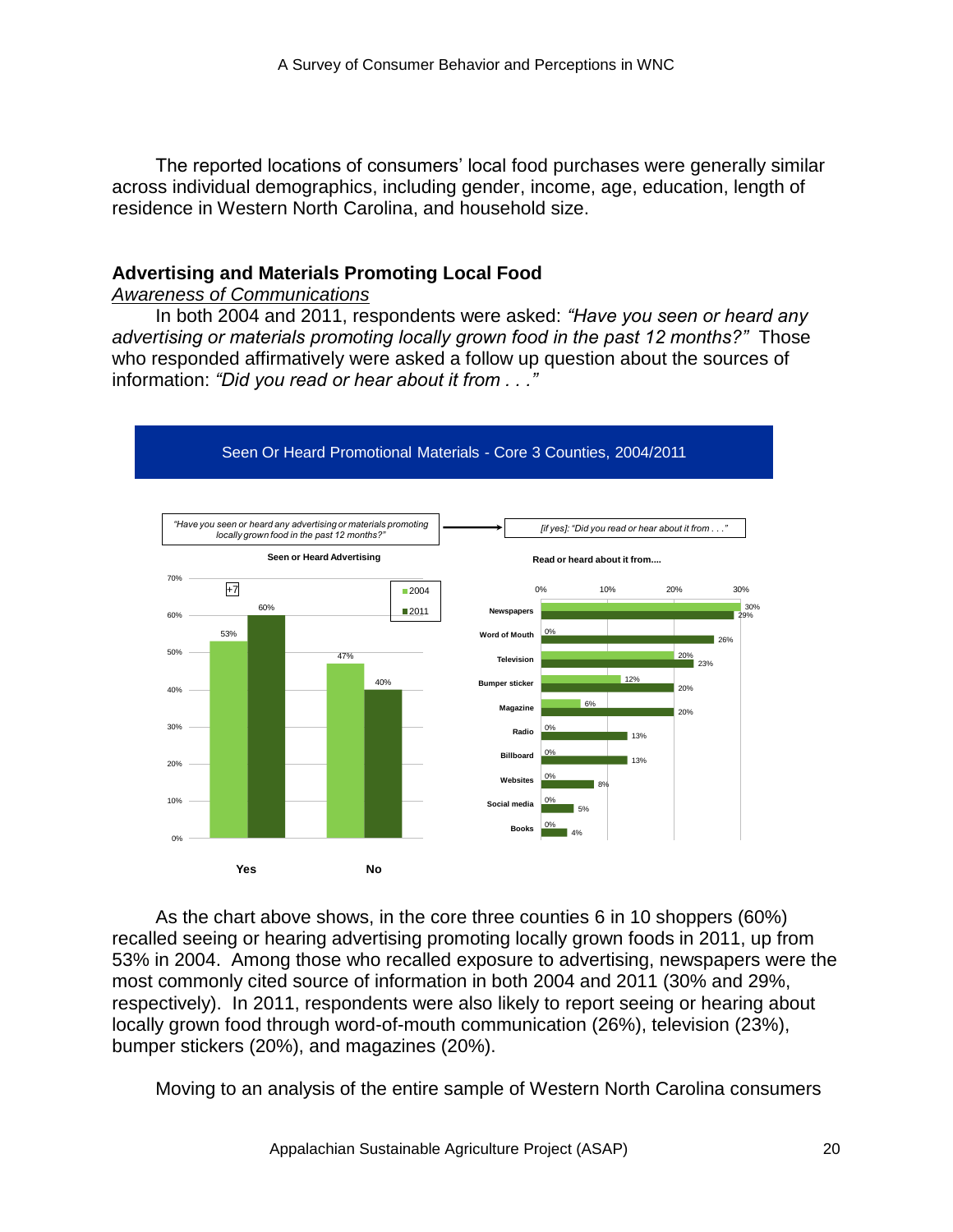in 2011, we see some geographic variation. Residents in the six westernmost counties were less likely to recall advertising about local food. As the table below illustrates, half (50%) of respondents in these counties, compared to 60% of those in the Buncombe/ Madison/Henderson area, said that they had seen or heard advertising or materials promoting locally grown food.

|           | Seen or Heard Advertising by Geography, 2011                                                                                                                    |                                                                         |            |           |            |              |  |  |  |  |  |
|-----------|-----------------------------------------------------------------------------------------------------------------------------------------------------------------|-------------------------------------------------------------------------|------------|-----------|------------|--------------|--|--|--|--|--|
|           | "Have you seen or heard any advertising or materials promoting locally grown food in the past 12 months?"<br>Seen or Heard Advertising About Locally Grown Food |                                                                         |            |           |            |              |  |  |  |  |  |
|           |                                                                                                                                                                 |                                                                         | <b>Yes</b> | <b>No</b> | Don't Know | <b>Total</b> |  |  |  |  |  |
| Geography |                                                                                                                                                                 | Core 3 Counties (Buncombe,<br>Madison, Henderson)                       | 60%        | 38%       | 2%         | 100%         |  |  |  |  |  |
|           |                                                                                                                                                                 | Other 6 Counties (Cherokee, Graham,<br>Jackson, Macon, Swain, and Clay) | 50%        | 50%       |            | 100%         |  |  |  |  |  |
|           |                                                                                                                                                                 | <b>Total</b><br>(9 Counties)                                            | 56%        | 43%       | 2%         | 100%         |  |  |  |  |  |

In the region as a whole, as in the core three counties, shoppers were most likely to mention newspapers (30%), followed by word of mouth (24%), and television (20%) as their sources of promotional information about local foods.

Consumers' awareness of local food advertising and promotional materials increases significantly with education. Six in ten college graduates (61%) recalled seeing or hearing advertising in 2011, in contrast to 37% of those without a high school diploma. The pattern is similar, but less pronounced, with respect to income. As the table below shows, 62% of consumers in households earning over \$50,000, compared to 53% of those earning less than \$25,000, were aware of advertising or promotional materials about local foods.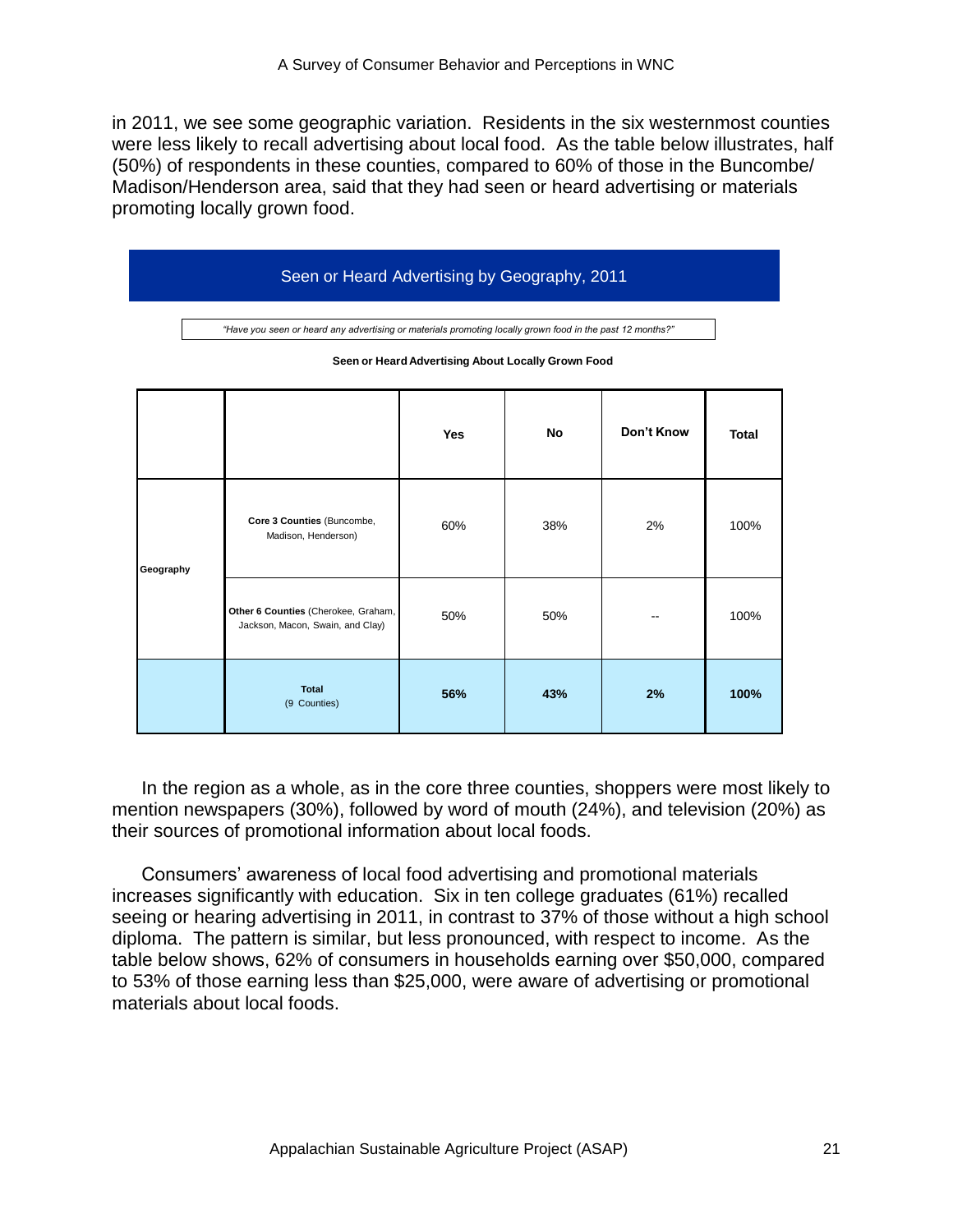$A \rightarrow B$  survey of  $C$  survey of  $C$  and  $P$  and  $P$ 

| "Have you seen or heard any advertising or materials promoting locally grown food in the past 12 months?" |  |
|-----------------------------------------------------------------------------------------------------------|--|
|-----------------------------------------------------------------------------------------------------------|--|

|                     |                               | Yes | No  | Don't Know | <b>Total</b> |
|---------------------|-------------------------------|-----|-----|------------|--------------|
|                     | No H.S. degree                | 37% | 60% | 3%         | 100%         |
|                     | H.S. grad                     | 53% | 47% | --         | 100%         |
| Education           | Some college/technical school | 56% | 43% | 1%         | 100%         |
|                     | College grad                  | 61% | 37% | 3%         | 100%         |
|                     | Graduate school               | 63% | 36% | 1%         | 100%         |
|                     | 18-34                         | 51% | 47% | 3%         | 100%         |
| Age                 | 35-44                         | 61% | 39% |            | 100%         |
|                     | 45-54                         | 60% | 36% | 4%         | 100%         |
|                     | 55-64                         | 63% | 37% | 1%         | 100%         |
|                     | $65+$                         | 49% | 51% | 1%         | 100%         |
| Gender              | Men                           | 55% | 44% | 1%         | 100%         |
|                     | Women                         | 56% | 42% | 2%         | 100%         |
|                     | $<$ \$25,000                  | 53% | 47% | 0%         | 100%         |
| Household<br>Income | \$25,000 - \$50,000           | 58% | 40% | 3%         | 100%         |
|                     | $$50,000+$                    | 62% | 37% | 1%         | 100%         |
|                     | <b>Total</b>                  | 56% | 43% | 2%         | 100%         |

**Seen or Heard Advertising About Locally Grown Food**

Note: Percentages do not always sum to 100 due to rounding.

Shoppers who report little if any spending on local food are also least likely to

recall seeing or hearing advertising promoting locally grown foods, as the table at right shows. In 2011, among respondents who reported 0-5% of their total food budget spent on locally grown products, a minority (44%) said they had seen or heard any advertising.

| 37%<br>60%<br>3%<br>100%<br>degree<br>53%<br>47%<br>ă.<br>ιd<br>100%<br>56%<br>43%<br>1%<br>ollege/technical school<br>100%<br>61%<br>37%<br>3%<br>grad<br>100%<br>63%<br>36%<br>1%<br>e school<br>100%<br>51%<br>47%<br>3%<br>100%<br>61%<br>39%<br>100%<br>60%<br>36%<br>4%<br>100%<br>63%<br>37%<br>1%<br>100%<br>49%<br>51%<br>1%<br>100%<br>55%<br>44%<br>1%<br>100%<br>56%<br>42%<br>2%<br>100%<br>00<br>53%<br>47%<br>0%<br>100%<br>58%<br>40%<br>3%<br>- \$50,000<br>100%<br>62%<br>37%<br>1%<br>$\ddot{}$<br>100%<br>56%<br>43%<br>2%<br>100%<br>sum to 100 due to rounding.<br>no report little if any spending on local food are also least likely to<br>Seen Or Heard Advertising by Consumption of Local Food - All Counties, 2011<br>"Have you seen or heard any advertising or materials promoting locally grown food in the past 12 months?"<br>Seen or Heard Advertising About Locally Grown Food<br>Don't Know<br>No<br>Yes<br>Total<br>1%<br>44%<br>55%<br>100%<br>$0 - 5%$ |
|------------------------------------------------------------------------------------------------------------------------------------------------------------------------------------------------------------------------------------------------------------------------------------------------------------------------------------------------------------------------------------------------------------------------------------------------------------------------------------------------------------------------------------------------------------------------------------------------------------------------------------------------------------------------------------------------------------------------------------------------------------------------------------------------------------------------------------------------------------------------------------------------------------------------------------------------------------------------------------------------|
|                                                                                                                                                                                                                                                                                                                                                                                                                                                                                                                                                                                                                                                                                                                                                                                                                                                                                                                                                                                                |
|                                                                                                                                                                                                                                                                                                                                                                                                                                                                                                                                                                                                                                                                                                                                                                                                                                                                                                                                                                                                |
|                                                                                                                                                                                                                                                                                                                                                                                                                                                                                                                                                                                                                                                                                                                                                                                                                                                                                                                                                                                                |
|                                                                                                                                                                                                                                                                                                                                                                                                                                                                                                                                                                                                                                                                                                                                                                                                                                                                                                                                                                                                |
|                                                                                                                                                                                                                                                                                                                                                                                                                                                                                                                                                                                                                                                                                                                                                                                                                                                                                                                                                                                                |
|                                                                                                                                                                                                                                                                                                                                                                                                                                                                                                                                                                                                                                                                                                                                                                                                                                                                                                                                                                                                |
|                                                                                                                                                                                                                                                                                                                                                                                                                                                                                                                                                                                                                                                                                                                                                                                                                                                                                                                                                                                                |
|                                                                                                                                                                                                                                                                                                                                                                                                                                                                                                                                                                                                                                                                                                                                                                                                                                                                                                                                                                                                |
|                                                                                                                                                                                                                                                                                                                                                                                                                                                                                                                                                                                                                                                                                                                                                                                                                                                                                                                                                                                                |
|                                                                                                                                                                                                                                                                                                                                                                                                                                                                                                                                                                                                                                                                                                                                                                                                                                                                                                                                                                                                |
|                                                                                                                                                                                                                                                                                                                                                                                                                                                                                                                                                                                                                                                                                                                                                                                                                                                                                                                                                                                                |
|                                                                                                                                                                                                                                                                                                                                                                                                                                                                                                                                                                                                                                                                                                                                                                                                                                                                                                                                                                                                |
|                                                                                                                                                                                                                                                                                                                                                                                                                                                                                                                                                                                                                                                                                                                                                                                                                                                                                                                                                                                                |
|                                                                                                                                                                                                                                                                                                                                                                                                                                                                                                                                                                                                                                                                                                                                                                                                                                                                                                                                                                                                |
|                                                                                                                                                                                                                                                                                                                                                                                                                                                                                                                                                                                                                                                                                                                                                                                                                                                                                                                                                                                                |
|                                                                                                                                                                                                                                                                                                                                                                                                                                                                                                                                                                                                                                                                                                                                                                                                                                                                                                                                                                                                |
|                                                                                                                                                                                                                                                                                                                                                                                                                                                                                                                                                                                                                                                                                                                                                                                                                                                                                                                                                                                                |
|                                                                                                                                                                                                                                                                                                                                                                                                                                                                                                                                                                                                                                                                                                                                                                                                                                                                                                                                                                                                |
|                                                                                                                                                                                                                                                                                                                                                                                                                                                                                                                                                                                                                                                                                                                                                                                                                                                                                                                                                                                                |
|                                                                                                                                                                                                                                                                                                                                                                                                                                                                                                                                                                                                                                                                                                                                                                                                                                                                                                                                                                                                |
| 6-10%<br>61%<br>37%<br>3%<br>100%<br>% of Total Food<br><b>Budget Spent on</b>                                                                                                                                                                                                                                                                                                                                                                                                                                                                                                                                                                                                                                                                                                                                                                                                                                                                                                                 |
| <b>Local Food</b><br>11-20%<br>59%<br>42%<br>100%                                                                                                                                                                                                                                                                                                                                                                                                                                                                                                                                                                                                                                                                                                                                                                                                                                                                                                                                              |
| over 20%<br>64%<br>34%<br>2%<br>100%                                                                                                                                                                                                                                                                                                                                                                                                                                                                                                                                                                                                                                                                                                                                                                                                                                                                                                                                                           |
| 1%<br>few times/year or less<br>50%<br>49%<br>100%                                                                                                                                                                                                                                                                                                                                                                                                                                                                                                                                                                                                                                                                                                                                                                                                                                                                                                                                             |
| <b>Frequency of Local</b><br>monthly<br>59%<br>39%<br>2%<br>100%<br><b>Food Purchases</b>                                                                                                                                                                                                                                                                                                                                                                                                                                                                                                                                                                                                                                                                                                                                                                                                                                                                                                      |
|                                                                                                                                                                                                                                                                                                                                                                                                                                                                                                                                                                                                                                                                                                                                                                                                                                                                                                                                                                                                |
| weekly<br>58%<br>41%<br>1%<br>100%                                                                                                                                                                                                                                                                                                                                                                                                                                                                                                                                                                                                                                                                                                                                                                                                                                                                                                                                                             |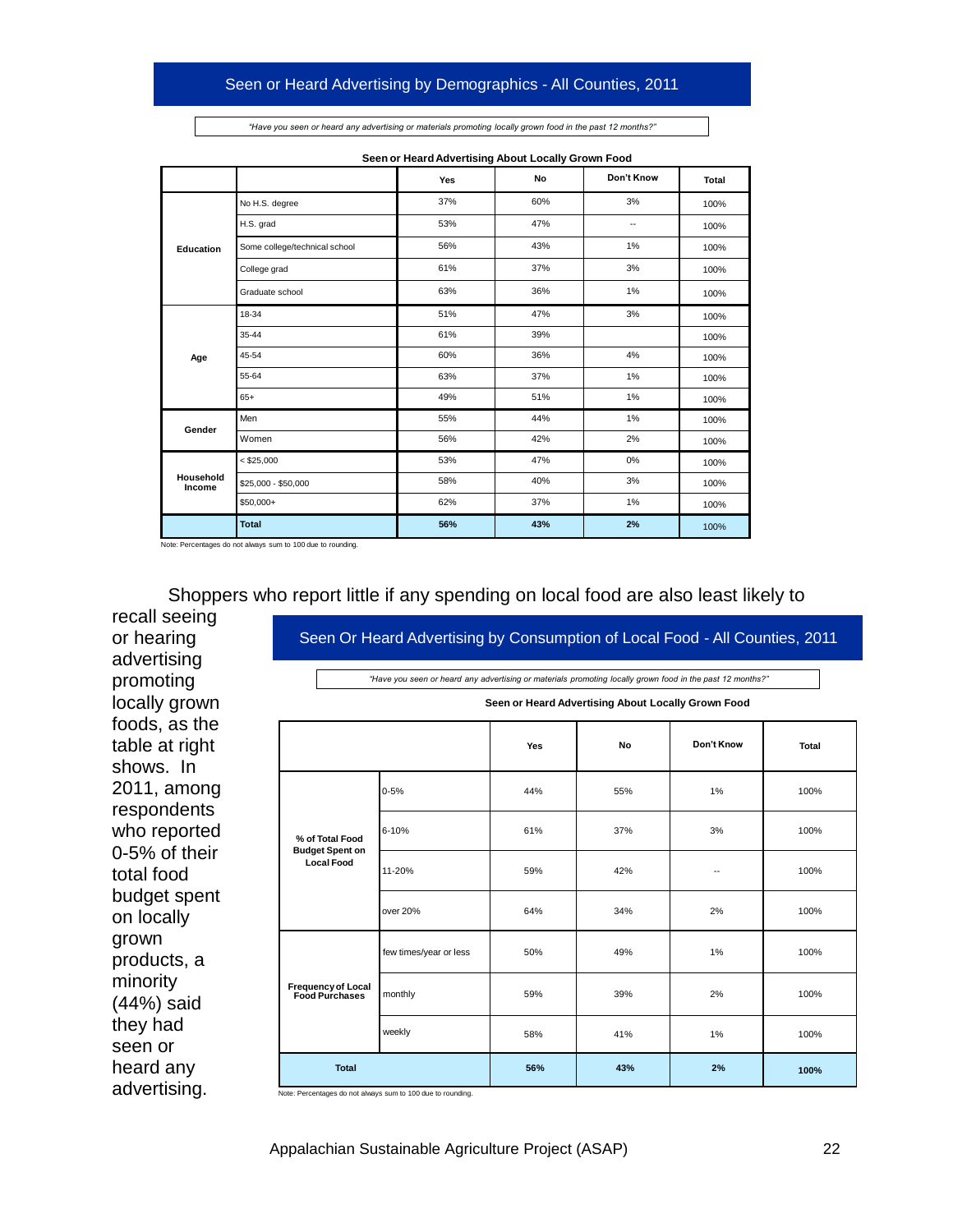By contrast, the corresponding figure was 64% among those who reported spending more than one-fifth of their total monthly food bill on local products.

#### *Impact of Communications*

Respondents who recalled communications promoting local food were asked a follow up question about the impact of what they saw or heard: *"Have these messages or what you learned about locally grown food increased your purchases of locally grown food?"* In 2011, 57% of consumers in Buncombe, Madison, and Henderson counties up from 53% in 2004—said that the messages they saw or heard led them to buy more local food. A minority of shoppers in both 2004 and 2011 (45% and 43%, respectively) reported that exposure to advertising promoting locally grown products did *not* lead to more expenditures because they were already purchasing all they could or all they needed.



#### Influence of Advertising on Purchasing Over Time - Core Counties, 2004/2011

Expanding the focus from Asheville-area respondents to the wider Western North Carolina sample, the reported impact of communications is constant across the region: 57% of shoppers in the three core counties, and 56% in the six westernmost counties, said that their local food purchases increased as a result of the messages they saw or heard. Self-estimates regarding the influence of communications are likewise similar across individual demographics, including age, education, gender, length of residence in Western North Carolina, and size of household.

As expected, consumers who report substantial local food spending are more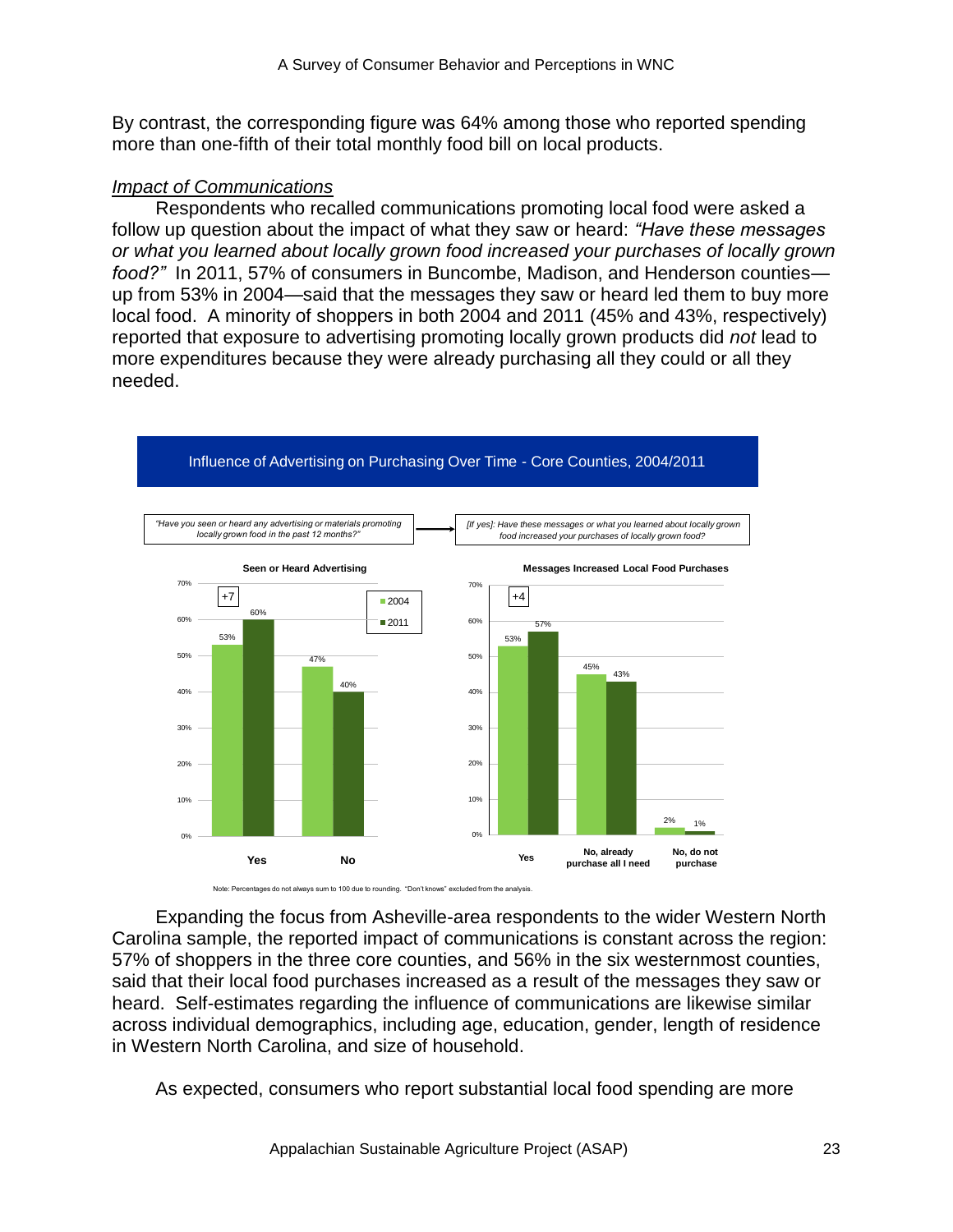likely to say that messages promoting locally grown products had a positive impact on their expenditures. Among respondents who reported spending more than 10% of their total food budget on local products in 2011, 6 in 10 (62%) said that they increased their local food purchasing as a result of advertising; the figure was 54% among those who reported spending 0-5% of their budget on locally grown food. There is particularly wide variation based on reported *frequency* of purchasing. Among shoppers who reported weekly local food expenditures, 62% said that advertising positively influenced their likelihood of purchase—in contrast to 37% of those who said they buy local foods a few times or less each year.

|                                                    | "Have these messages or what you learned about locally grown food increased your purchases of locally grown food?" |     |                                      |                                                                |       |
|----------------------------------------------------|--------------------------------------------------------------------------------------------------------------------|-----|--------------------------------------|----------------------------------------------------------------|-------|
|                                                    |                                                                                                                    |     |                                      | Reported Effect of Messages in Increasing Local Food Purchases |       |
|                                                    |                                                                                                                    | Yes | No, I already<br>purchase all I need | No. I do not<br>purchase local food                            | Total |
|                                                    | Newspapers                                                                                                         | 59% | 39%                                  | 2%                                                             | 100%  |
|                                                    | Word of mouth                                                                                                      | 56% | 43%                                  | 1%                                                             | 100%  |
|                                                    | Television                                                                                                         | 60% | 39%                                  | 1%                                                             | 100%  |
| <b>Source of Exposure</b><br>to Advertising        | Bumper sticker                                                                                                     | 56% | 43%                                  | 1%                                                             | 100%  |
|                                                    | Magazine                                                                                                           | 67% | 33%                                  | $\overline{\phantom{a}}$                                       | 100%  |
|                                                    | Radio                                                                                                              | 62% | 35%                                  | 3%                                                             | 100%  |
|                                                    | Billboard                                                                                                          | 48% | 52%                                  | $\overline{\phantom{a}}$                                       | 100%  |
|                                                    | $0 - 5%$                                                                                                           | 54% | 38%                                  | 8%                                                             | 100%  |
| % of Total Food<br><b>Budget Spent on</b>          | 6-10%                                                                                                              | 57% | 39%                                  | 3%                                                             | 100%  |
| <b>Local Food</b>                                  | 11-20%                                                                                                             | 62% | 36%                                  | 1%                                                             | 100%  |
|                                                    | over 20%                                                                                                           | 62% | 38%                                  | $\overline{\phantom{a}}$                                       | 100%  |
|                                                    | few times/year or less                                                                                             | 37% | 57%                                  | 6%                                                             | 100%  |
| <b>Frequency of Local</b><br><b>Food Purchases</b> | monthly                                                                                                            | 57% | 37%                                  | 6%                                                             | 100%  |
|                                                    | weekly                                                                                                             | 62% | 38%                                  | 1%                                                             | 100%  |
| <b>Total</b>                                       |                                                                                                                    | 57% | 40%                                  | 3%                                                             | 100%  |

#### Influence of Advertising on Purchasing by Expenditures - All Counties, 2011

Note: Percentages do not always sum to 100 due to rounding. "Don't knows" excluded from the analysis.

Respondents who reported seeing advertising in magazines were most likely to say that the messages led to more local food purchases (67%), followed by those who recalled radio (62%) and television (60%) communications. The corresponding figure was smaller, though still meaningful (48%), among shoppers who cited billboards as a source of communications promoting local food.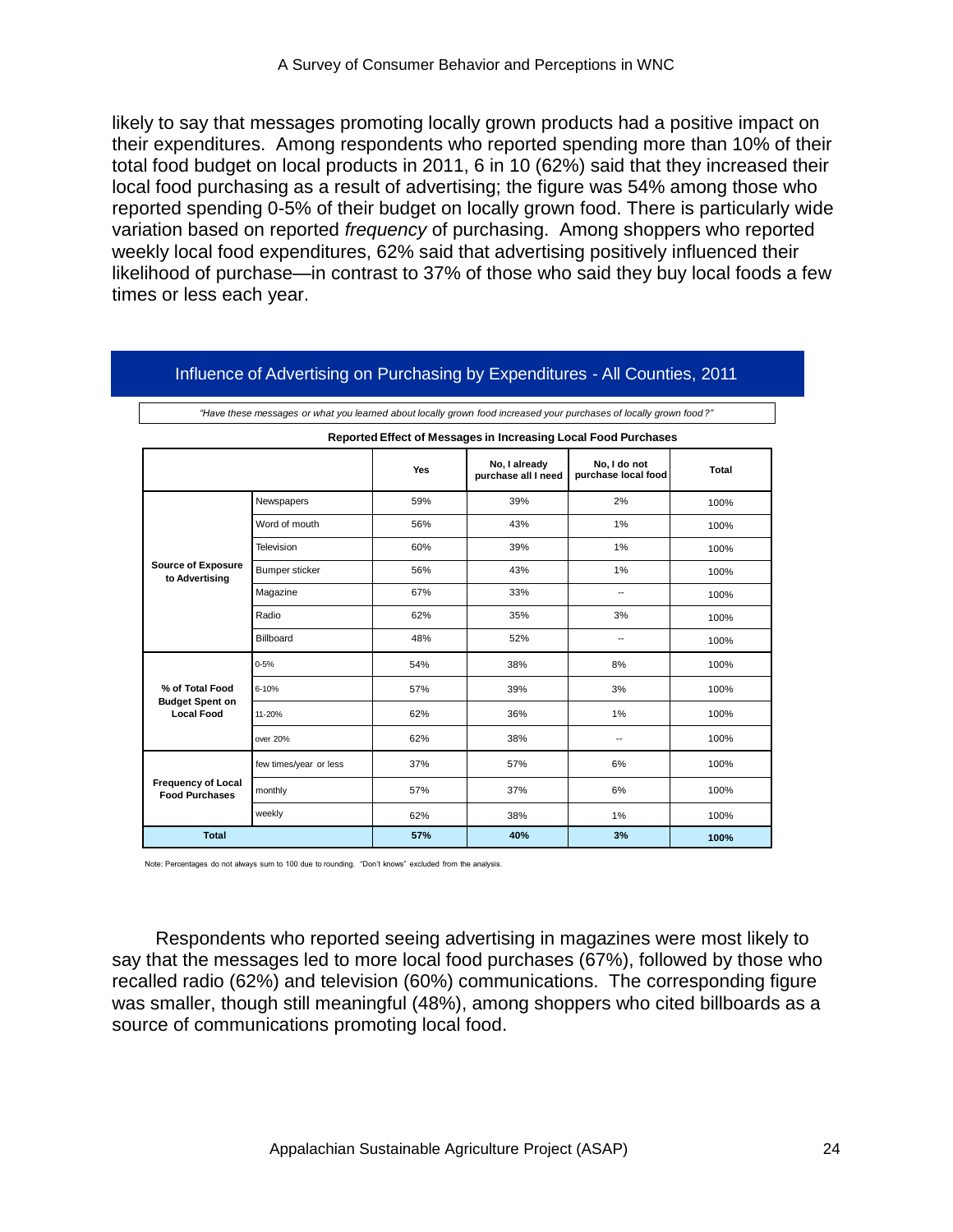### **Perceptions of Locally Grown Food**

### *Definition of "Local"*

To examine consumers' conceptions of "local food," the 2011 survey asked: *"When considering local food, how would you define local? Is it food that is grown ...?"*  As the chart below shows, the largest segment of respondents, 37%, defined "local food" as that grown in Western North Carolina. Roughly one-quarter (23%) considered it to be food grown within their own county, and 19% thought of food as "local" if grown within 100 miles of their home. A smaller proportion of shoppers defined "local food" more broadly: 3% understood it to be food grown in Southern Appalachia, 8% considered food to be "local" if grown anywhere in North Carolina, and 6% defined "local" food as that grown in the Southeast United States.



Shoppers' definitions of "local food" do not differ significantly by geography. Individual demographic characteristics, on the other hand, are a source of notable variation. As education and income increase, consumers are less likely to think of "local food" as that grown within their own county—and more likely to understand it as food grown within 100 miles of their home, or in Western North Carolina. Among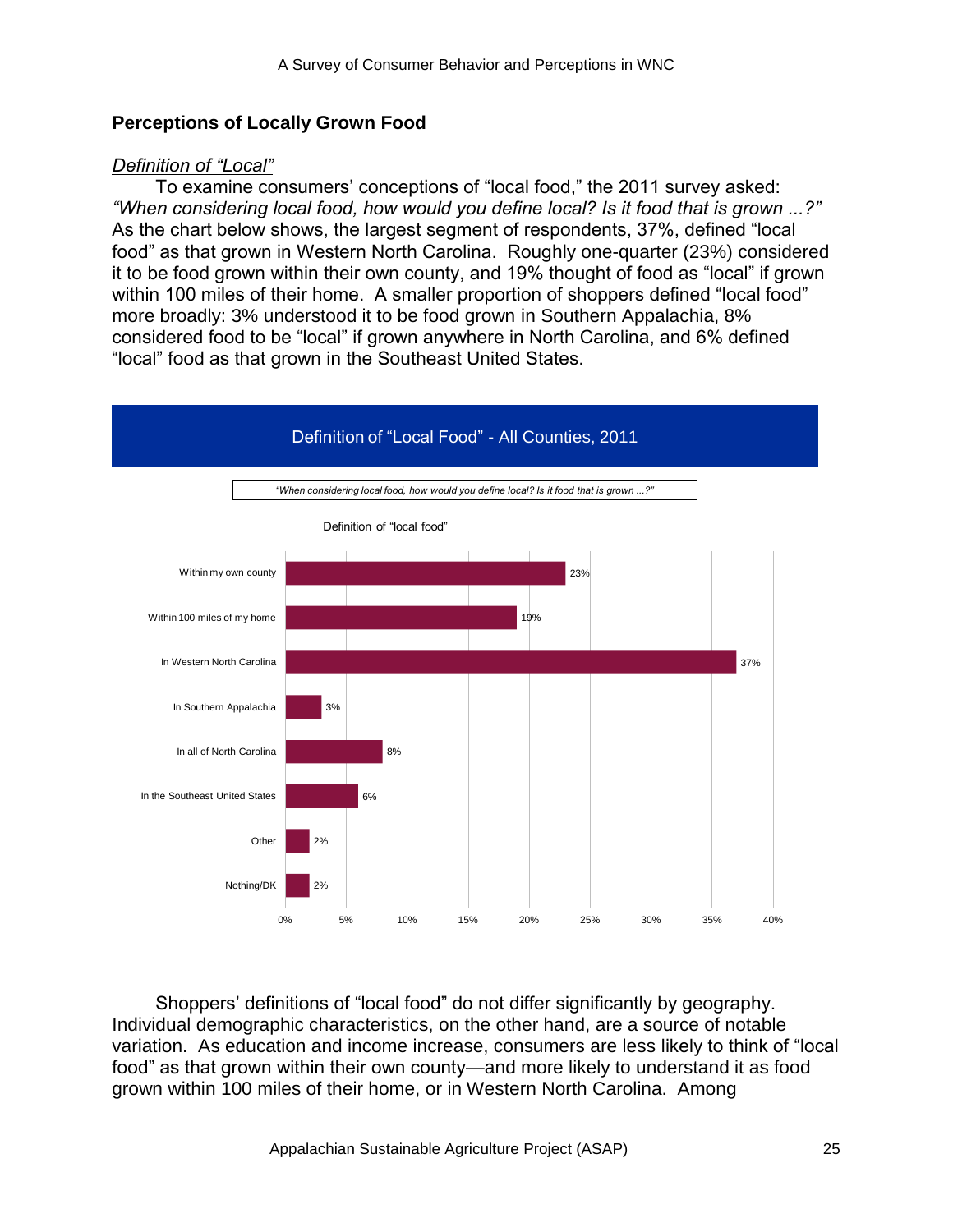respondents with no more than a high school diploma, 28% considered "local food" to be that grown within their county, compared to 19% of college graduates and 13% of those with graduate schooling. At the same time, college graduates were 10 percentage points more likely to think of "local" as food grown in the broader Western North Carolina region (41%, versus 31% of high school-educated shoppers).

|                     |                               |                                                                                       |                            |                   | Definition of "Local Food" by Demographics - All Counties, 2011 |              |
|---------------------|-------------------------------|---------------------------------------------------------------------------------------|----------------------------|-------------------|-----------------------------------------------------------------|--------------|
|                     |                               | "When considering local food, how would you define local? Is it food that is grown ?" |                            |                   |                                                                 |              |
|                     |                               |                                                                                       | Definition of "local food" |                   |                                                                 |              |
|                     |                               | <b>Within county</b>                                                                  | Within 100 miles           | <b>Western NC</b> | (wider area)                                                    | <b>Total</b> |
|                     | No H.S. degree                | 25%                                                                                   | 18%                        | 35%               | 22%                                                             | 100%         |
|                     | H.S. grad                     | 28%                                                                                   | 14%                        | 31%               | 27%                                                             | 100%         |
| Education           | Some college/technical school | 28%                                                                                   | 17%                        | 36%               | 19%                                                             | 100%         |
|                     | College grad                  | 19%                                                                                   | 25%                        | 41%               | 15%                                                             | 100%         |
|                     | Graduate school               | 13%                                                                                   | 26%                        | 50%               | 12%                                                             | 100%         |
|                     | 18-34                         | 17%                                                                                   | 21%                        | 48%               | 14%                                                             | 100%         |
|                     | 35-44                         | 15%                                                                                   | 22%                        | 33%               | 31%                                                             | 100%         |
| Age                 | 45-54                         | 25%                                                                                   | 21%                        | 33%               | 21%                                                             | 100%         |
|                     | 55-64                         | 25%                                                                                   | 24%                        | 39%               | 12%                                                             | 100%         |
|                     | $65+$                         | 27%                                                                                   | 16%                        | 39%               | 17%                                                             | 100%         |
|                     | Men                           | 22%                                                                                   | 20%                        | 41%               | 18%                                                             | 100%         |
| Gender              | Women                         | 24%                                                                                   | 20%                        | 37%               | 19%                                                             | 100%         |
|                     | $<$ \$25,000                  | 30%                                                                                   | 19%                        | 30%               | 21%                                                             | 100%         |
| Household<br>Income | \$25,000 - \$50,000           | 22%                                                                                   | 20%                        | 38%               | 21%                                                             | 100%         |
|                     | \$50,000+                     | 15%                                                                                   | 24%                        | 49%               | 12%                                                             | 100%         |
|                     | <b>Total</b>                  | 23%                                                                                   | 19%                        | 37%               | 18%                                                             | 100%         |

Note: Percentages do not always sum to 100 due to rounding. "Don't knows" excluded from the analysis

Similarly, 30% of consumers in households earning less than \$25,000, in contrast to 15% of those with household incomes above \$50,000, defined "local food" as that grown in their own county. By the same token, roughly half (49%) of respondents in households earning over \$50,000 defined "local food" as that grown in the wider Western North Carolina area—nearly 20 percentage points higher than the corresponding figure (30%) for those with household incomes below \$25,000.

Unlike education and income, age is inversely related to the likelihood of shoppers thinking of "local" in terms of their particular county boundaries. As the table below shows, 15% of respondents in the 35-44 age range understood "local" to mean food grown in their own county, compared to 27% of those over 65 years old.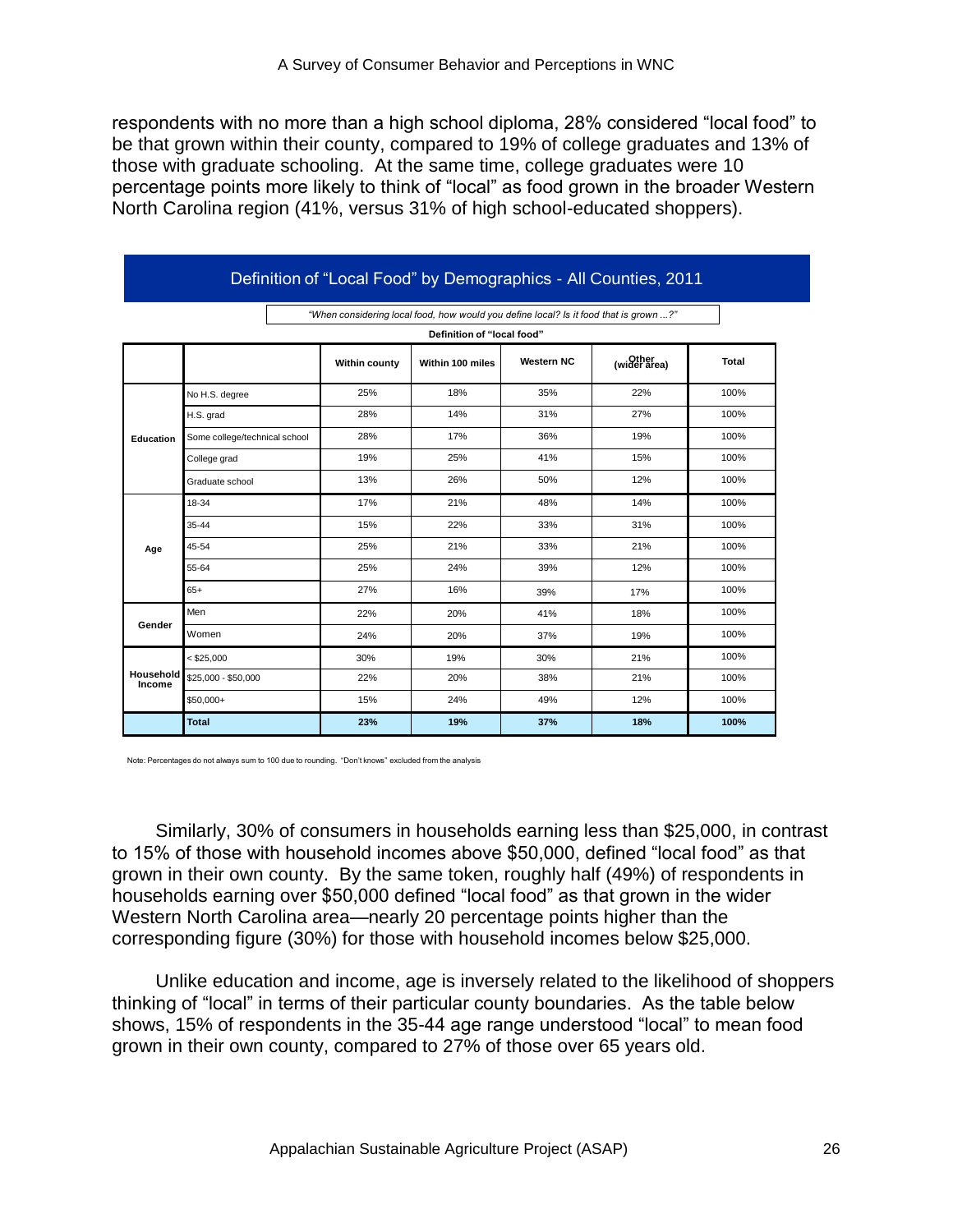### *Local Food as a Consideration in Deciding Where to Eat or Shop*

As a way to measure the importance that consumers ascribe to local food, the 2011 survey repeated a question, first asked in 2004, about the degree to which local food is used as a criterion for selecting restaurants and grocery stores: "How *important a consideration is local food when you choose a [restaurant/grocery store]?"* The answer choices were: *"very important," "somewhat important," "not too important," or "not at all important."* In 2011, respondents were asked about restaurants and grocery stores in separate questions, whereas in 2004 a single question asked about the choice of "restaurant or grocery store."

The results show a significant increase between 2004 and 2011 in the proportion of Asheville area shoppers saying that local food plays a role in determining where they eat or shop. In 2011, 62% deemed local food a somewhat or very important consideration in choosing a restaurant, and just over three-quarters (76%) said it is at least somewhat important (including 38% who said "very important") in the choice of a grocery store. By contrast, in 2004 a minority (42%) described local food as an important consideration in choosing a restaurant or grocery store.

### Local Food as a Consideration in Choosing a Restaurant or Grocery Store - Core 3 Counties, 2004/2011



*"How important a consideration is local food when you choose a [restaurant/grocery store]? A very important consideration, somewhat important, not too important, or not at all a consideration when you are choosing a [restaurant/grocery store]?" \**

\* In 2004, respondents were asked: *"Is local food an important consideration when choosing a restaurant?" [Yes/No]* \*\* Percentages shown for 2011 include "very important" and "somewhat important" responses combined.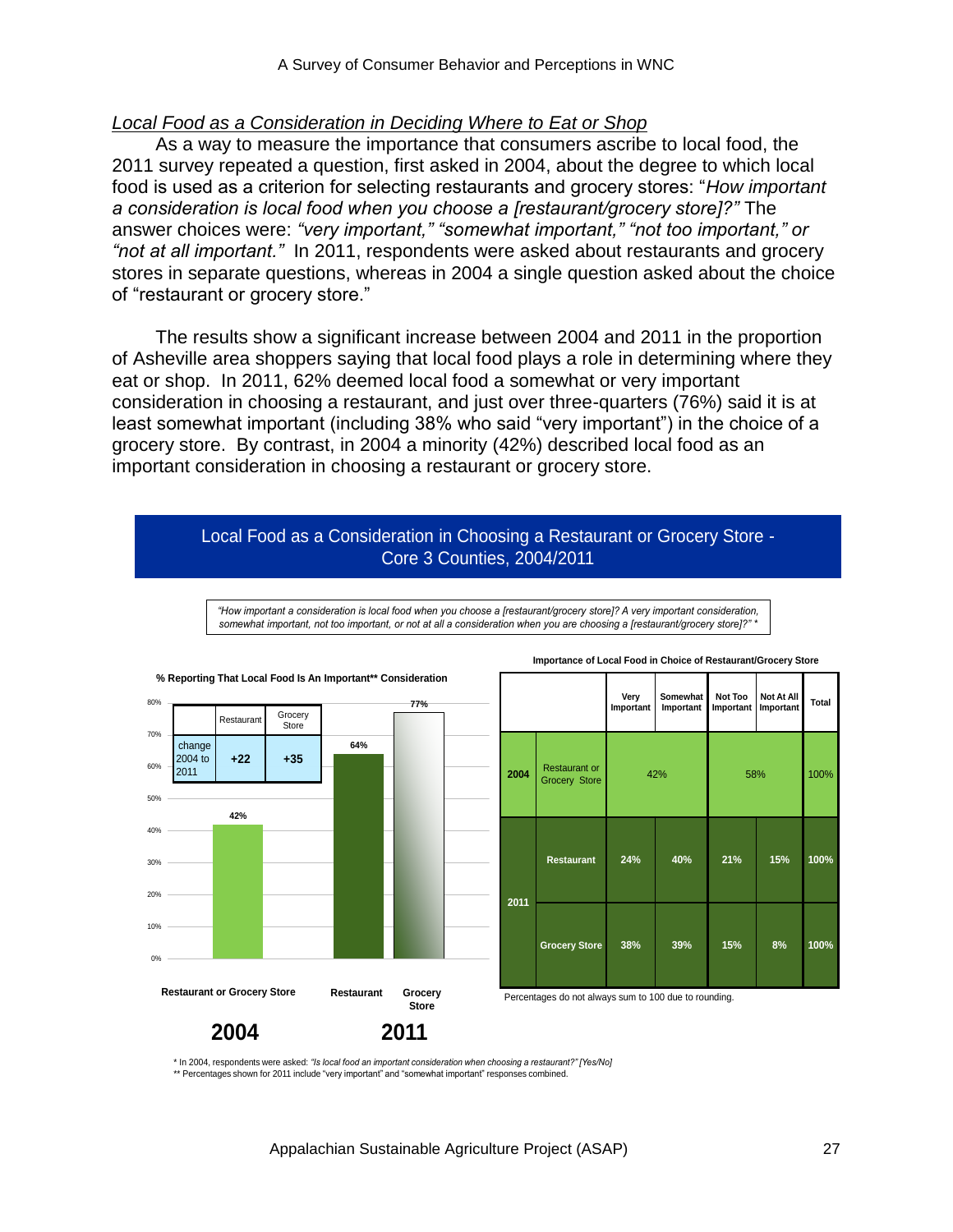Looking at the total 2011 sample of Western North Carolina shoppers, we see small differences by geography. Respondents in the core three counties were more likely than those in the rest of the region  $(31\%$  versus  $24\%)$  to view local food as a "very important‖ consideration in choosing a restaurant, as the table below shows. A sizeable proportion of shoppers in the six westernmost counties did take local food into account in selecting a restaurant, but less intensely; 40% of respondents in the westernmost

#### Local Food as a Consideration When Choosing a Restaurant or Grocery Store by Geography, 2011

*"How important a consideration is local food when you choose a [restaurant/grocery store]? A very important consideration, somewhat important, not too important, or not at all a consideration when you are choosing a [restaurant/grocery store]?" \**

|                                                                            |            | Very important | Somewhat important |         | Not too important |         | Not at all important |         |  |
|----------------------------------------------------------------------------|------------|----------------|--------------------|---------|-------------------|---------|----------------------|---------|--|
| Geography                                                                  | Restaurant | Grocery        | Restaurant         | Grocery | Restaurant        | Grocery | Restaurant           | Grocery |  |
| Core 3 Counties (Buncombe,<br>Madison, Henderson)                          | 31%        | 41%            | 31%                | 35%     | 17%               | 16%     | 21%                  | 8%      |  |
| Other 6 Counties (Cherokee,<br>Graham, Jackson, Macon, Swain, and<br>Clay) | 24%        | 38%            | 40%                | 39%     | 21%               | 15%     | 15%                  | 8%      |  |
| <b>Total</b><br>(9 Counties)                                               | 26%        | 39%            | 39%                | 39%     | 20%               | 13%     | 15%                  | 8%      |  |

#### **Importance of Local Food in Choosing a Restaurant/Grocery Store**

Note: Percentages do not always sum to 100 due to rounding.

counties, compared to 31% of Asheville area consumers, said that local food is a ―somewhat important‖ determinant in choosing a restaurant

The weight given to local food as a factor in choosing a restaurant or grocery store declines, on average, as consumers' education and income increases. A majority (52%) of respondents with no high school diploma saw local food as a "very important" consideration in choosing a restaurant, compared to 19% of college graduates. Similarly, with respect to the choice of a grocery store, 58% of non-high school graduates deemed local food "very important," in contrast to 30% of college graduates.

As the table below shows, there is also a wide age gap, with younger respondents less likely to give strong consideration to local food in deciding where to eat or shop. Among consumers under 35 years old, 8% said that local food is "very important" in choosing a restaurant, compared to one-third (33%) of those over 65; similarly, 27% of shoppers under 35, compared to 42% of those more than 65 years old, described local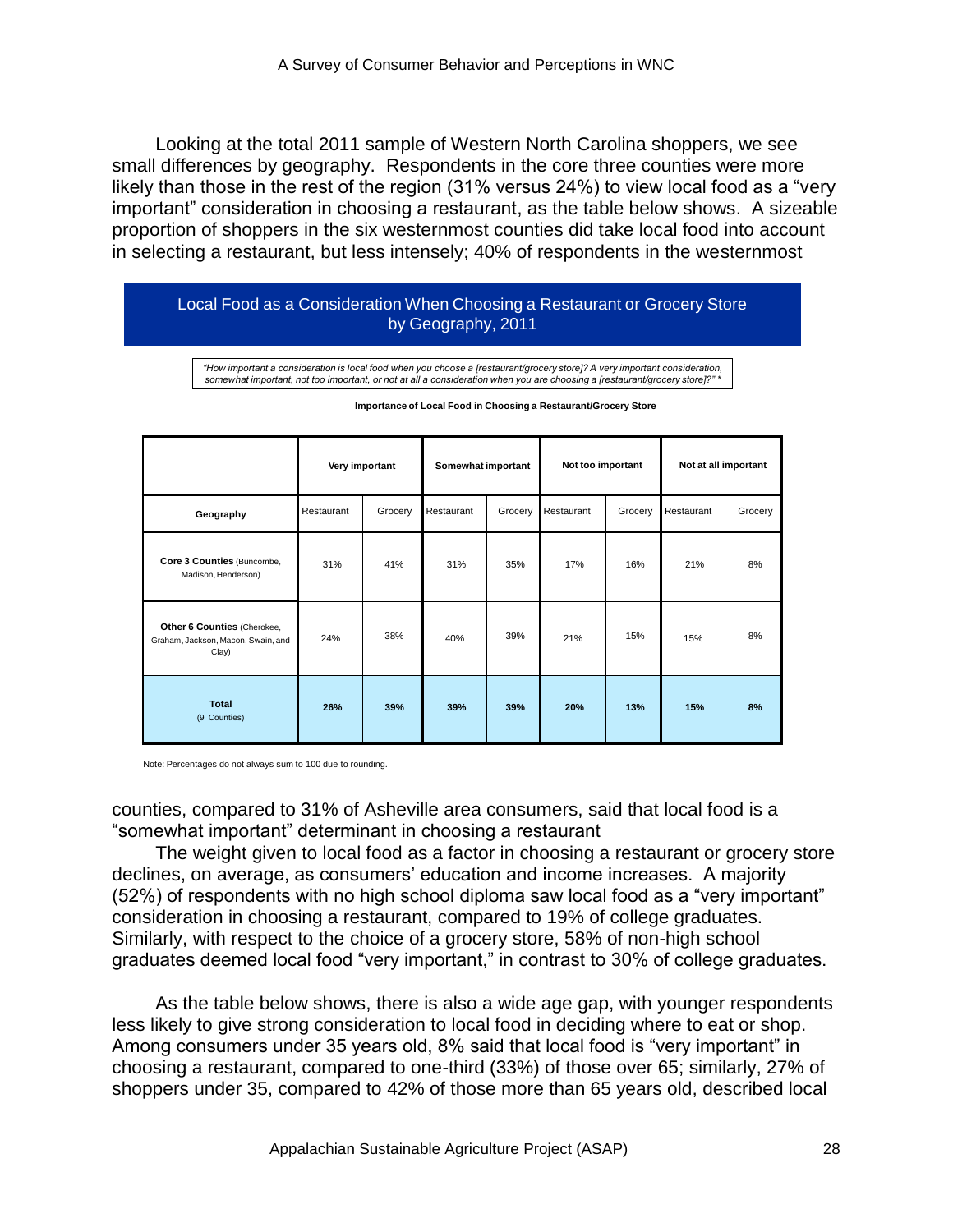#### Local Food as a Consideration by Demographics - All Counties, 2011

*"How important a consideration is local food when you choose a restaurant? A very important consideration, somewhat important, not too important, or not at all a consideration when you are choosing a restaurant?"* 

|                     |                               | Very important |            | Somewhat<br>important |         | Not too important |         | Not at all important |         |  |
|---------------------|-------------------------------|----------------|------------|-----------------------|---------|-------------------|---------|----------------------|---------|--|
|                     |                               | Restaurant     | Grocery    | Restaurant            | Grocery | Restaurant        | Grocery | Restaurant           | Grocerv |  |
|                     | No H.S. degree                | 52%            | 58%        | 33%                   | 36%     | 3%                | 2%      | 12%                  | 5%      |  |
|                     | H.S. grad                     | 33%            | 42%        | 35%                   | 39%     | 17%               | 14%     | 16%                  | 5%      |  |
| Education           | Some college/technical school | 23%            | 42%<br>41% |                       | 34%     | 21%               | 13%     | 16%                  | 12%     |  |
|                     | College grad                  | 19%            | 30%        | 42%                   | 43%     | 25%               | 18%     | 14%                  | 9%      |  |
|                     | Graduate school               | 21%            | 35%        | 37%                   | 42%     | 21%               | 11%     | 22%                  | 11%     |  |
| Age                 | 18-34                         | 8%             | 27%        | 43%                   | 35%     | 34%               | 31%     | 15%                  | 7%      |  |
|                     | $35 - 44$                     | 25%            | 40%        | 35%                   | 39%     | 20%               | 13%     | 19%                  | 7%      |  |
|                     | 45-54                         | 28%            | 41%        | 44%                   | 41%     | 16%               | 8%      | 13%                  | 10%     |  |
|                     | 55-64                         | 29%            | 39%        | 43%                   | 44%     | 14%               | 8%      | 15%                  | 9%      |  |
|                     | $65+$                         | 33%            | 42%        | 33%                   | 36%     | 19%               | 13%     | 16%                  | 9%      |  |
| Gender              | Men                           | 21%            | 32%        | 43%                   | 44%     | 19%               | 15%     | 18%                  | 10%     |  |
|                     | Women                         | 28%            | 42%        | 37%                   | 37%     | 20%               | 13%     | 15%                  | 8%      |  |
|                     | $<$ \$25.000                  | 30%            | 42%        | 34%                   | 41%     | 19%               | 12%     | 17%                  | 6%      |  |
| Household<br>Income | \$25,000 - \$50,000           | 27%            | 42%        | 37%                   | 36%     | 20%               | 14%     | 16%                  | 8%      |  |
|                     | $$50.000+$                    | 21%            | 33%        | 45%                   | 39%     | 21%               | 17%     | 13%                  | 11%     |  |
|                     | <b>Total</b>                  | 26%            | 39%        | 39%                   | 39%     | 20%               | 13%     | 15%                  | 8%      |  |

**Importance of Local Food in Choosing a Restaurant/Grocery Store** 

food as highly important in their choice of a grocery store.

#### *Determinants of Local Food Purchasing*

 $\overline{a}$ 

Respondents in 2011, as in 2000 and 2004, were asked an open-ended question about what would prevent them from buying local food: *"What is the most important*  reason you would not buy locally grown food?"<sup>4</sup> The proportion of Buncombe/ Henderson/Madison shoppers mentioning cost as the key obstacle rose from 7% in 2000 to 13% in 2004, and 26% by 2011. There was also an increase in the percentage citing pesticides or other contaminants as a reason for not buying local, from 2% in 2004 to 12% in 2011.

<sup>4</sup> The parallel question in 2000 and 2004 asked, *"Could you please tell me the one most important reason why you would not buy locally produced food? Why else wouldn"t you buy locally produced food?"*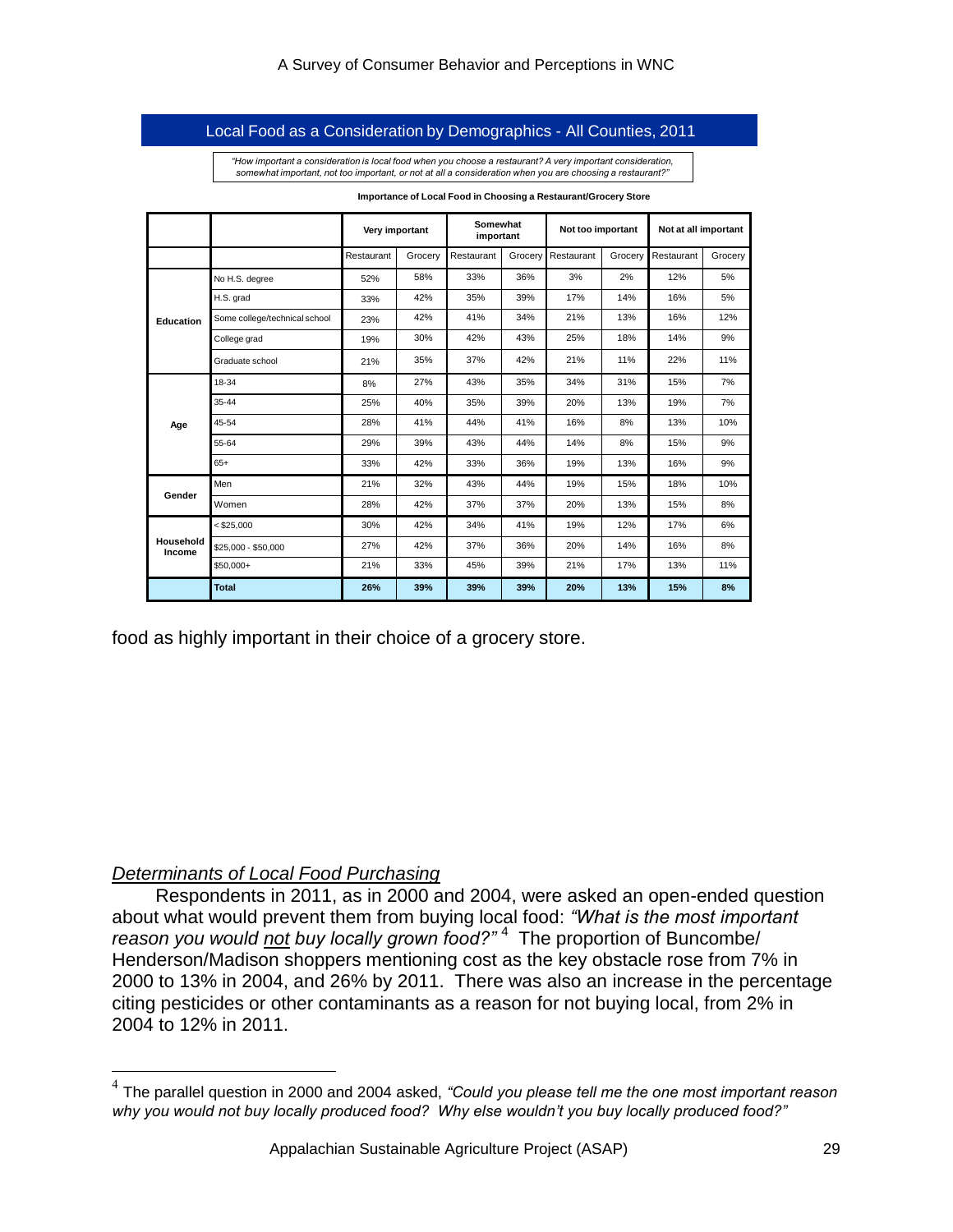The chart below shows the distribution of responses within the entire 9-county sample in 2011, as well as within the core three counties over time. The pattern in the larger WNC region is similar to that in the Asheville area. In 2011, 22% of all Western North Carolina respondents pointed to high cost as the most important reason for not buying locally grown products. One-tenth (10%) cited pesticides and contaminants as the most significant obstacle, while lack of selection was mentioned by 8% of consumers.



\*2000 and 2004*: ""Could you please tell me the one most important reason why you would NOT buy locally produced food? Why else wouldn"t you buy locally produced food?"*

# *Impact of Statements About Local Food*

In 2011, as in 2000 and 2004, respondents were read a battery of statements, and asked to evaluate the impact of each on their likelihood of purchasing local food:

> *"I am going to read you a list of statements about locally grown foods. For each statement I read, please tell me if it would make you much more likely to buy locally grown foods, somewhat more likely, have no effect, or make you less likely to buy locally grown foods."*

The 2011 survey included ten statements, five of which were also on the 2000 and 2004 surveys. As the chart below shows, among shoppers in Buncombe, Henderson, and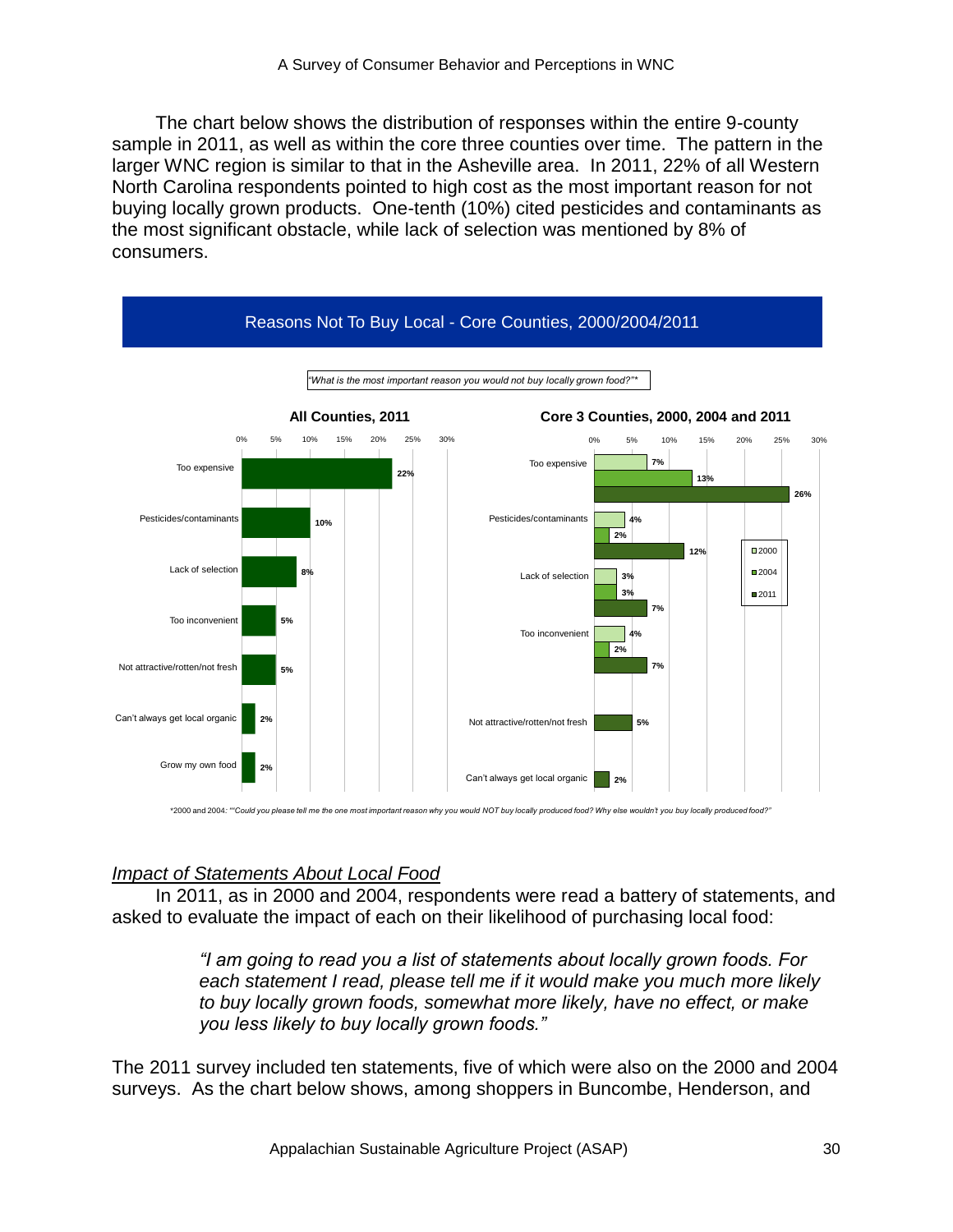Madison counties, a significantly higher proportion in 2011 than in 2004 (79% versus 61%) said that the statement, *"buying locally grown foods greatly contributes to the local economy,"* would make them much more likely to buy local. The same trend holds for the statements that buying local food helps to "*preserve the rural character of Western North Carolina*" (+14 percentage points saying "much more likely" in 2011 compared to 2004), and "buying locally grown food is more environmentally responsible" (+11 percentage points "much more likely" from 2004 to 2011).



*<sup>\*2004</sup> categories: much more likely, somewhat more likely, no effect. 2000: no data on somewhat or no effect.* 

On the other hand, there was a decline of 11 percentage points in the proportion who said that hearing "locally grown food tastes better" would make them much more likely to buy local (68% in 2004 versus 57% in 2011).

Shifting to the 2011 snapshot of all counties and examining the full battery of ten statements, benefits to the local community are seen as the strongest reasons for buying local food. As the chart below shows, 8 in 10 (83%) said that they would be much more likely to purchase local food as a result of hearing that it "helps support our local farms," as did 82% in response to the statement that "buying locally grown foods greatly contributes to the local economy." Other persuasive statements included "buying locally grown food lets you know where your food comes from" (78% much more likely)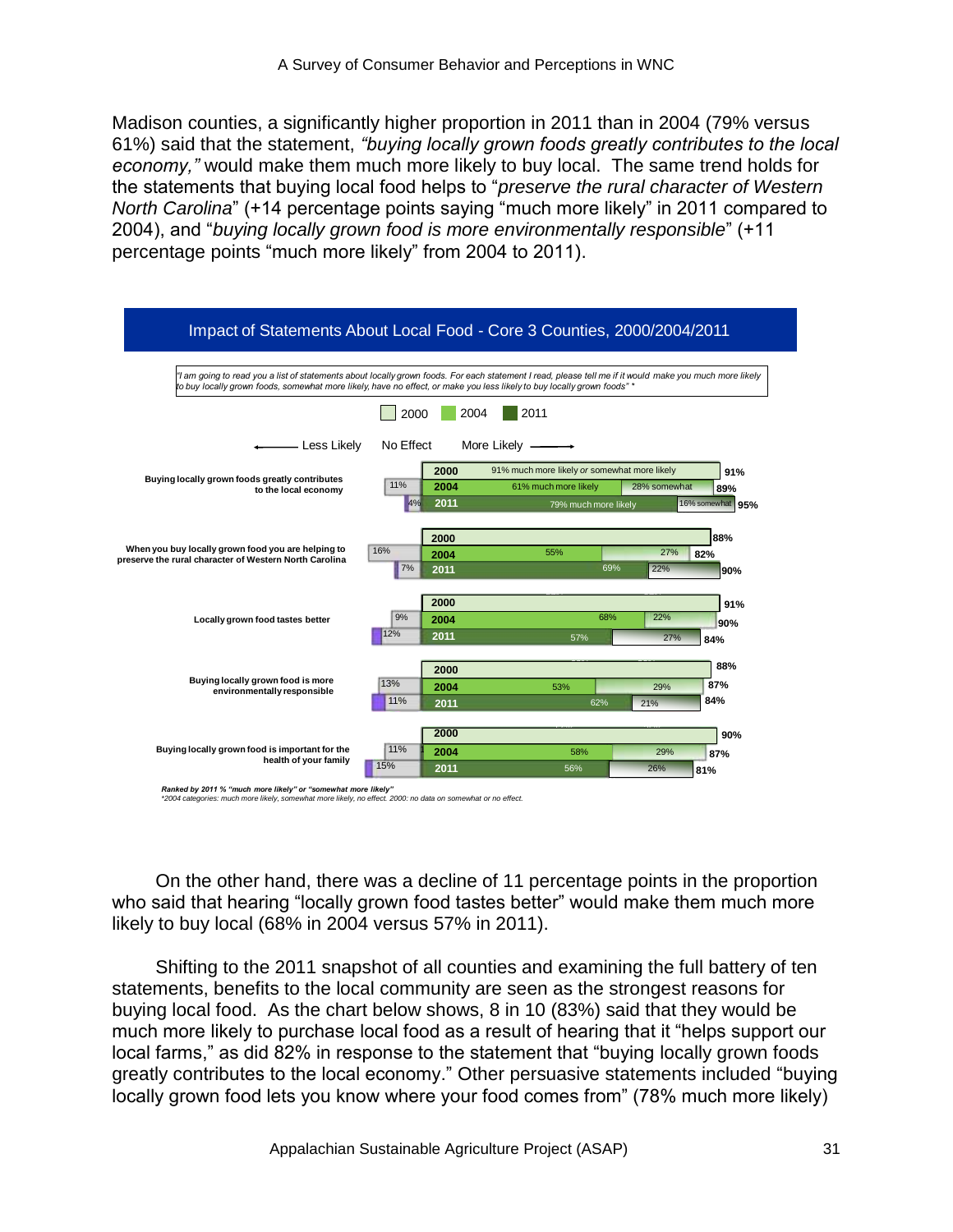and "when you buy locally grown food you are helping to preserve the rural character of Western North Carolina" (72%).

Less convincing statements included "locally grown foods are safer" (50% much more likely to purchase); "shopping for locally grown food is fun because you can meet farmers and other shoppers with similar interests" (48%); and "buying locally grown food helps maintain a scenic landscape" (42%).



Consumers in the six westernmost counties were more likely than those in the core counties to find each of the ten statements persuasive. Nearly 9 in 10 shoppers (87%) in the six westernmost counties, compared to 79% in the core, said that they would be much more likely to purchase local products if doing so "greatly contributes to the local economy.‖ Similarly, 82% of consumers in the westernmost counties, versus 75% in the core, said that knowing "where your food comes from" would make them much more likely to buy local.

The rank order among statements – i.e., the relative impact of one statement versus another, in terms of the percent saying that it would make them much more likely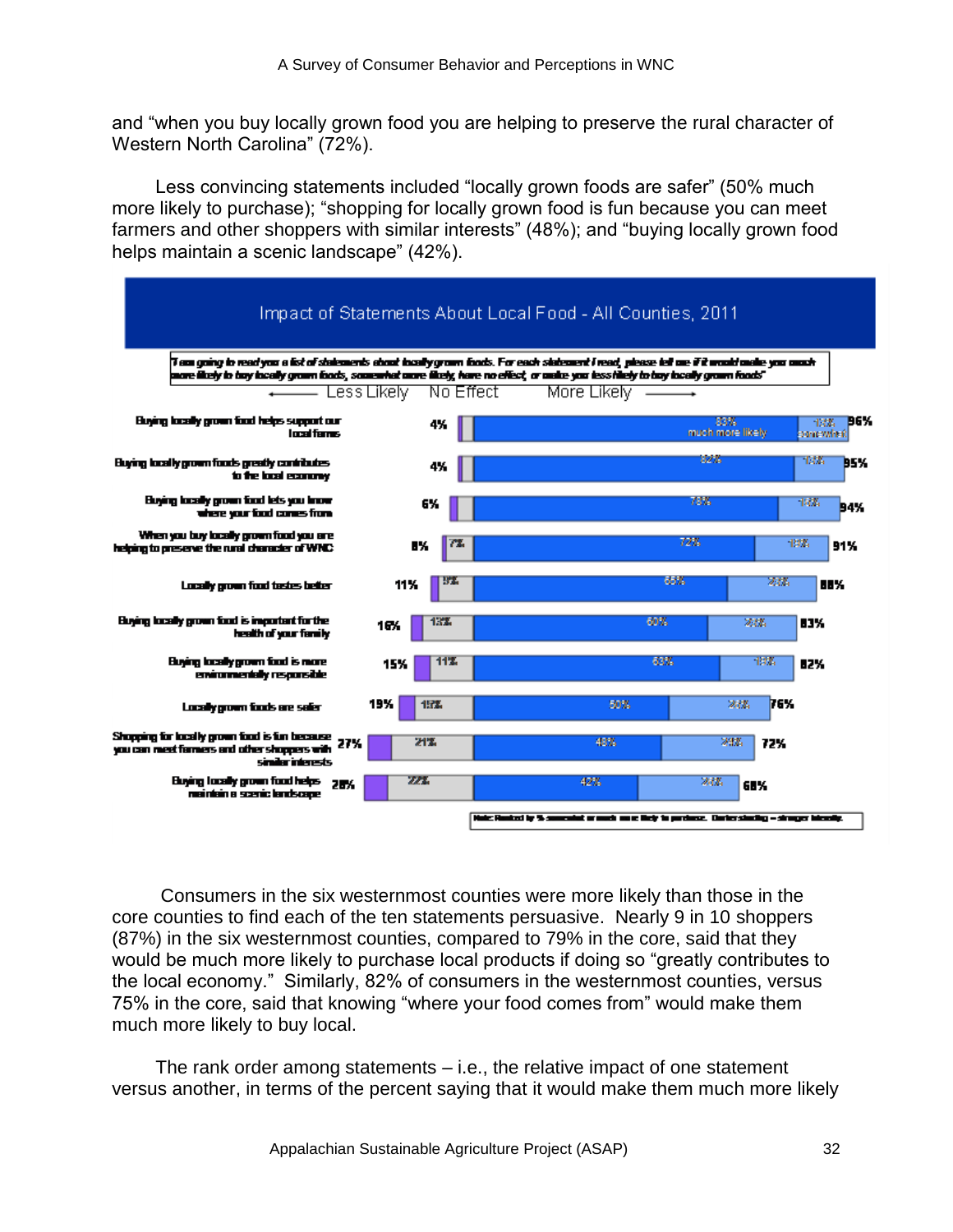to buy local food – is similar across geography. In both Buncombe/Henderson/Madison and the other six counties, consumers found the same three statements most persuasive: "greatly contributes to the local economy," "helps support our local farms," and "lets you know where your food comes from." Likewise, the bottom of the rank order looks the same across the region, with "locally grown foods are safer," "you can meet farmers and other shoppers with similar interests," and "helps maintain a scenic landscape" the three least persuasive statements regardless of geographic area.

# Impact of Statements About Local Food, by Geography – 2011

*"I am going to read you a list of statements about locally grown foods. For each statement I read, please tell me if it would make you much more likely to buy locally grown foods, somewhat more likely, have no effect, or make you less likely to buy locally grown foods"*

|                                                                                                                  |              | % much more likely to buy locally grown foods                   |                                                                                   |  |  |  |
|------------------------------------------------------------------------------------------------------------------|--------------|-----------------------------------------------------------------|-----------------------------------------------------------------------------------|--|--|--|
|                                                                                                                  |              |                                                                 | Geography                                                                         |  |  |  |
| <b>Statement About Locally Grown Foods</b><br>(ranked by % much more likely to purchase)                         | <b>Total</b> | <b>Core 3 Counties</b><br>(Buncombe, Madison, and<br>Henderson) | <b>Other 6 Counties</b><br>(Cherokee, Graham, Jackson,<br>Macon, Swain, and Clay) |  |  |  |
| Buying locally grown food helps support our local farms                                                          | 83%          | 81%                                                             | 84%                                                                               |  |  |  |
| Buying locally grown foods greatly contributes to the local economy                                              | 82%          | 79%                                                             | 87%                                                                               |  |  |  |
| Buying locally grown food lets you know where your food comes from                                               | 78%          | 75%                                                             | 82%                                                                               |  |  |  |
| When you buy locally grown food you are helping to preserve the rural character of<br>Western North Carolina.    | 72%          | 69%                                                             | 77%                                                                               |  |  |  |
| Locally grown food tastes better                                                                                 | 65%          | 57%                                                             | 75%                                                                               |  |  |  |
| Buying locally grown food is more environmentally responsible                                                    | 63%          | 62%                                                             | 65%                                                                               |  |  |  |
| Buying locally grown food is important for the health of your family                                             | 60%          | 56%                                                             | 66%                                                                               |  |  |  |
| Locally grown foods are safer                                                                                    | 50%          | 45%                                                             | 58%                                                                               |  |  |  |
| Shopping for locally grown food is fun because you can meet farmers and other shoppers<br>with similar interests | 48%          | 44%                                                             | 54%                                                                               |  |  |  |
| Buying locally grown food helps maintain a scenic landscape                                                      | 42%          | 41%                                                             | 43%                                                                               |  |  |  |

Similarly, the rank order of statements remains roughly the same across individual demographics, including education, income, age, and gender. One notable exception is variation by income with respect to the statement that "buying locally grown food is important for the health of your family." As the chart below illustrates, among shoppers in households earning less than \$25,000, 73% said that this would make them much more likely to buy local food—ranking it as one of the more persuasive statements. By contrast, among those with incomes above \$25,000, this was one of the three *least* compelling statements; 54% said it would make them much more likely to purchase local products.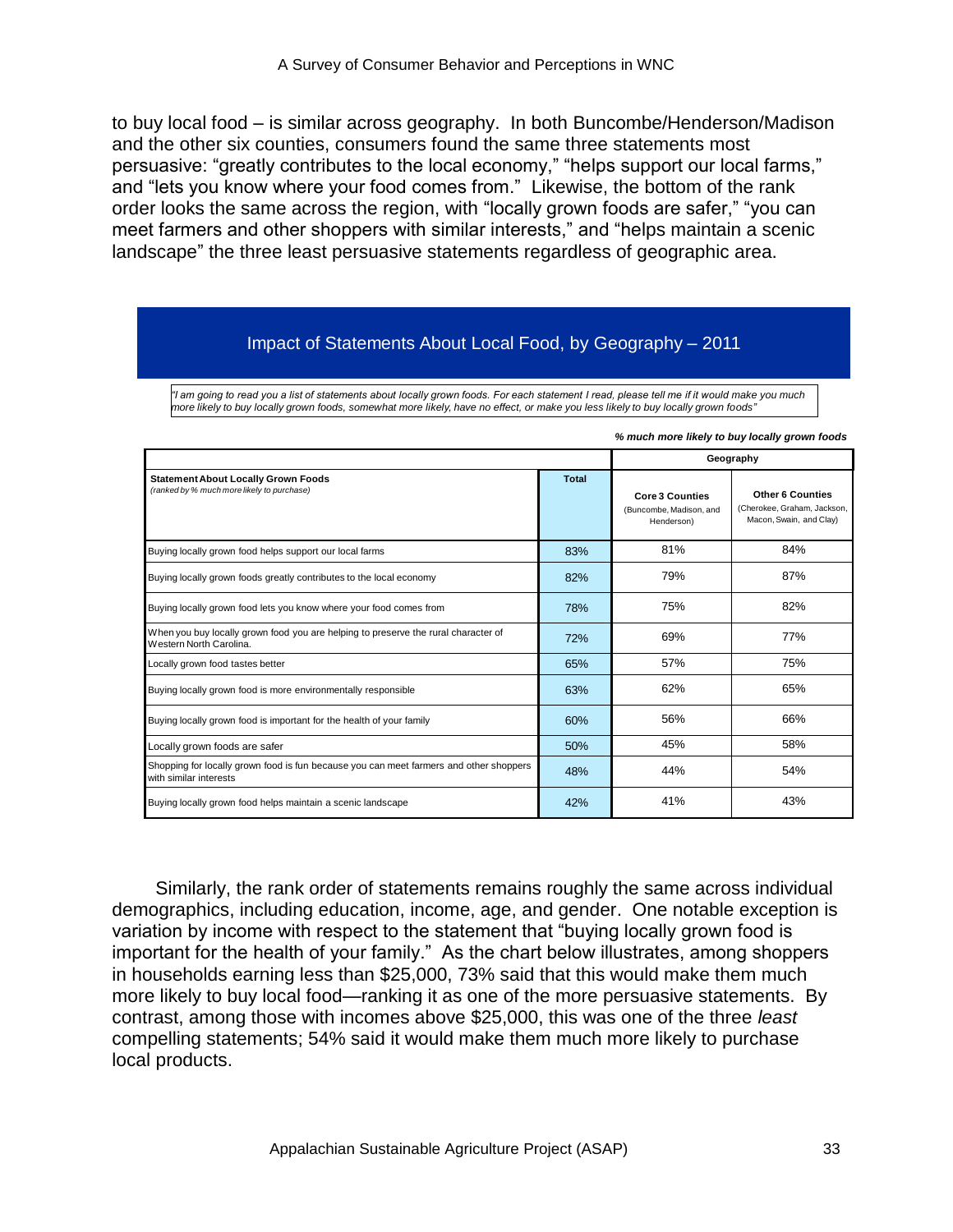#### Impact of Statements About Local Food, by Demographics - All Counties, 2011

*"I am going to read you a list of statements about locally grown foods. For each statement I read, please tell me if it would make you much more likely to buy locally grown foods, somewhat more likely, have no effect, or make you less likely to buy locally grown foods"*

|                                                                                                                                                                                                                                                                                                                                                                                                                                                                                                                                                                                                                                                                                                                                   |              |                   |              | <b>Education</b>                        |                 |                |         | <b>Household Income</b> |         |     | Gender |
|-----------------------------------------------------------------------------------------------------------------------------------------------------------------------------------------------------------------------------------------------------------------------------------------------------------------------------------------------------------------------------------------------------------------------------------------------------------------------------------------------------------------------------------------------------------------------------------------------------------------------------------------------------------------------------------------------------------------------------------|--------------|-------------------|--------------|-----------------------------------------|-----------------|----------------|---------|-------------------------|---------|-----|--------|
| <b>Statement About Locally Grown Foods</b><br>(ranked by % much more likely to purchase)                                                                                                                                                                                                                                                                                                                                                                                                                                                                                                                                                                                                                                          | <b>Total</b> | No H.S.<br>degree | H.S.<br>grad | Some<br>college/te<br>chnical<br>school | College<br>grad | Grad<br>school | < \$25K | $$25K -$<br>\$50K       | > \$50K | Men | Women  |
| Buying locally grown food helps support our local farms                                                                                                                                                                                                                                                                                                                                                                                                                                                                                                                                                                                                                                                                           | 83%          | 77%               | 84%          | 85%                                     | 82%             | 79%            | 79%     | 83%                     | 84%     | 76% | 85%    |
| Buying locally grown foods greatly contributes to the<br>local economy                                                                                                                                                                                                                                                                                                                                                                                                                                                                                                                                                                                                                                                            | 82%          | 82%               | 85%          | 82%                                     | 85%             | 75%            | 81%     | 84%                     | 81%     | 78% | 84%    |
| Buying locally grown food lets you know where your<br>food comes from                                                                                                                                                                                                                                                                                                                                                                                                                                                                                                                                                                                                                                                             | 78%          | 85%               | 79%          | 79%                                     | 78%             | 67%            | 75%     | 82%                     | 79%     | 76% | 79%    |
| When you buy locally grown food you are helping to<br>preserve the rural character of Western North Carolina.                                                                                                                                                                                                                                                                                                                                                                                                                                                                                                                                                                                                                     | 72%          | 88%               | 80%          | 68%                                     | 70%             | 61%            | 75%     | 76%                     | 65%     | 71% | 73%    |
| Locally grown food tastes better                                                                                                                                                                                                                                                                                                                                                                                                                                                                                                                                                                                                                                                                                                  | 65%          | 80%               | 72%          | 62%                                     | 58%             | 58%            | 70%     | 61%                     | 61%     | 58% | 67%    |
| Buying locally grown food is more environmentally<br>responsible                                                                                                                                                                                                                                                                                                                                                                                                                                                                                                                                                                                                                                                                  | 63%          | 75%               | 62%          | 66%                                     | 59%             | 61%            | 68%     | 64%                     | 64%     | 55% | 66%    |
| Buying locally grown food is important for the health of<br>your family                                                                                                                                                                                                                                                                                                                                                                                                                                                                                                                                                                                                                                                           | 60%          | 77%               | 66%          | 59%                                     | 56%             | 50%            | 73%     | 54%                     | 54%     | 50% | 64%    |
| Locally grown foods are safer                                                                                                                                                                                                                                                                                                                                                                                                                                                                                                                                                                                                                                                                                                     | 50%          | 65%               | 63%          | 50%                                     | 43%             | 35%            | 58%     | 52%                     | 42%     | 41% | 54%    |
| Shopping for locally grown food is fun because you can<br>meet farmers and other shoppers with similar interests                                                                                                                                                                                                                                                                                                                                                                                                                                                                                                                                                                                                                  | 48%          | 60%               | 59%          | 44%                                     | 45%             | 37%            | 53%     | 49%                     | 43%     | 43% | 50%    |
| Buying locally grown food helps maintain a scenic<br>49%<br>37%<br>33%<br>42%<br>38%<br>41%<br>53%<br>41%<br>48%<br>42%<br>landscape                                                                                                                                                                                                                                                                                                                                                                                                                                                                                                                                                                                              |              |                   |              |                                         |                 |                |         |                         |         |     | 42%    |
| estion battery, also included in 2000 and 2004, which gauged how consumers think<br>ally grown foods do or do not differ from non-local products:                                                                                                                                                                                                                                                                                                                                                                                                                                                                                                                                                                                 |              |                   |              |                                         |                 |                |         |                         |         |     |        |
| "I am going to read you a list of statements about locally grown foods<br>compared to food grown elsewhere or outside of your local area. For each<br>statement I read, please tell me whether you strongly agree, somewhat<br>agree, somewhat disagree, or strongly disagree with the statement."                                                                                                                                                                                                                                                                                                                                                                                                                                |              |                   |              |                                         |                 |                |         |                         |         |     |        |
| e same seven statements were included in each year's survey. In 2011, consumers<br>re particularly likely to think that "locally produced foods are fresher," with 97%<br>ing that they somewhat or strongly agreed with this statement—up from 86% in<br>04. There was a similarly large increase over time (12 percentage-points from 2000<br>2011) in the belief that "when locally produced foods cost a little more, they are worth<br>extra cost" (from 71% somewhat/strongly agree in 2000 to 77% in 2004, and to 83%<br>2011); and in the proportion at least somewhat agreeing that they "would buy more<br>ally grown foods if they were labeled as local" (from 76% in 2000 to 82% four years<br>er, and 88% by 2011). |              |                   |              |                                         |                 |                |         |                         |         |     |        |
| Appalachian Sustainable Agriculture Project (ASAP)                                                                                                                                                                                                                                                                                                                                                                                                                                                                                                                                                                                                                                                                                |              |                   |              |                                         |                 |                |         |                         |         |     |        |

#### *% much more likely to buy locally grown foods*

#### *Perceptions of Local Food Characteristics*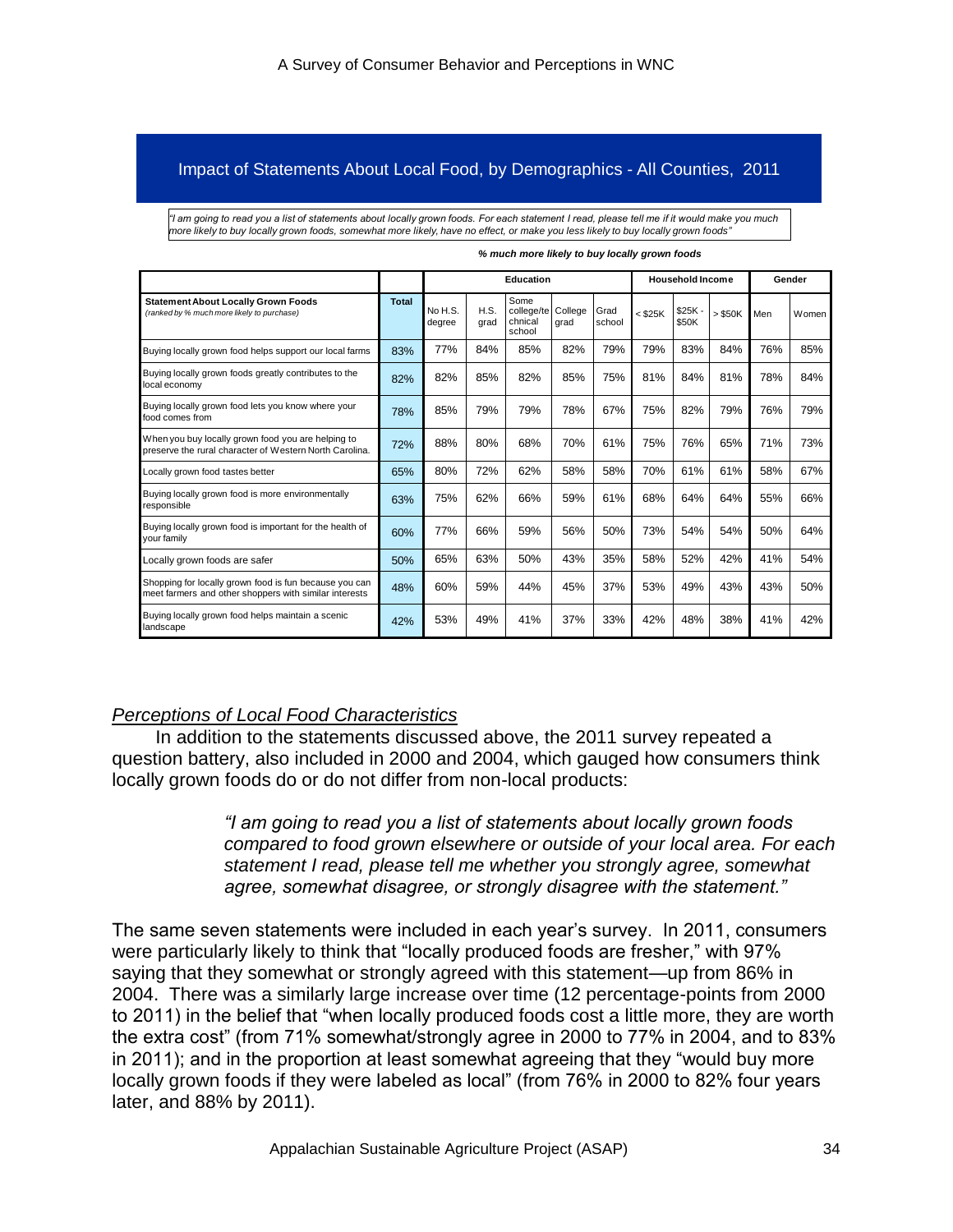#### Perceptions of Local Food Characteristics - Core 3 Counties, 2000/2004/2011

*"I am going to read you a list of statements about locally grown foods compared to food grown elsewhere or outside of your local area. For each statement I read, please tell me whether you strongly agree, somewhat agree, somewhat disagree, or strongly disagree with the statement"*



*%* **strongly or somewhat agree**

On the other hand, respondents' views moved in the opposite direction with respect to the idea of buying more locally grown foods "if they were packaged more attractively." Agreement with this statement was low to begin with  $-$  a minority (44%) somewhat or strongly agreed in 2000 – and declined further in subsequent years (23% in 2004, and 29% in 2011).

The trends over time described above generally hold across demographics, including age, education, income, gender, household size and length of residence in Western North Carolina. Exceptions include views on whether "locally grown foods . . . are worth the extra cost," which changed in different ways depending on consumers' income. Whereas agreement with this statement increased over time in the Western North Carolina population overall, shoppers in households earning less than \$25,000 became significantly *less* likely to believe that it is worth paying more for local food (from 92% somewhat or strongly agree in 2004, to 76% in 2011).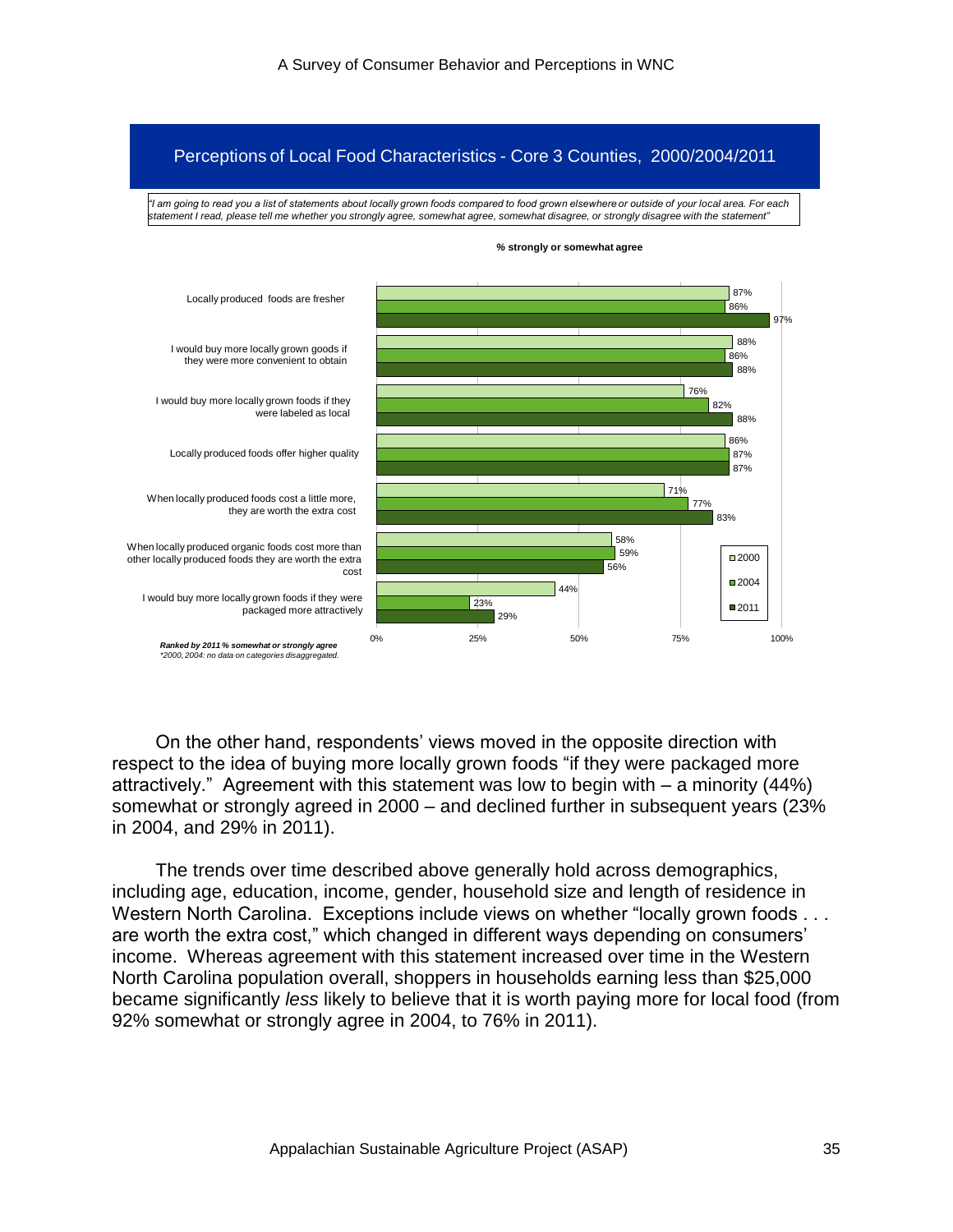#### Perceptions of Local Food Characteristics, by Age and Income – Core 3 Counties, 2000/2004/2011

*%* **strongly or somewhat agree** *"I am going to read you a list of statements about locally grown foods compared to food grown elsewhere or outside of your lo cal area. For each statement I read, please tell me whether you strongly agree, somewhat agree, somewhat disagree, or strongly disagree with the statement"*

|                                                                                                                  |      |       | Age            |       |         | <b>Household Income</b> |           |              |
|------------------------------------------------------------------------------------------------------------------|------|-------|----------------|-------|---------|-------------------------|-----------|--------------|
| <b>Statement about Locally Grown Foods</b>                                                                       |      | 18-34 | 35-54          | $55+$ | < \$25K | $$25K -$<br>\$50K       | $>$ \$50K | <b>Total</b> |
|                                                                                                                  | 2000 | 76%   | 88%            | 86%   | 87%     | 86%                     | 87%       | 87%          |
| Locally produced foods are fresher                                                                               | 2004 | 83%   | 89%            | 76%   | 84%     | 81%                     | 91%       | 86%          |
|                                                                                                                  | 2011 | 100%  | 99%            | 95%   | 95%     | 97%                     | 99%       | 97%          |
|                                                                                                                  | 2000 | 92%   | 95%            | 86%   | 88%     | 93%                     | 94%       | 88%          |
| I would buy more locally grown goods if they were more<br>convenient to obtain                                   | 2004 | 86%   | 87%            | 82%   | 91%     | 77%                     | 89%       | 86%          |
|                                                                                                                  | 2011 | 81%   | 90%            | 89%   | 81%     | 86%                     | 91%       | 88%          |
|                                                                                                                  | 2000 | 73%   | 71%            | 78%   | 75%     | 80%                     | 81%       | 76%          |
| I would buy more locally grown foods if they were labeled<br>as local                                            | 2004 | 75%   | 83%            | 75%   | 89%     | 79%                     | 83%       | 82%          |
|                                                                                                                  | 2011 | 82%   | 92%            | 86%   | 83%     | 90%                     | 93%       | 88%          |
| Locally produced foods offer higher quality                                                                      | 2000 | --    | $\overline{a}$ | --    | --      | --                      |           | $\sim$       |
|                                                                                                                  | 2004 | 83%   | 89%            | 83%   | 96%     | 85%                     | 88%       | 87%          |
|                                                                                                                  | 2011 | 96%   | 87%            | 86%   | 81%     | 87%                     | 92%       | 87%          |
|                                                                                                                  | 2000 | 71%   | 72%            | 77%   | 80%     | 80%                     | 69%       | 71%          |
| When locally produced foods cost a little more, they are<br>worth the extra cost                                 | 2004 | 83%   | 81%            | 76%   | 92%     | 73%                     | 86%       | 77%          |
|                                                                                                                  | 2011 | 71%   | 80%            | 88%   | 76%     | 87%                     | 82%       | 83%          |
|                                                                                                                  | 2000 | 51%   | 53%            | 74%   | 63%     | 61%                     | 60%       | 58%          |
| When locally produced organic foods cost more than other<br>locally produced foods they are worth the extra cost | 2004 | 74%   | 52%            | 45%   | 91%     | 61%                     | 62%       | 59%          |
|                                                                                                                  | 2011 | 39%   | 59%            | 59%   | 45%     | 50%                     | 62%       | 56%          |
|                                                                                                                  | 2000 | 40%   | 31%            | 49%   | 53%     | 42%                     | 41%       | 44%          |
| I would buy more locally grown foods if they were<br>packaged more attractively                                  | 2004 | 34%   | 21%            | 27%   | 78%     | 24%                     | 23%       | 23%          |
|                                                                                                                  | 2011 | 28%   | 25%            | 32%   | 35%     | 36%                     | 19%       | 29%          |

In the overall 9-county region, beliefs about local food parallel those in the core three counties. In 2011, virtually all respondents (98%) agreed that "locally produced are fresher," including 78% who strongly agreed. At the other end of the spectrum, 65%



*\*Ranked by % somewhat or strongly agree*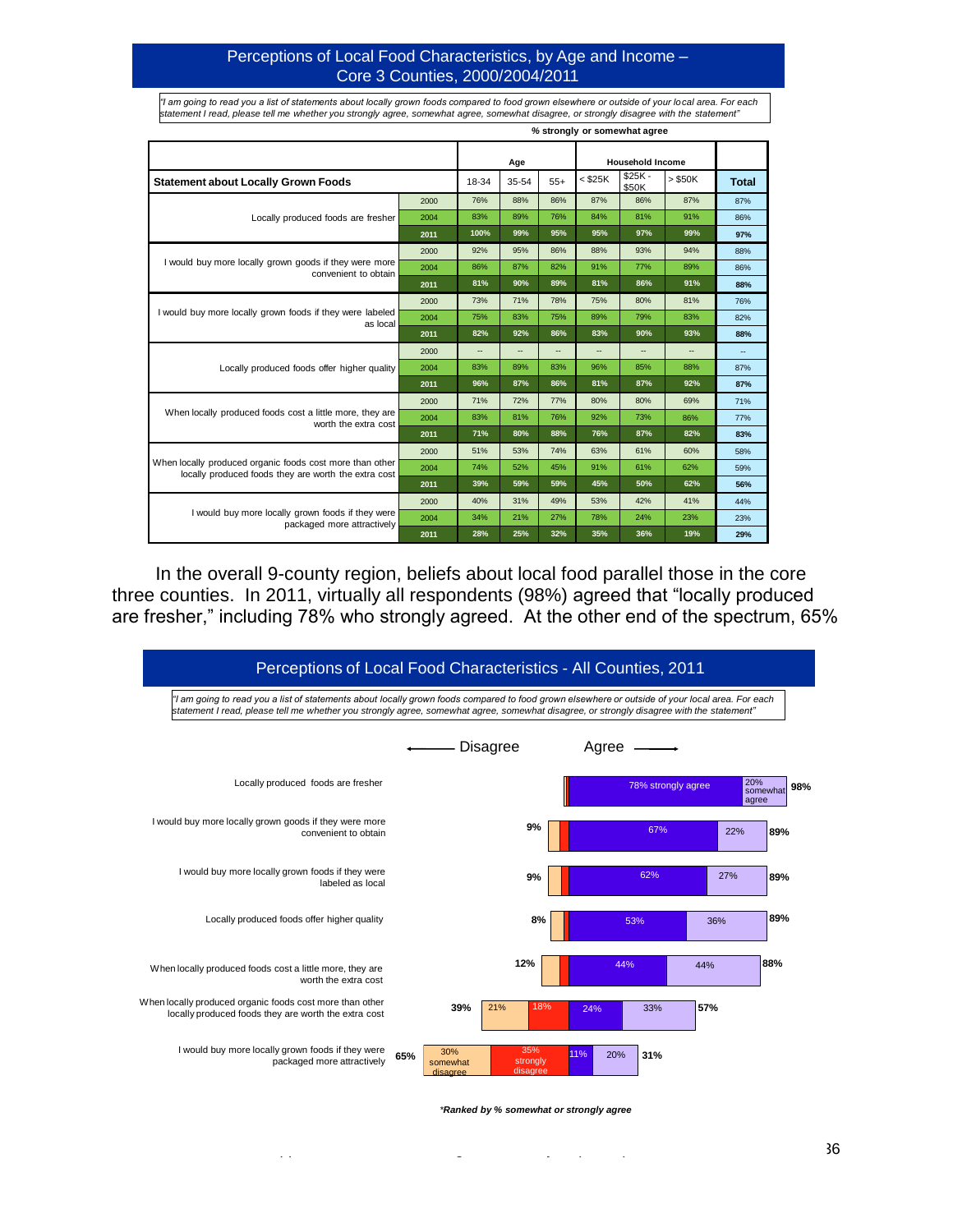of respondents disagreed (35% strongly) that their local food expenditures would increase if locally grown foods "were packaged more attractively."

Comparing the Buncombe/Madison/Henderson results to those from the six westernmost counties, the rank ordering of statements is similar, as the table below shows. However, the absolute magnitude of agreement varies by geography, such that consumers outside the core three counties are consistently more likely to express strong agreement with the characterizations of local foods. Six in 10 respondents (60%) in the outer six counties, compared to a minority (47%) of Asheville area shoppers, strongly agreed that "locally produced foods offer higher quality." Similarly, half (50%) of consumers in the westernmost counties, versus 39% in Buncombe/Madison/ Henderson, expressed strong agreement with the notion that "when locally produced foods cost a little more, they are worth the extra cost."

# Perceptions of Local Food Characteristics, by Geography, 2011

*"I am going to read you a list of statements about locally grown foods compared to food grown elsewhere or outside of your local area. For each statement I read, please tell me whether you strongly agree, somewhat agree, somewhat disagree, or strongly disagree with the statement"*

|                                                                                                                  |              |                                                             | Geography                                                                         |
|------------------------------------------------------------------------------------------------------------------|--------------|-------------------------------------------------------------|-----------------------------------------------------------------------------------|
| Statements About Locally Grown Foods vs. Food Grown Elsewhere<br>(ranked by % strongly agree)                    | <b>Total</b> | <b>Core 3 Counties</b><br>(Buncombe, Madison,<br>Henderson) | <b>Other 6 Counties</b><br>(Cherokee, Graham, Jackson,<br>Macon, Swain, and Clay) |
| Locally produced foods are fresher                                                                               | 78%          | 76%                                                         | 82%                                                                               |
| I would buy more locally grown goods if they were more convenient to obtain                                      | 67%          | 65%                                                         | 69%                                                                               |
| I would buy more locally grown foods if they were labeled as local                                               | 62%          | 60%                                                         | 64%                                                                               |
| Locally produced foods offer higher quality                                                                      | 53%          | 47%                                                         | 60%                                                                               |
| When locally produced foods cost a little more, they are worth the extra cost                                    | 44%          | 39%                                                         | 50%                                                                               |
| When locally produced organic foods cost more than other locally produced foods they<br>are worth the extra cost | 24%          | 21%                                                         | 28%                                                                               |
| I would buy more locally grown foods if they were packaged more attractively                                     | 11%          | 11%                                                         | 12%                                                                               |

**% strongly agree**

For the most part, views on local food compared to food grown elsewhere do not differ in large or systematic ways across demographic categories. However, there are consistent gender differences, with women more likely to agree with 5 of the 7 statements about local food. The gender gap is 12 percentage points on the notion that one would buy more locally grown goods "if they were more convenient to obtain"; as the table below shows, 7 in 10 women (70%) strongly agreed with this statement,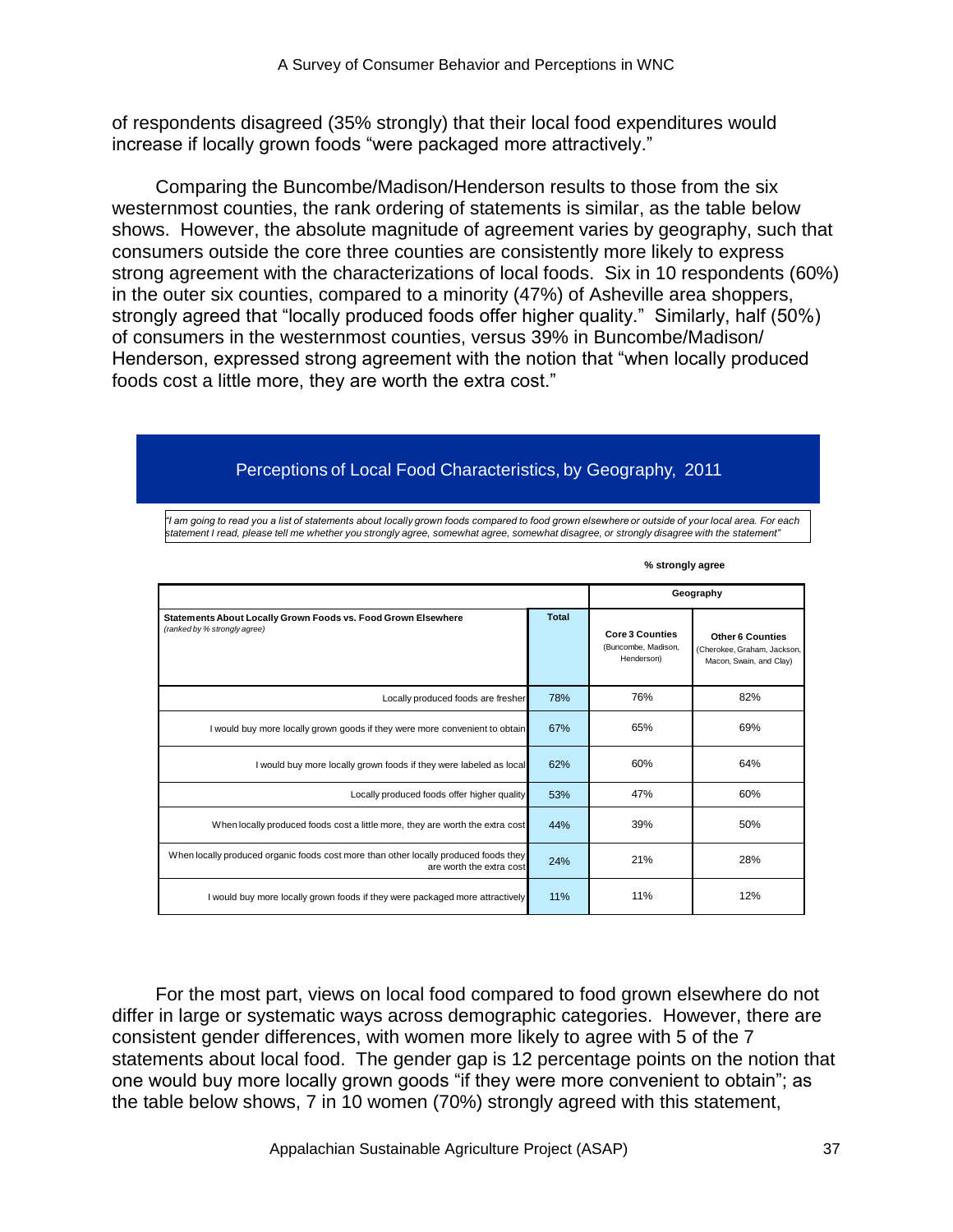compared to 58% of men.

### Perceptions of Local Food Characteristics, by Demographics - All Counties, 2011

*"I am going to read you a list of statements about locally grown foods compared to food grown elsewhere or outside of your local area. For each statement I read, please tell me whether you strongly agree, somewhat agree, somewhat disagree, or strongly disagree with the statement"*

|                                                                                                                  |              |                   |              | Education                               |                 |                |           | <b>Household Income</b> |           |              | Gender |
|------------------------------------------------------------------------------------------------------------------|--------------|-------------------|--------------|-----------------------------------------|-----------------|----------------|-----------|-------------------------|-----------|--------------|--------|
| Statement About Locally Grown Foods vs. Food<br><b>Grown Elsewhere</b><br>(ranked by % strongly agree)           | <b>Total</b> | No H.S.<br>degree | H.S.<br>grad | Some<br>college/te<br>chnical<br>school | College<br>arad | Grad<br>school | $<$ \$25K | $$25K -$<br>\$50K       | $>$ \$50K | <b>I</b> Men | Women  |
| Locally produced foods are fresher                                                                               | 78%          | 77%               | 84%          | 80%                                     | 74%             | 72%            | 79%       | 79%                     | 78%       | 74%          | 79%    |
| I would buy more locally grown goods if they were more<br>convenient to obtain                                   | 67%          | 61%               | 72%          | 65%                                     | 66%             | 65%            | 69%       | 59%                     | 69%       | 58%          | 70%    |
| I would buy more locally grown foods if they were labeled<br>as local                                            | 62%          | 63%               | 64%          | 63%                                     | 59%             | 57%            | 62%       | 66%                     | 59%       | 56%          | 64%    |
| Locally produced foods offer higher quality                                                                      | 53%          | 66%               | 52%          | 56%                                     | 48%             | 47%            | 60%       | 51%                     | 50%       | 50%          | 54%    |
| When locally produced foods cost a little more, they are<br>worth the extra cost                                 | 44%          | 42%               | 51%          | 42%                                     | 41%             | 40%            | 48%       | 45%                     | 41%       | 44%          | 44%    |
| When locally produced organic foods cost more than<br>other locally produced foods they are worth the extra cost | 24%          | 29%               | 23%          | 26%                                     | 23%             | 20%            | 26%       | 20%                     | 23%       | 21%          | 25%    |
| I would buy more locally grown foods if they were<br>packaged more attractively                                  | 11%          | 26%               | 15%          | 6%                                      | 10%             | 7%             | 14%       | 15%                     | 3%        | 13%          | 11%    |

#### *%* **strongly agree**

### *Descriptors*

In 2011, respondents were asked to consider how hearing specific words or phrases about products would impact their purchasing decisions. The battery was splitsampled, with half of all respondents (randomly selected) asked about "products" and the other half about "food products," in order to assess how, if at all, effective messaging for local food differs from that for local products more generally. All respondents were asked an identical question, other than the "product" versus "food product‖ difference: *"Now I"d like you to think about your shopping decisions. I"m going to read a series of words or phrases that describe [products/food products]. For each, please tell me if hearing that about the [product/food product] would make you much more likely to buy it, somewhat more likely, have no effect, or make you less likely to buy it."*

The results suggest that the same descriptors resonate with consumers regardless of whether the purchasing decision focuses on food products in particular, or products more broadly defined. As the chart below shows, for both products and food products, "local" is the most persuasive of the descriptors considered, whereas "wild" is least effective. About 7 in 10 respondents (72%) said that they would be "much more likely"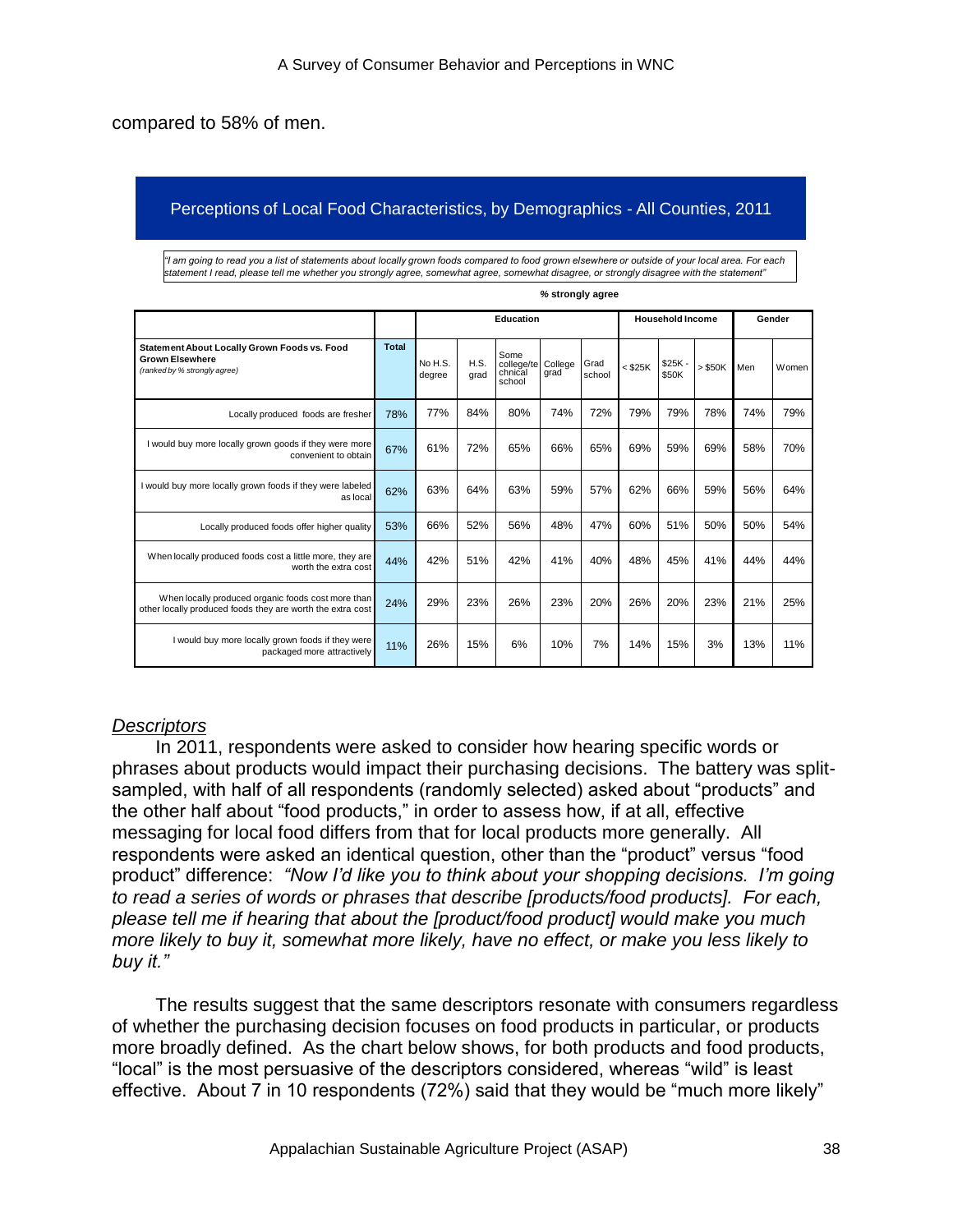to purchase a "product" if they hear that it is "local," and the corresponding figure for ―food products‖ was similarly high (67%). Fewer than one-fifth of consumers said that hearing an item is "wild" would compel them to buy it (15% products, 17% food products).



While most of the differences are small, descriptors tended to resonate more widely among respondents who were asked about products (broadly defined) than among those who were asked to consider the purchase of food products. This difference is largest with respect to the terms "sustainable" (37% of respondents "much more likely" to buy sustainable *products*, versus 28% for *food products*); and "organic" (36% products, 26% food products).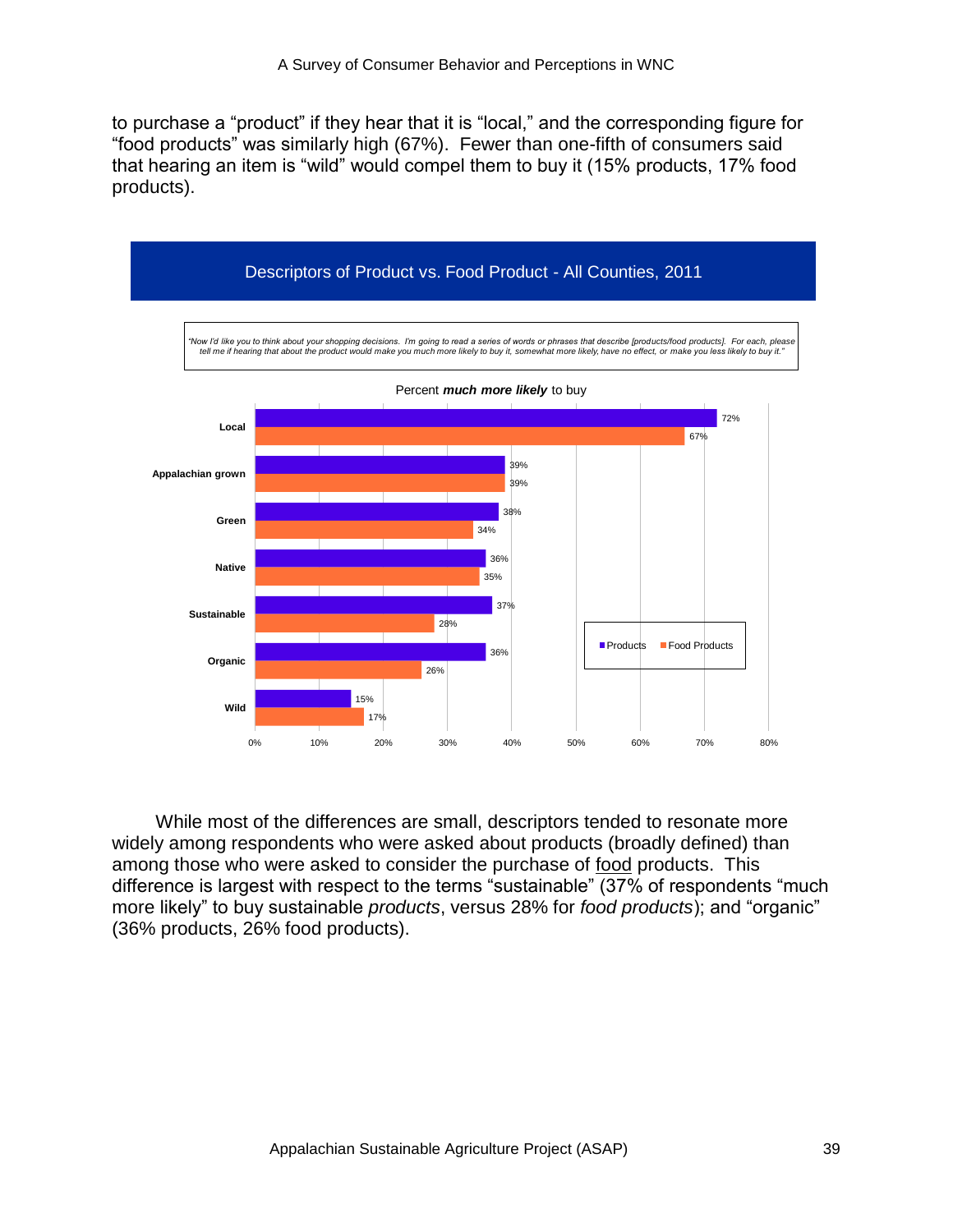

Overall, among the entire sample (i.e., "product" and "food product" respondents combined), 69% reported that they would be *much* more likely to buy a product/food product described as "local," and an additional 23% said they would be *somewhat* more likely to purchase a "local" product. As the chart above shows, only 6% said that hearing a product/food product is "local" would have no impact or a negative effect on their purchasing decisions.

Respondents rated the terms "Appalachian grown", "green", and "native" similarly. More than 6 in 10 consumers felt each of these characteristics would make them more likely to purchase a product, with a strong impact on over a third of shoppers. Less than a third said it would have a neutral or negative effect. "Sustainable" was slightly less well received, as 59% said it would make them more likely to purchase a product; 33% reported no or a negative effect. "Organic" had a strong positive impact among 31% of consumers, while 22% were neutral and 19% said it would make them *less* likely to purchase a product or food product.

The strongest negative response was toward "wild," which was the only descriptor to elicit a net negative reaction. Just over one-third (36%) said they would be at least somewhat more likely to buy a product/food product labeled as "wild," whereas over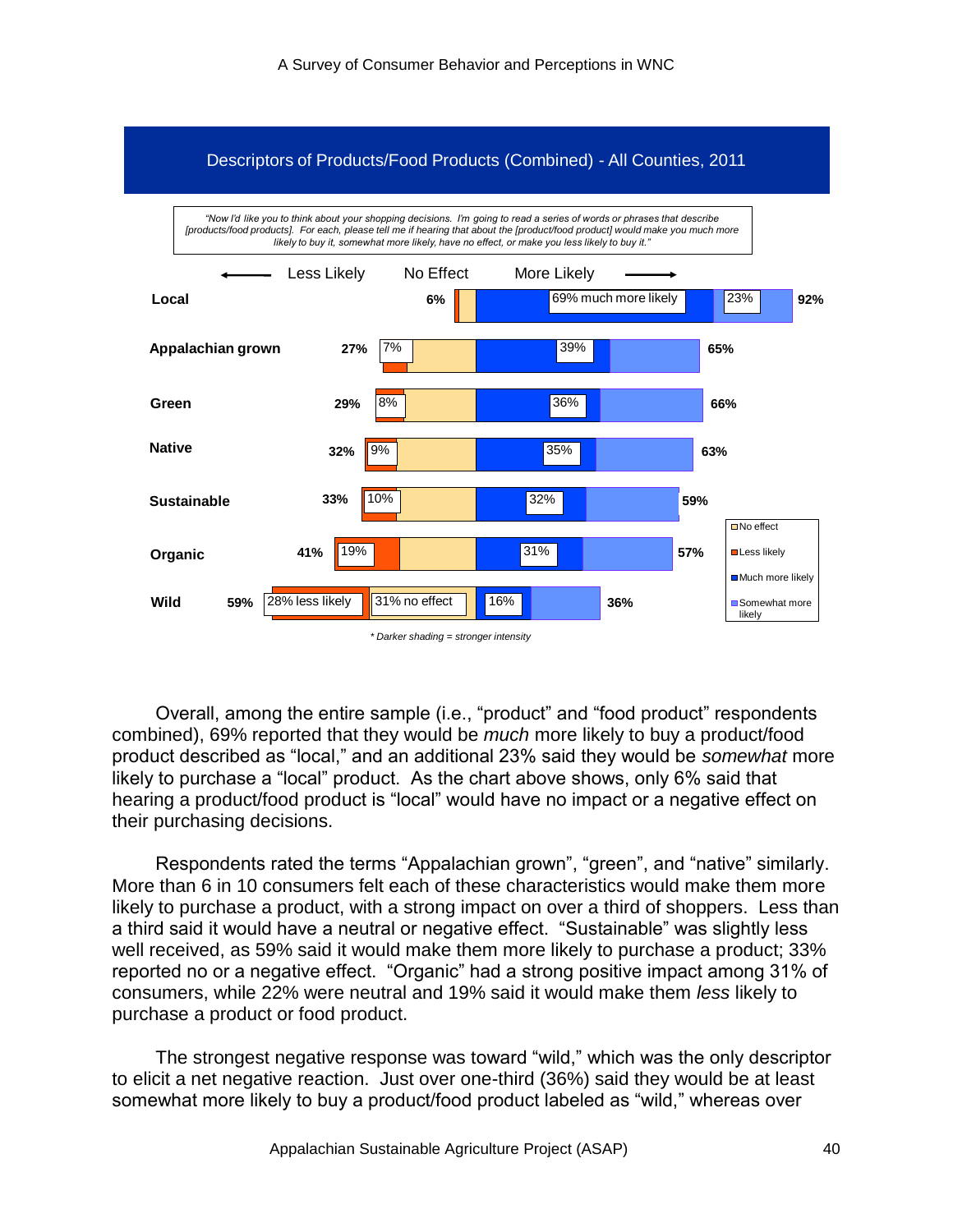one-quarter (28%) stated they would be *less* likely to purchase, and 31% reported that it would have no effect on their purchasing decisions.

# Descriptors By Demographics - All Counties, 2011

*"Now I"d like you to think about your shopping decisions. I"m going to read a series of words or phrases that describe [products/food products]. For each, please tell me if hearing that about the [product/food product] would make you much more likely to buy it, somewhat more likely, have no effect, or make you less likely to buy it."*

|                                                     |              | Education         |           |                                         |                 |                | <b>Household Income</b> |                   |           | Gender |       |
|-----------------------------------------------------|--------------|-------------------|-----------|-----------------------------------------|-----------------|----------------|-------------------------|-------------------|-----------|--------|-------|
| <b>Descriptor</b><br>(ranked by % much more likely) | <b>Total</b> | No H.S.<br>degree | H.S. grad | Some<br>college/te<br>chnical<br>school | College<br>grad | Grad<br>school | $<$ \$25K               | $$25K -$<br>\$50K | $>$ \$50K | Men    | Women |
| Local                                               | 69%          | 65%               | 70%       | 75%                                     | 68%             | 60%            | 63%                     | 71%               | 71%       | 62%    | 72%   |
| Appalachian grown                                   | 39%          | 32%               | 46%       | 38%                                     | 40%             | 49%            | 33%                     | 46%               | 40%       | 39%    | 40%   |
| Green                                               | 36%          | 45%               | 31%       | 41%                                     | 32%             | 37%            | 35%                     | 41%               | 31%       | 38%    | 36%   |
| <b>Nativel</b>                                      | 35%          | 38%               | 38%       | 39%                                     | 29%             | 31%            | 38%                     | 41%               | 29%       | 35%    | 35%   |
| Sustainable                                         | 32%          | 18%               | 26%       | 39%                                     | 35%             | 35%            | 26%                     | 36%               | 37%       | 34%    | 32%   |
| Organic                                             | 31%          | 28%               | 20%       | 34%                                     | 33%             | 40%            | 25%                     | 29%               | 38%       | 27%    | 33%   |
| <b>Wild</b>                                         | 16%          | 14%               | 15%       | 22%                                     | 24%             | 23%            | 14%                     | 20%               | 12%       | 20%    | 15%   |

| % much more likely |  |
|--------------------|--|
|                    |  |

Note: Percentages do not always sum to 100 due to rounding.

Compared to the westernmost counties, consumers in the core counties were slightly less likely to respond very positively to any of the descriptors. Only "organic" performed better in the core counties (34% to 27% much more likely). As the table above shows, "organic" was also more effective among consumers with graduate degrees (40%) and those earning \$50,000 or more per year (38%), compared to high school graduates (20%) and those earning under \$25,000 (25%).

Education and income are also correlated with several of the other descriptors. ―Native‖ was seen as having a strong positive influence on purchasing decisions by 38% of non-college graduates, compared to 29% with a college degree. Income has a similar effect, as 38% of households in the lowest income bracket reported "native" would make them much more likely to make a purchase, while only 29% of those in the highest income bracket concurred.

Similarly, 35% of college graduates said that "sustainable" would make them much more likely to purchase a product, while 18% of non-high school graduates said the same. Again, 26% of consumers in households earning \$25,000 felt that hearing the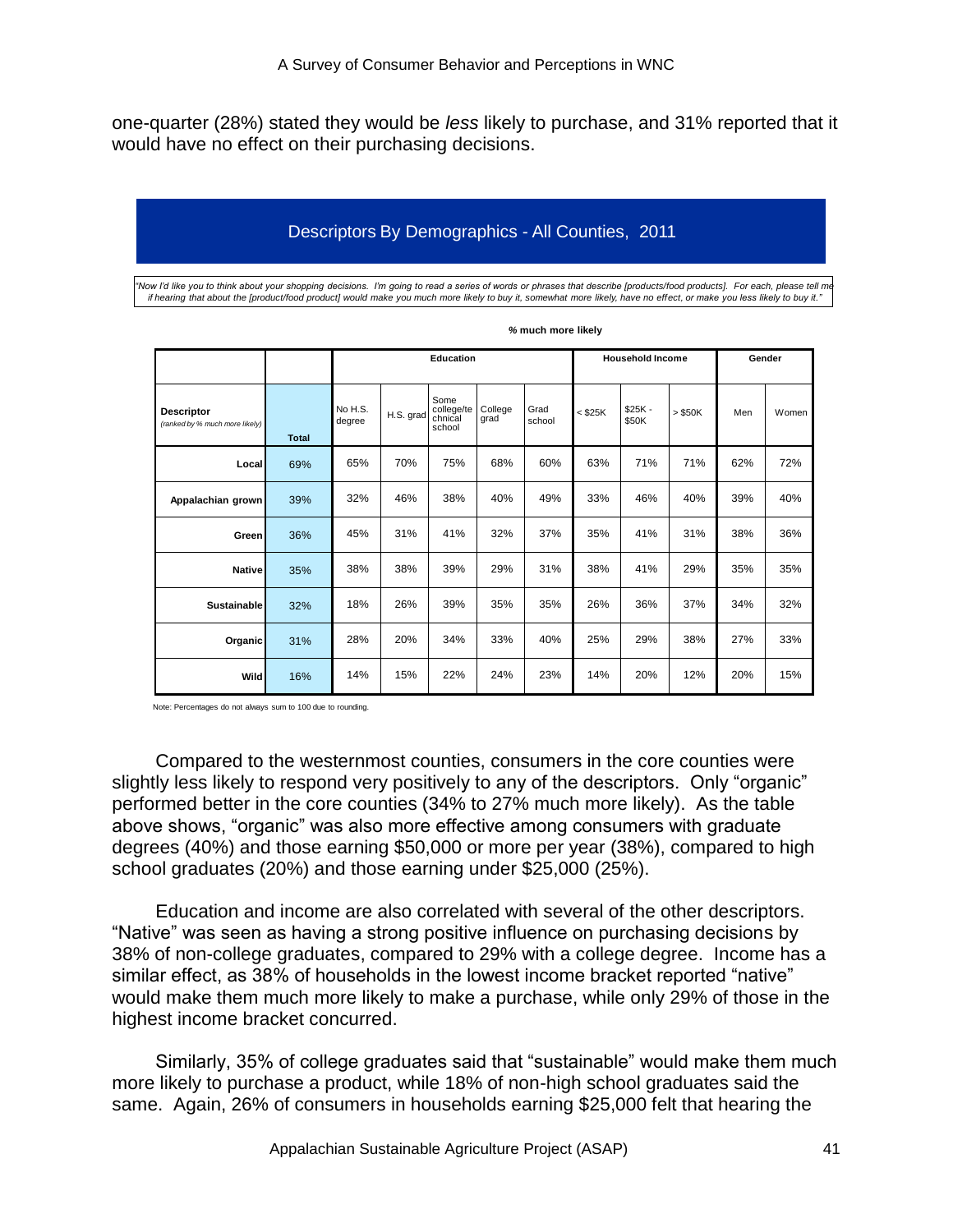phrase "sustainable" would greatly increase their likelihood of purchasing a product, compared to 37% of those earning over \$50,000.

While "wild" failed to resonate positively across the board, it was particularly ineffective among those without high school degrees (14% much more likely) and high school graduates (15%), compared to college graduates (24%).

# **II. FOREST PRODUCTS**

In 2011, a series of questions on local forest products was introduced in the survey. These included items probing views about both forest products broadly and specific forest foods: honey, mushrooms, ramps and trout. These questions were asked of all respondents in the 9-county area.

### **Salience**

To gauge the salience of the term "forest product," and the positive and negative connotations associated with it, open-ended questions asked:

*"What positive things come to mind, if any, when you see a product that is labeled an "Appalachian/Local Forest Product"?"*

*"What negative things come to mind, if any, when you see a product that is labeled an "Appalachian/Local Forest Product"?"*

Half of the sample was asked about "Appalachian forest products," while the other half was asked

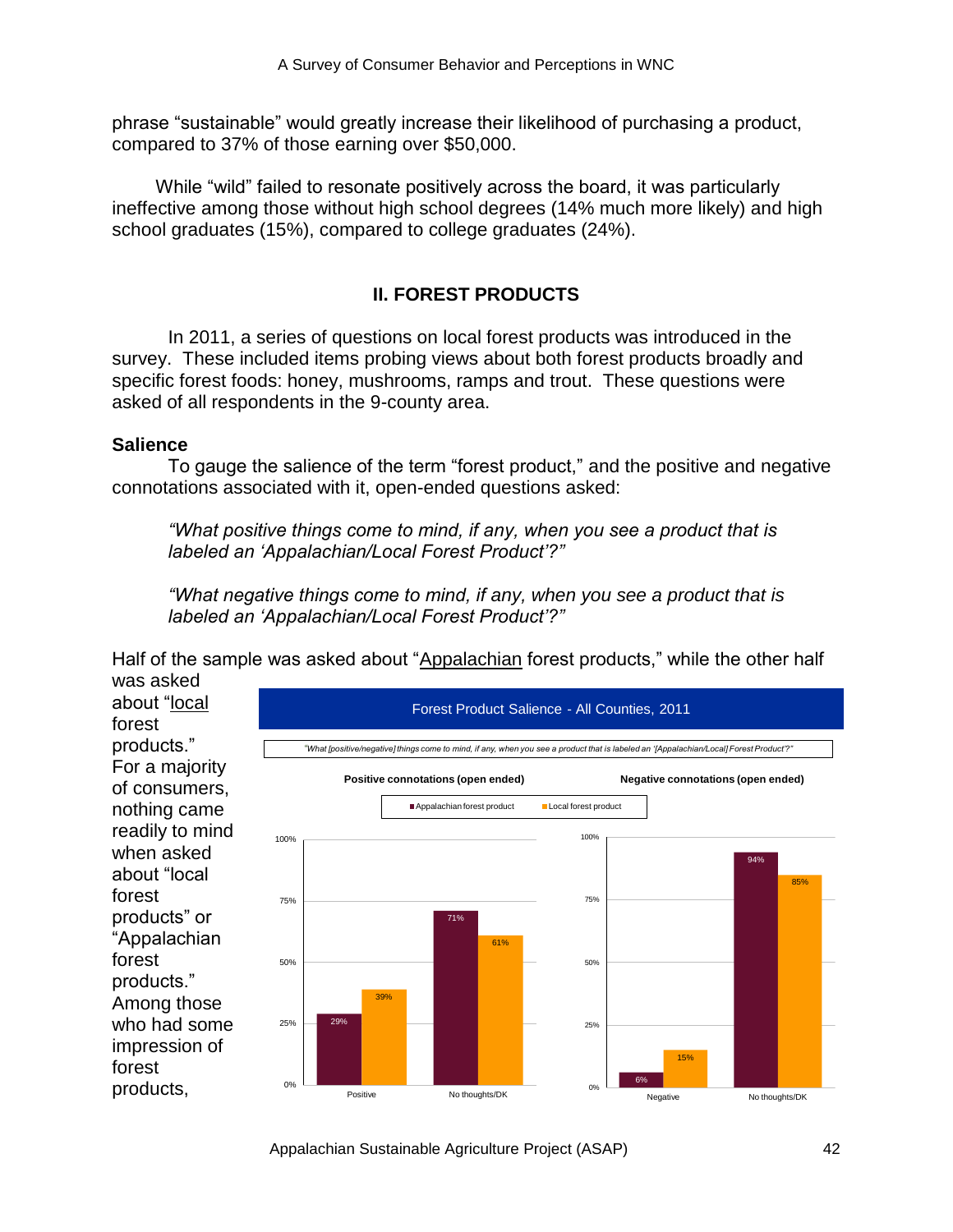positive connotations far outweighed negative ones. Nearly one-third (29%) associated ―Appalachian forest product‖ with something favorable, compared to 6% who mentioned negative associations. Similarly, "local forest product" was more than twice as likely to trigger positive as opposed to negative impressions (39% and 15%, respectively).

Specific positive connotations included "locally grown," "supports local community," and "environmentally sustainable." Among the smaller number of respondents who expressed negative comments, they were most likely to associate Appalachian/local forest products with "depletes forests" and "expensive."

# **Forest Foods**

### *Demand for Specific Local Forest Foods*

To measure the relative demand for different forest foods, shoppers were asked about their level of interest in buying local honey, trout, mushrooms, and ramps:

> *For each of the following foods, please tell me how interested you are in purchasing that food. Are you very interested, somewhat interested, not too interested, or not at all interested in purchasing \_\_\_\_\_\_?"*

The results indicate that demand is strongest for local honey, with 8 in 10 respondents (80%) at least "somewhat interested" in buying that food, including a majority (56%) who

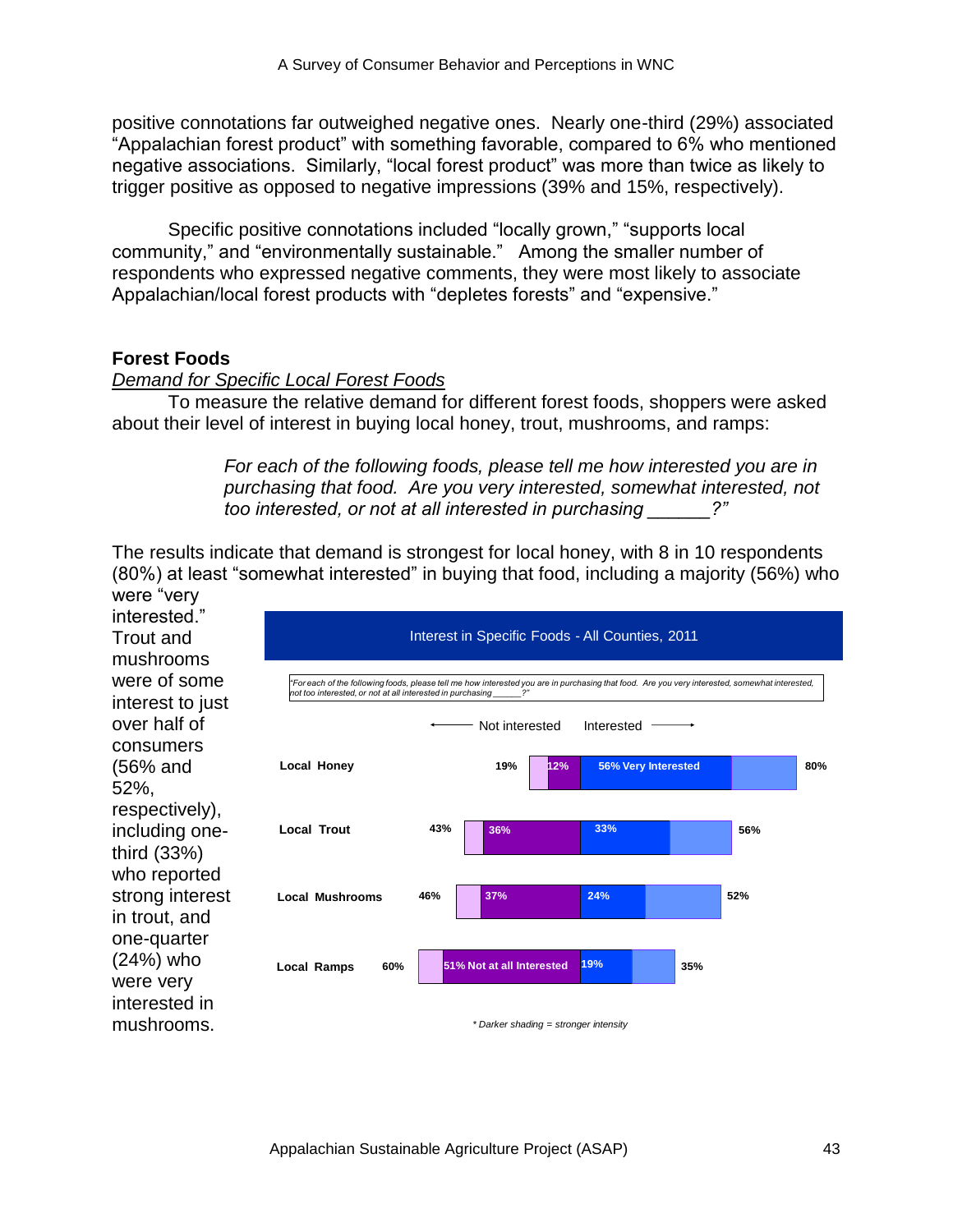Reported demand was lowest for ramps, as roughly one-third (35%) expressed some interest in purchasing that food, and just 19% were very interested. This lack of interest does not necessarily indicate *dislike* of ramps. Instead, it may simply reflect a lack of awareness or knowledge about that food.

|                    | "For each of the following foods, please tell me how interested you are in purchasing that food. Are you very interested, |                    |                        |                       |                                |                |              |
|--------------------|---------------------------------------------------------------------------------------------------------------------------|--------------------|------------------------|-----------------------|--------------------------------|----------------|--------------|
| <b>Forest Food</b> | somewhat interested, not too interested, or not at all interested in purchasing<br>Geography                              | Very<br>Interested | Somewhat<br>Interested | Not Too<br>interested | 2"<br>Not At All<br>interested | Don't<br>Know  | <b>Total</b> |
|                    | <b>Core 3 Counties</b><br>(Buncombe, Madison, Henderson)                                                                  | 53%                | 25%                    | 7%                    | 13%                            | 1%             | 100%         |
| Honey              | <b>Other 6 Counties</b><br>(Cherokee, Graham, Jackson, Macon, Swain, Clay)                                                | 59%                | 23%                    | 7%                    | 10%                            | 1%             | 100%         |
|                    | Total (9 counties)                                                                                                        | 56%                | 24%                    | 7%                    | 12%                            | 1%             | 100%         |
|                    | <b>Core 3 Counties</b><br>(Buncombe, Madison, Henderson)                                                                  | 31%                | 23%                    | 7%                    | 37%                            | 1%             | 100%         |
| <b>Trout</b>       | <b>Other 6 Counties</b><br>(Cherokee, Graham, Jackson, Macon, Swain, Clav)                                                | 35%                | 23%                    | 6%                    | 35%                            | $\overline{a}$ | 100%         |
|                    | Total (9 counties)                                                                                                        | 33%                | 23%                    | 7%                    | 36%                            | 1%             | 100%         |
|                    | <b>Core 3 Counties</b><br>(Buncombe, Madison, Henderson)                                                                  | 25%                | 29%                    | 10%                   | 35%                            | 1%             | 100%         |
| <b>Mushrooms</b>   | <b>Other 6 Counties</b><br>(Cherokee, Graham, Jackson, Macon, Swain, Clay)                                                | 23%                | 28%                    | 8%                    | 39%                            | 2%             | 100%         |
|                    | Total (9 counties)                                                                                                        | 24%                | 28%                    | 9%                    | 37%                            | 2%             | 100%         |
|                    | <b>Core 3 Counties</b><br>(Buncombe, Madison, Henderson)                                                                  | 16%                | 17%                    | 10%                   | 52%                            | 6%             | 100%         |
| Ramps              | <b>Other 6 Counties</b><br>(Cherokee, Graham, Jackson, Macon, Swain, Clay)                                                | 23%                | 14%                    | 7%                    | 51%                            | 4%             | 100%         |
|                    | Total (9 counties)                                                                                                        | 19%                | 16%                    | 9%                    | 51%                            | 5%             | 100%         |

Note: Percentages do not always sum to 100 due to rounding.

Relative demand for each of these four foods is similar across the region, as the table above shows. The level of reported interest in honey was consistently the highest among the four foods, while demand for ramps was lowest across counties.

In terms of demographic differences, interest in honey and ramps were constant across levels of education. However, as the chart below shows, mushrooms were of lesser interest to those with high school educations or less (17% very interested, compared to 30% among those with some college, and 27% of college educated). On the other hand, less educated consumers were more interested in ramps than those with college degrees (27% very interested, versus 15%).

Demand for ramps peaked among those in households earning under \$25,000 (28% very interested), and lifelong residents of Western North Carolina (25% very interested).

Men had higher interest in mushrooms than women (30% very interested versus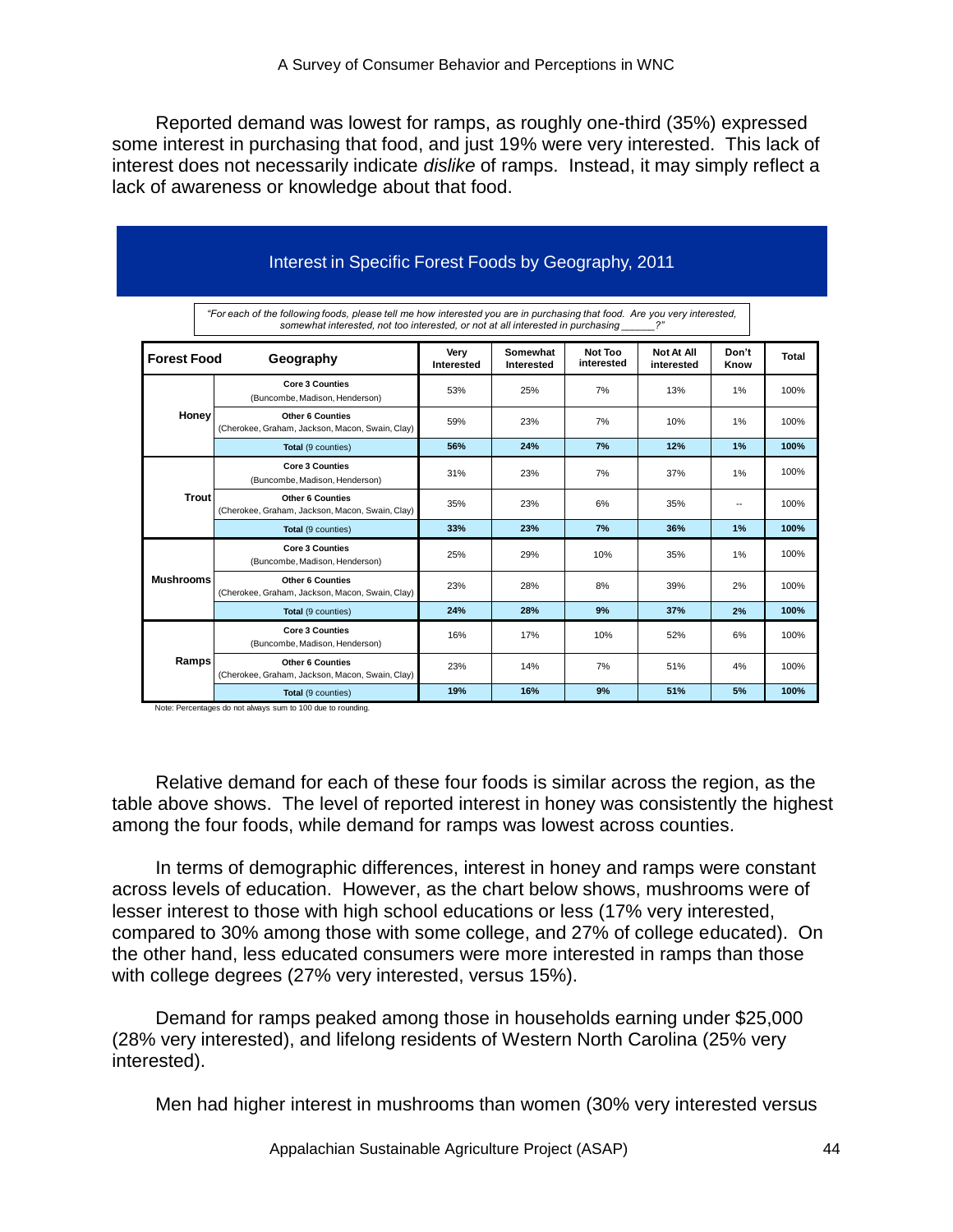22%). Younger consumers were less likely to be interested in local forest foods across the board.

#### Interest in Specific Forest Foods by Demographics - All Counties, 2011

*"For each of the following foods, please tell me how interested you are in purchasing that food. Are you very interested, somewhat interested, not too interested, or not at all interested in purchasing \_\_\_\_\_\_?"*

|                     |                     | Honey | Trout | <b>Mushrooms</b> | Ramps |  |  |
|---------------------|---------------------|-------|-------|------------------|-------|--|--|
| Education           | H.S. or less        | 58%   | 33%   | 17%              | 27%   |  |  |
|                     | Some college        | 56%   | 31%   | 30%              | 17%   |  |  |
|                     | College grad+       | 55%   | 34%   | 27%              | 15%   |  |  |
| Age                 | 18-34               | 44%   | 22%   | 17%              | 16%   |  |  |
|                     | 35-44               | 46%   | 35%   | 29%              | 25%   |  |  |
|                     | 45-54               | 58%   | 36%   | 28%              | 24%   |  |  |
|                     | 55-64               | 60%   | 36%   | 29%              | 20%   |  |  |
|                     | $65+$               | 62%   | 33%   | 20%              | 14%   |  |  |
| Gender              | Men                 | 56%   | 33%   | 30%              | 22%   |  |  |
|                     | Women               | 56%   | 33%   | 22%              | 18%   |  |  |
|                     | $<$ \$25,000        | 57%   | 35%   | 22%              | 28%   |  |  |
| Household<br>Income | \$25,000 - \$50,000 | 55%   | 36%   | 28%              | 20%   |  |  |
|                     | \$50,000+           | 58%   | 31%   | 25%              | 14%   |  |  |
|                     | <b>Total</b>        | 56%   | 33%   | 24%              | 19%   |  |  |

|  | Percent very interested in purchasing |  |
|--|---------------------------------------|--|
|  |                                       |  |

Note: Percentages do not always sum to 100 due to rounding.

People who spend more on food are particularly interested in forest food products. Demand for local mushrooms and trout was highest among those with the largest reported food budgets (36% and 39% "very interested," respectively, among those spending over \$400 per month on food).

Demand for local food (broadly defined) extends to demand for specific forest foods. Those who reported spending more than 30% of their food budget on locally grown foods were more inclined to purchase specific forest foods. While 56% of all shoppers were very interested in honey, 7 in 10 (72%) of those who spend greater than 30% of their food budget on local foods were very interested in local honey. Similarly, 36% of strong local food consumers were very interested in local mushrooms, compared to 24% of all consumers.

The same is true of those who grow a significant amount of their own food. Among those who grow 30% or more of their own food, nearly half (47%) are very interested in local trout, compared to 33% of all shoppers; likewise, 33% of this group of self-growers were very interested in ramps, versus 19% overall.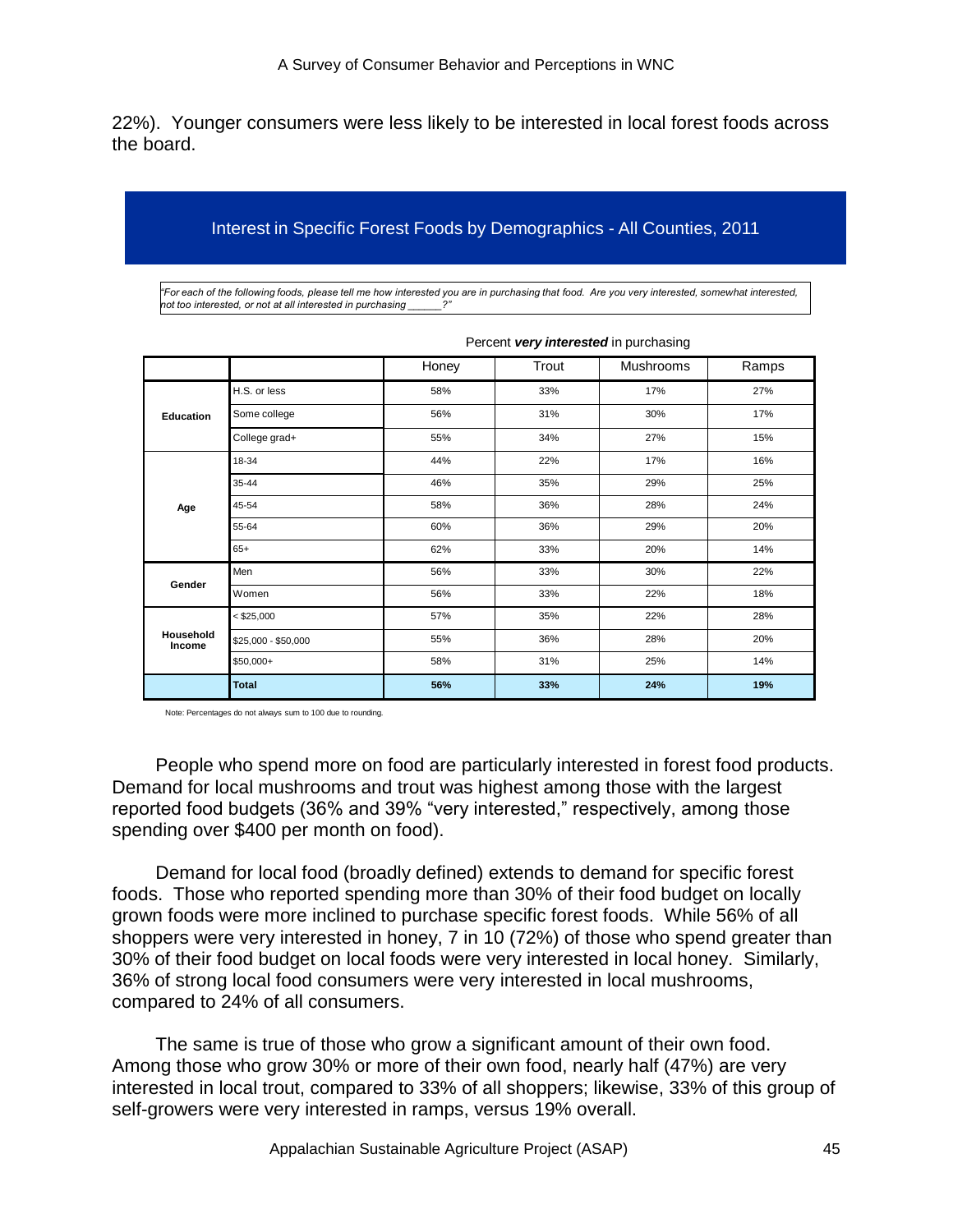Weekly purchasers of local foods were more interested in honey, trout, mushrooms, and ramps than less frequent shoppers. For instance, 41% of weekly purchasers were very interested in trout, compared to 22% of monthly shoppers.



Consumers who reported seeing or hearing advertising about local foods in the past 12 months were also more likely to express interest in purchasing all four specific forest products. This echoes the relationship shown earlier between consumers' awareness of advertising and their local food expenditures.

### *Perceived Availability of Specific Local Forest Foods*

Consumers were also asked about the availability of each specific forest food at the time they want to make a purchase:

> *"For each of the same foods, please think about how easy it is to find that food when you want it. When you want to purchase \_\_\_\_, does there seem to be more available than you want, less available than you want, or just enough? Or, do you not buy \_\_\_\_?"*

As noted earlier, honey is in highest demand of the four forest foods examined. Demand for honey is also closest to being met or exceeded. As the chart below shows,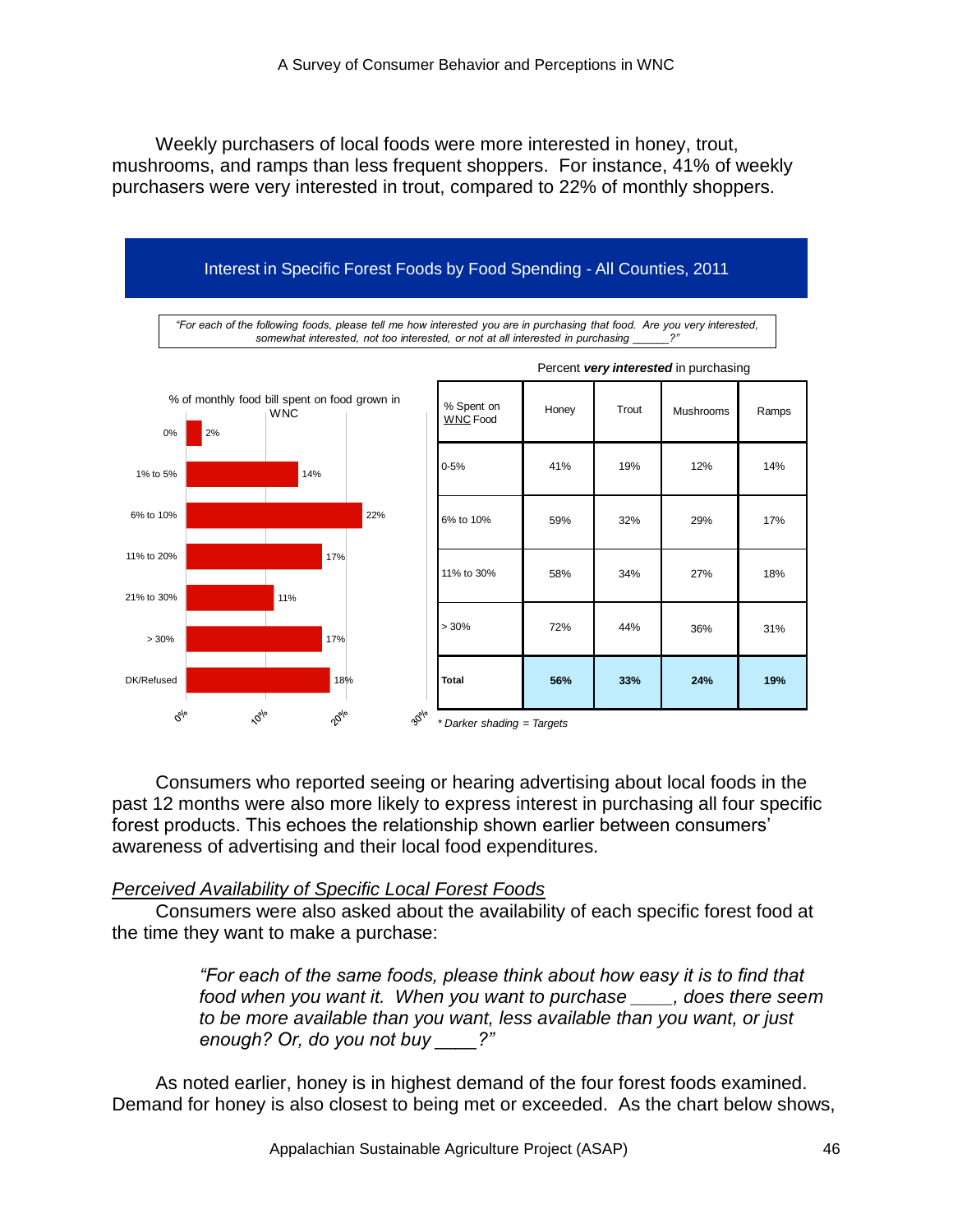71% of all respondents said that there is either "just enough" or more local honey available than they want, whereas the corresponding figure was 39% for trout, 29% for mushrooms,



perceived availability of honey does not vary by geography, but we do see

|                          | be more available than you want, less available than you want, or just enough? Or, do you not buy ___?" |                          |             |                   |            | For each of the same foods, please think about how easy it is to find that food when you want it. When you want to purchase , does there seem to |       |
|--------------------------|---------------------------------------------------------------------------------------------------------|--------------------------|-------------|-------------------|------------|--------------------------------------------------------------------------------------------------------------------------------------------------|-------|
| <b>Local Forest Food</b> |                                                                                                         | More<br><b>Available</b> | Just Enouah | Less<br>Available | Do Not Buy | Don't Know                                                                                                                                       | Total |
|                          | <b>Core 3 Counties</b><br>(Buncombe, Madison, Henderson)                                                | 38%                      | 32%         | 10%               | 17%        | 3%                                                                                                                                               | 100%  |
| Honey                    | <b>Other 6 Counties</b><br>(Cherokee, Graham, Jackson, Macon, Swain, Clay)                              | 37%                      | 36%         | 12%               | 13%        | 1%                                                                                                                                               | 100%  |
|                          | Total (9 counties)                                                                                      | 37%                      | 34%         | 11%               | 16%        | 2%                                                                                                                                               | 100%  |
|                          | <b>Core 3 Counties</b><br>(Buncombe, Madison, Henderson)                                                | 14%                      | 19%         | 18%               | 45%        | 4%                                                                                                                                               | 100%  |
| Trout                    | <b>Other 6 Counties</b><br>(Cherokee, Graham, Jackson, Macon, Swain, Clay)                              | 25%                      | 21%         | 17%               | 34%        | 2%                                                                                                                                               | 100%  |
|                          | Total (9 counties)                                                                                      | 19%                      | 20%         | 18%               | 40%        | 3%                                                                                                                                               | 100%  |
|                          | <b>Core 3 Counties</b><br>(Buncombe, Madison, Henderson)                                                | 10%                      | 21%         | 23%               | 40%        | 6%                                                                                                                                               | 100%  |
| <b>Mushrooms</b>         | <b>Other 6 Counties</b><br>(Cherokee, Graham, Jackson, Macon, Swain, Clay)                              | 7%                       | 19%         | 33%               | 36%        | 5%                                                                                                                                               | 100%  |
|                          | Total (9 counties)                                                                                      | 9%                       | 20%         | 27%               | 39%        | 5%                                                                                                                                               | 100%  |
|                          | <b>Core 3 Counties</b><br>(Buncombe, Madison, Henderson)                                                | 11%                      | 10%         | 13%               | 58%        | 8%                                                                                                                                               | 100%  |
| Ramps                    | <b>Other 6 Counties</b><br>(Cherokee, Graham, Jackson, Macon, Swain, Clay)                              | 13%                      | 12%         | 19%               | 51%        | 5%                                                                                                                                               | 100%  |
|                          | Total (9 counties)                                                                                      | 12%                      | 11%         | 15%               | 55%        | 7%                                                                                                                                               | 100%  |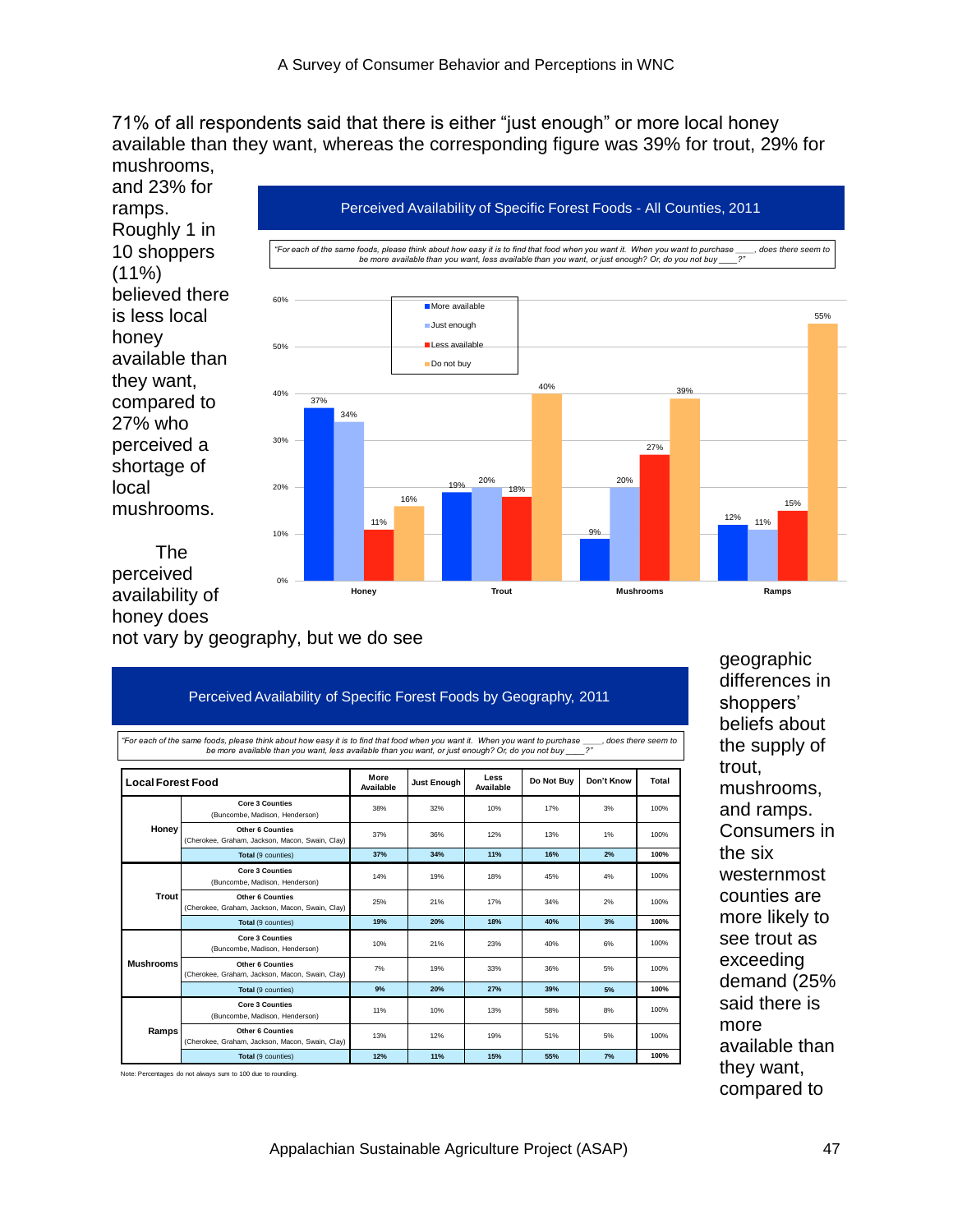14% in the core three counties). On the other hand, the pattern with respect to mushrooms and ramps is the opposite: residents outside of the Buncombe/Madison/Henderson area are more likely to believe there is a *shortage* in supply. One-third (33%) of those in the outer counties, compared to 23% in the core three counties, said that fewer mushrooms are available than they want; similarly, a shortage in ramps was seen by 19% in the westernmost counties, versus 13% in Buncombe, Madison, and Henderson.

Restricting our focus to the consumers who are most inclined to purchase a given food, we see the same basic pattern as in the broader population. Among those "very interested" in local honey, 83% said that supply is at least meeting demand, including a plurality (43%) who said that more honey is available than they want to purchase. By contrast, 41% of those highly interested in local mushrooms believed that there are enough available and half (51%) said that there are *less* available than they want.





*\* For each category on the x axis (honey, trout, ramps, and mushrooms), the base is respondents who reported being very interested in purchasing that food.*

Among those very interested in trout, 30% perceived more available than needed, 29% said there is "just enough," and 28% believed that there is a shortage. Similarly, among the relatively small group of shoppers with a strong interest in ramps, roughly one-quarter (26%) thought that supply exceeds demand, 21% saw "just enough" available, and 35% reported that there is less available than they want.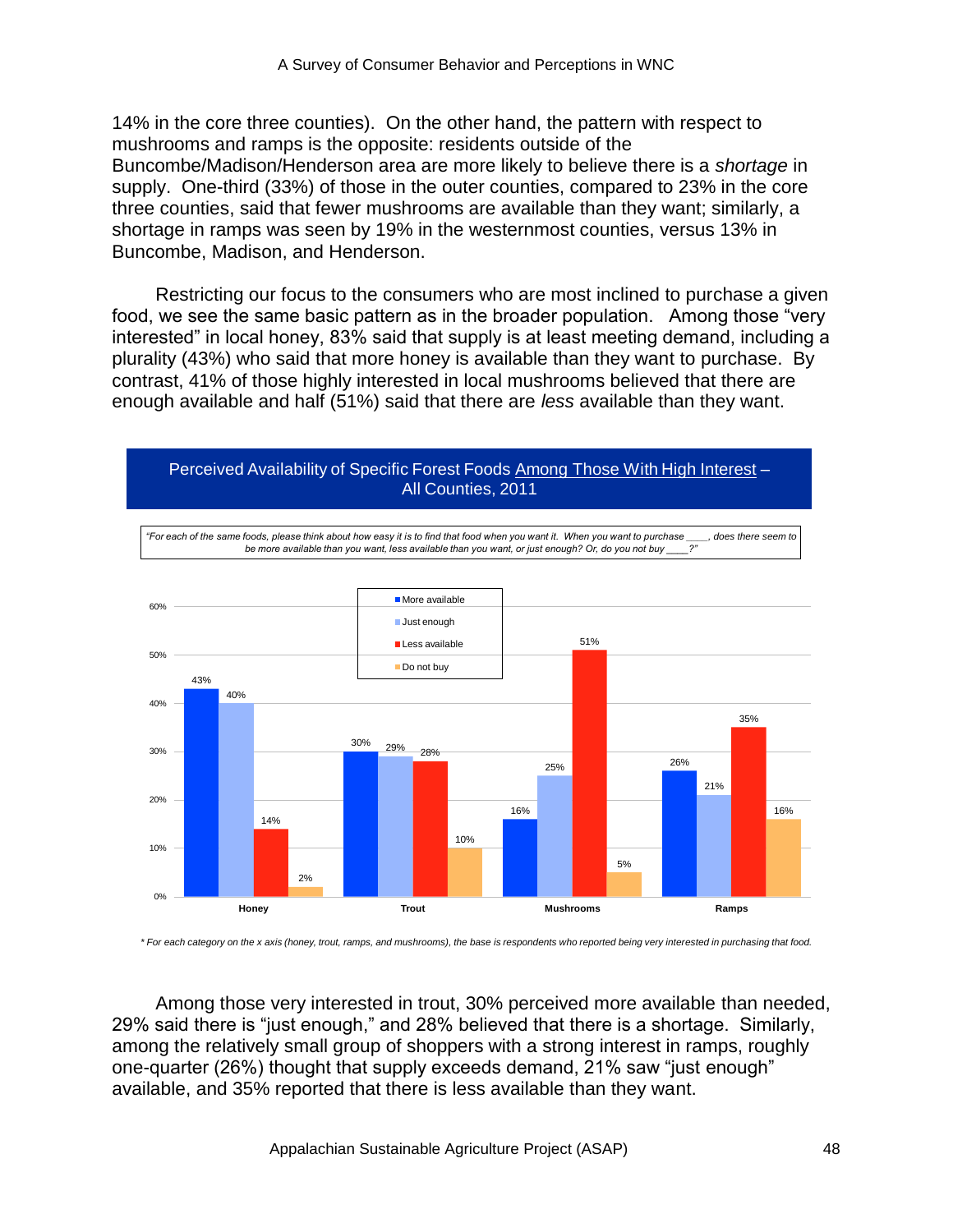Looking at how views on locally grown food (broadly defined) correlate with perceptions of forest food availability, respondents who cited "lack of selection" as a

reason for not buying local foods in general were more likely to report specific shortages in trout, mushrooms, and ramps. As the chart to the right illustrates, 36% of those who saw a lack of selection as an obstacle to buying local, compared to 27% overall, said that there is a dearth of local mushrooms. The same is true for trout (chart below): 24% of



those who noted a lack of local food selection, compared to 18% overall, perceived less trout available than they want.

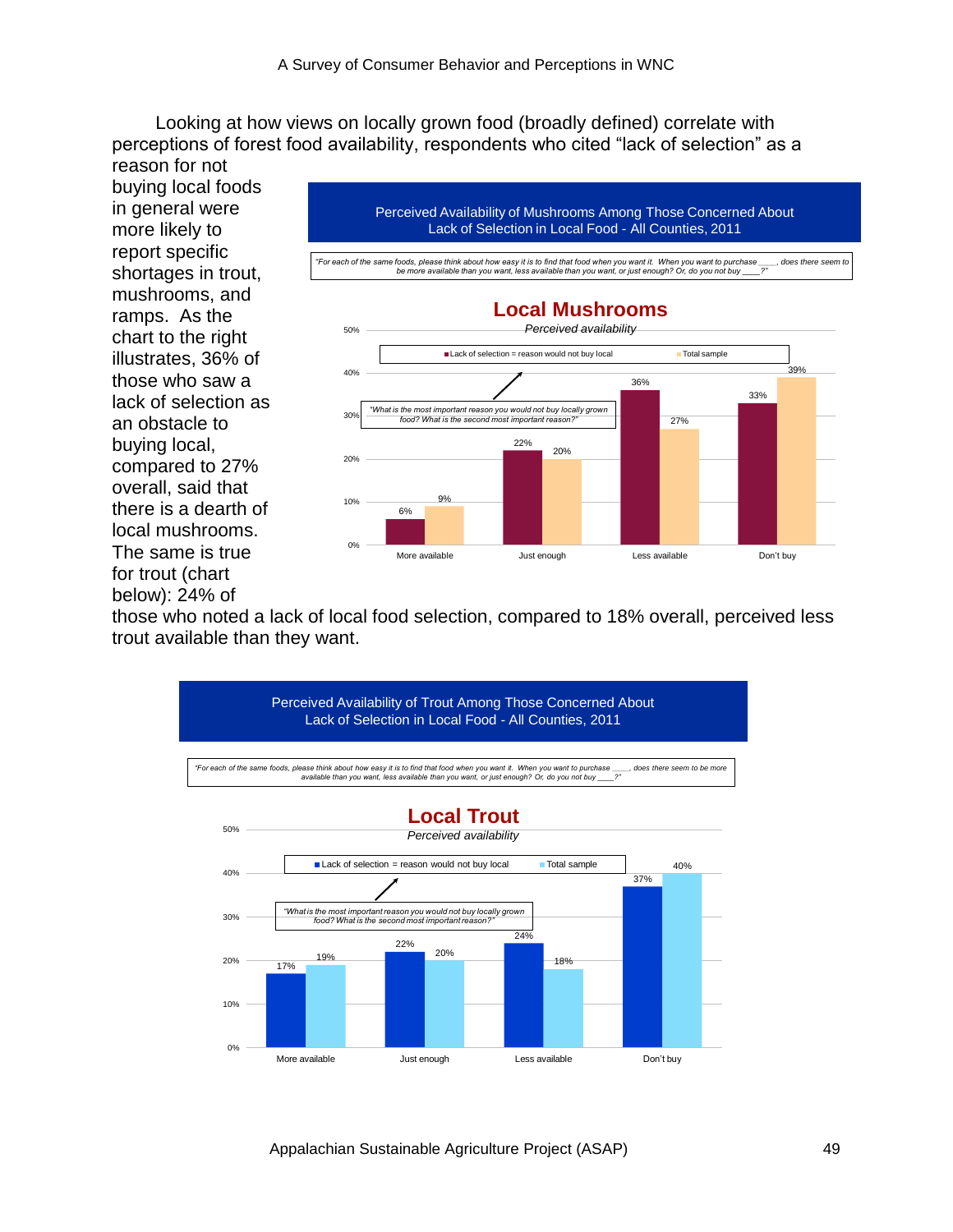# **Forest Products**

#### *Perceptions of Forest Products*

In addition to examining the markets for local forest foods, this study explored perceptions of local forest products in general. The 2011 survey included a battery of statements about all forest products, asking respondents to assess the believability of each:

> *"Now I am going to read you a statement about all local forest products, not just forest food products. For each statement I read, please tell me how believable that statement is to you. Is it very believable, somewhat believable, not too believable, or not at all believable?"*

As the chart below shows, consumers are very likely to believe that purchasing local forest products has a positive impact on the local community. Nine in ten respondents (90%) found it at least somewhat believable that "buying local forest products helps support our local community," including approximately two-thirds (65%) who considered this a "very believable" statement. Similarly, 87% believed that "buying local forest products helps diversify the Western North Carolina economy" (55% *very* believable); and the same percentage found it believable that "buying local forest products helps preserve the heritage and culture of Appalachia‖ (53% *very* believable).

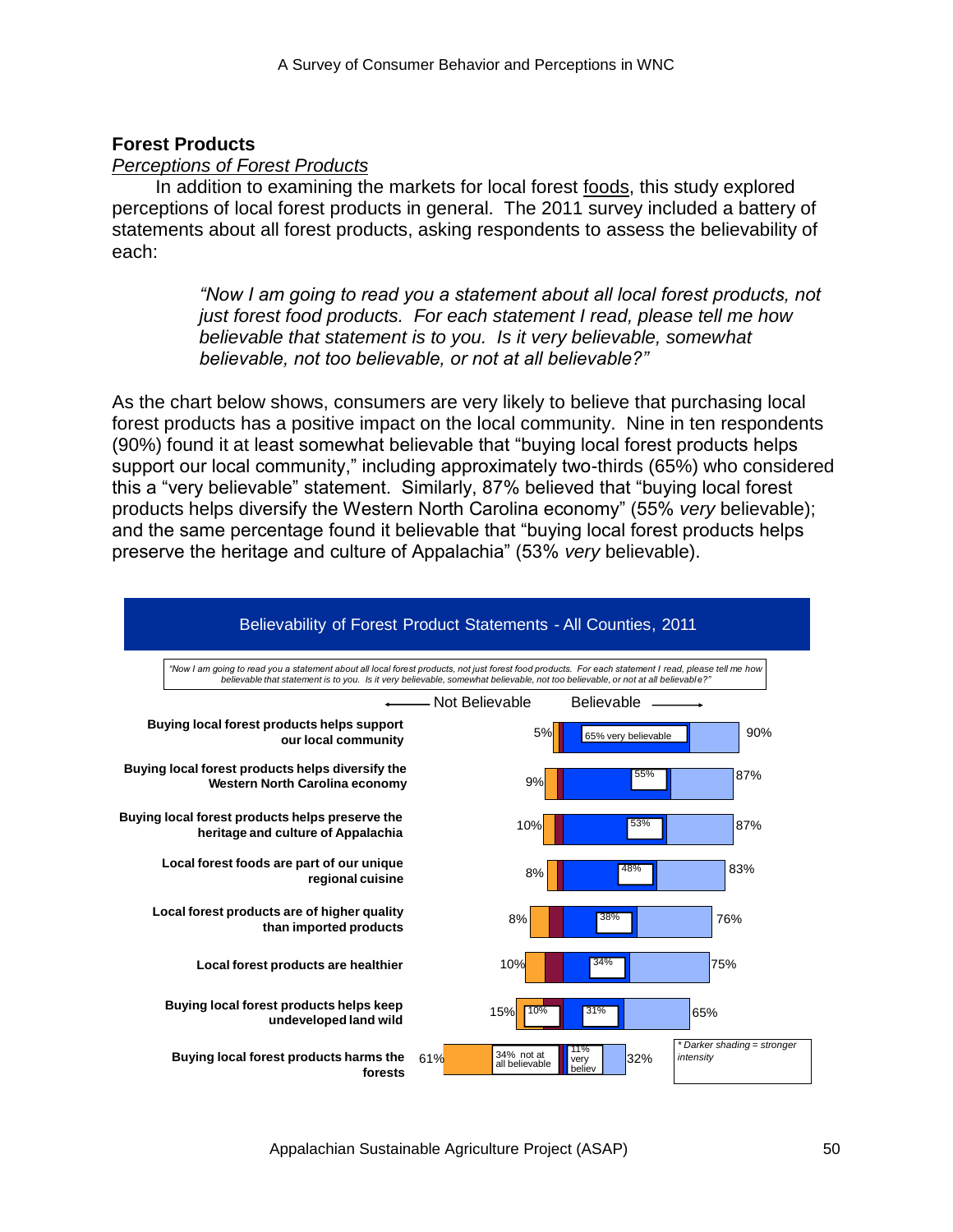Other positive descriptions of forest products also resonated with consumers, though not quite as widely as statements about helping the local community. Threequarters (75%) of all shoppers found it at least somewhat believable that "local forest products are healthier" (34% "very believable); and 65% expressed some belief in the statement that buying local forest products "helps keep undeveloped land wild" (31% very believable).

Just 11% of consumers deemed it "very believable" that purchasing local forest products "harms the forests" (32% somewhat believable), while a majority (61%) found this statement "not too believable" (27%) or "not at all believable" (34%).

These results generally hold across geography and individual demographic characteristics. One exception is that residents in the six westernmost counties were more likely to believe that buying local forest products helps preserve Appalachian culture (57% "very believable," compared to 50% of those in the three core counties). On the other hand, consumers in Buncombe, Madison, and Henderson counties were more likely to say that buying local forest products "helps keep undeveloped land wild" (34% "very believable," versus 28% in the westernmost counties).

#### Believability of Forest Product Statements by Geography, 2011

|                                                                                       |       | Percent very believable                                     |                                                                                      |
|---------------------------------------------------------------------------------------|-------|-------------------------------------------------------------|--------------------------------------------------------------------------------------|
| <b>Statement about Forest Products</b><br>(ranked by % very believable)               | Total | <b>Core 3 Counties</b><br>(Buncombe, Madison,<br>Henderson) | <b>Other 6 Counties</b><br>(Cherokee, Graham,<br>Jackson, Macon, Swain,<br>and Clay) |
| Buying local forest products helps support our local<br>community                     | 65%   | 64%                                                         | 65%                                                                                  |
| Buying local forest products helps diversify the Western<br>North Carolina economy    | 55%   | 54%                                                         | 55%                                                                                  |
| Buying local forest products helps preserve the heritage and<br>culture of Appalachia | 53%   | 50%                                                         | 57%                                                                                  |
| Local forest foods are part of our unique regional cuisine                            | 48%   | 49%                                                         | 47%                                                                                  |
| Local forest products are of higher quality than imported<br>products                 | 38%   | 36%                                                         | 41%                                                                                  |
| Local forest products are healthier                                                   | 34%   | 33%                                                         | 36%                                                                                  |
| Buying local forest products helps keep undeveloped land<br>wild                      | 31%   | 34%                                                         | 28%                                                                                  |
| Buying local forest products harms the forests                                        | 11%   | 12%                                                         | 9%                                                                                   |

*"Now I am going to read you a statement about all local forest products, not just forest food products. For each statement I read, please tell me how believable that statement is to you. Is it very believable, somewhat believable, not too believable, or not at all believable?"*